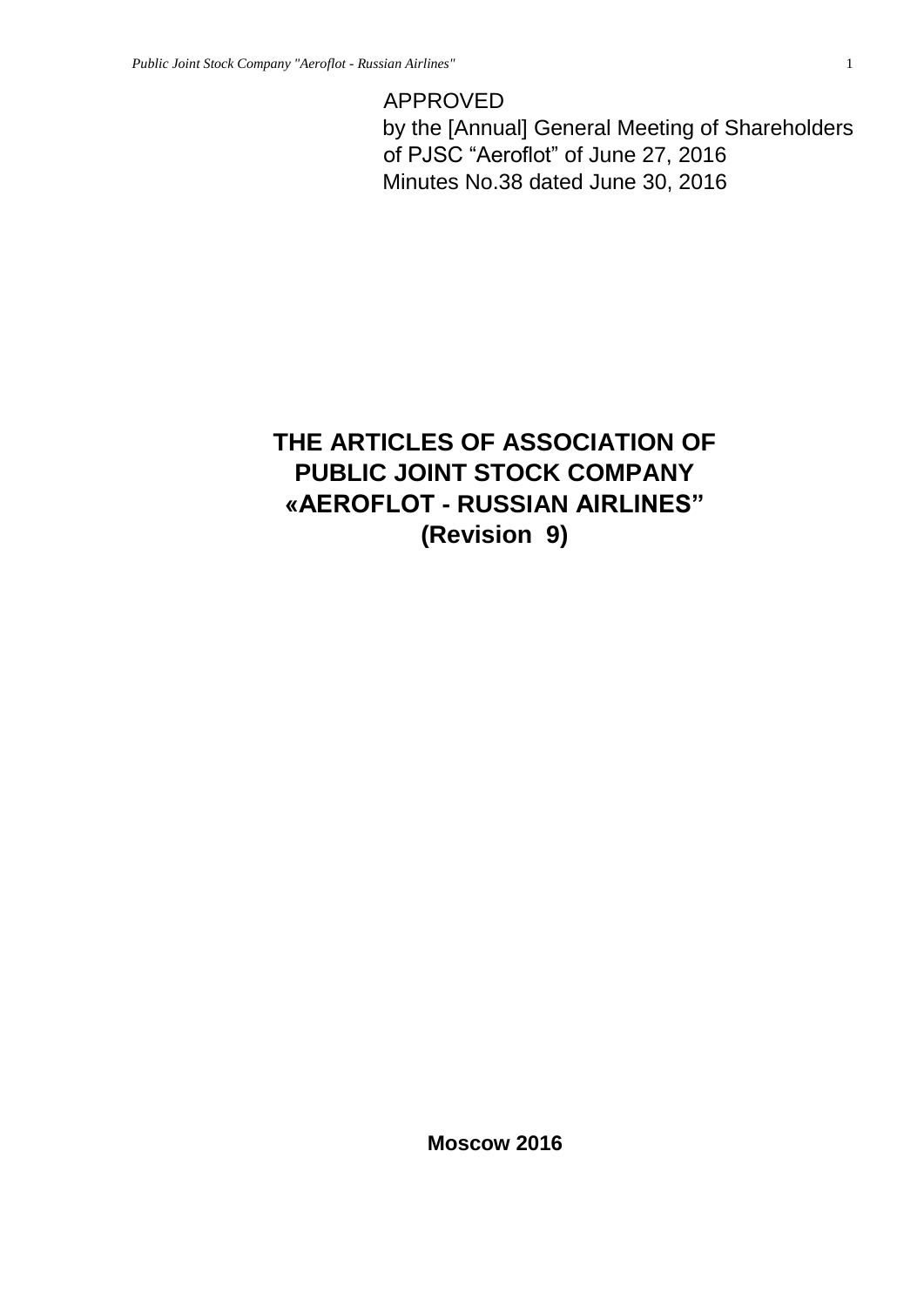# **CONTENTS**

| Article 5. Branches and Representative Offices of the Company5                                                                                                         |  |
|------------------------------------------------------------------------------------------------------------------------------------------------------------------------|--|
|                                                                                                                                                                        |  |
|                                                                                                                                                                        |  |
|                                                                                                                                                                        |  |
|                                                                                                                                                                        |  |
|                                                                                                                                                                        |  |
|                                                                                                                                                                        |  |
| Article 12. Ensuring Shareholders' Rights Related to the Placement of Shares and                                                                                       |  |
| Article 13. Rights of Shareholders - Holders of the Company's shares 13                                                                                                |  |
|                                                                                                                                                                        |  |
| Article 15. The Register of the Shareholders of the Company  16                                                                                                        |  |
|                                                                                                                                                                        |  |
|                                                                                                                                                                        |  |
| Article 18. The Extraordinary General Meeting of Shareholders30                                                                                                        |  |
|                                                                                                                                                                        |  |
| Article 20. Meetings of the Board of Directors of the Company36                                                                                                        |  |
|                                                                                                                                                                        |  |
| Article 22. Liabilities of the Members of the Board of Directors, the General<br>Director, the Members of the Executive Board, and Persons Interested in the Execution |  |
| Article 23. Supervision over Financial and Economic Activity of the Company  43                                                                                        |  |
| Article 24. Bookkeeping and Financial Reporting of the Company  44                                                                                                     |  |
| Article 25. Company Documents Custody and Information Disclosure  45                                                                                                   |  |
| Article 26. Reorganization and Liquidation of the Company 46                                                                                                           |  |
|                                                                                                                                                                        |  |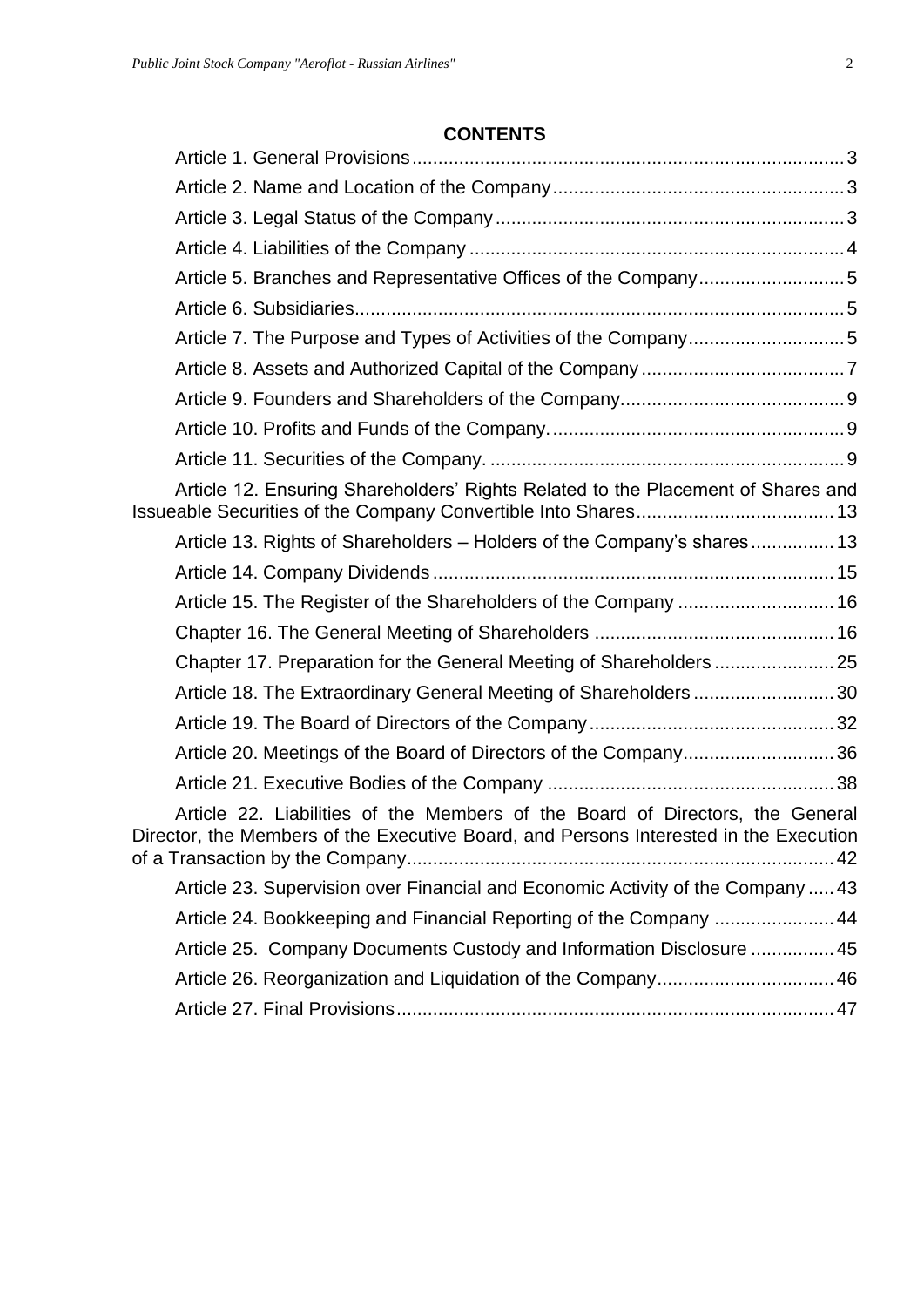#### **Article 1. General Provisions**

<span id="page-2-0"></span>Public Joint Stock Company «Aeroflot - Russian Airlines» (hereinafter, the Company), formerly named Open Joint Stock Company «Aeroflot - Russian Airlines", Open Joint Stock Company «Aeroflot - Russian International Airlines», established in compliance with Regulations of the Russian Federation Government No. 527 of July 28, 1992 «On Measures of Organization of International Air Communications of the Russian Federation», No. 267 of April 1, 1993 «On Joint Stock Company "Aeroflot - Russian International Airlines" and No. 314 of April 12, 1994 «On Adoption of the Articles of Association of Joint Stock Company «Aeroflot - Russian International Airlines» » as a Result of Reorganization of Industrial and Commercial Company "Aeroflot – Soviet Airlines", the Central Administration of International Air Communications of the Civil Aviation of the Order of the Red Banner of Labour, the International Commercial Administration of the Civil Aviation, the Sheremetyevo Aviation and Technical Enterprise, the Center of International Settlements of the Civil Aviation, Inter-Regional Agency of Air Services «Rossia», including the rights and obligations provided for by international agreements of the Russian Federation and the former USSR on air traffic with foreign countries, as well as by contracts and agreements of the above said enterprises with foreign airlines, firms and companies.

The Company is a corporate commercial entity and its operations is guided by the Civil Code of the Russian Federation, the Air Code of the Russian Federation, Federal law No. 208-FZ of December 26, 1995 «On Joint-Stock Stock Companies» (hereinafter the Federal Law "On Joint Stock Companies") and other statues and regulations of the Russian Federation.

#### **Article 2. Name and Location of the Company**

<span id="page-2-1"></span>2.1 The full corporate name of the Company is:

in Russian: публичное акционерное общество «Аэрофлот -

российские авиалинии»;

in English: Public Joint Stock Company "Aeroflot - Russian Airlines".

2.2 The abbreviated name of the Company:

in Russian: ПАО «Аэрофлот»;

in English: PJSC "Aeroflot".

2.3 The Company's place of business: the city of Moscow

The Company's address: Arbat St., 10, Moscow 119002, Russian Federation.

#### **Article 3. Legal Status of the Company**

<span id="page-2-2"></span>3.1 The Company is a legal entity under the law of the Russian Federation. The Company acquires its legal capacity from the moment of entry of information on its establishment into the Unified State Register of Legal Entities.

The Company has in its possession separate assets that are accounted at its own balance sheet.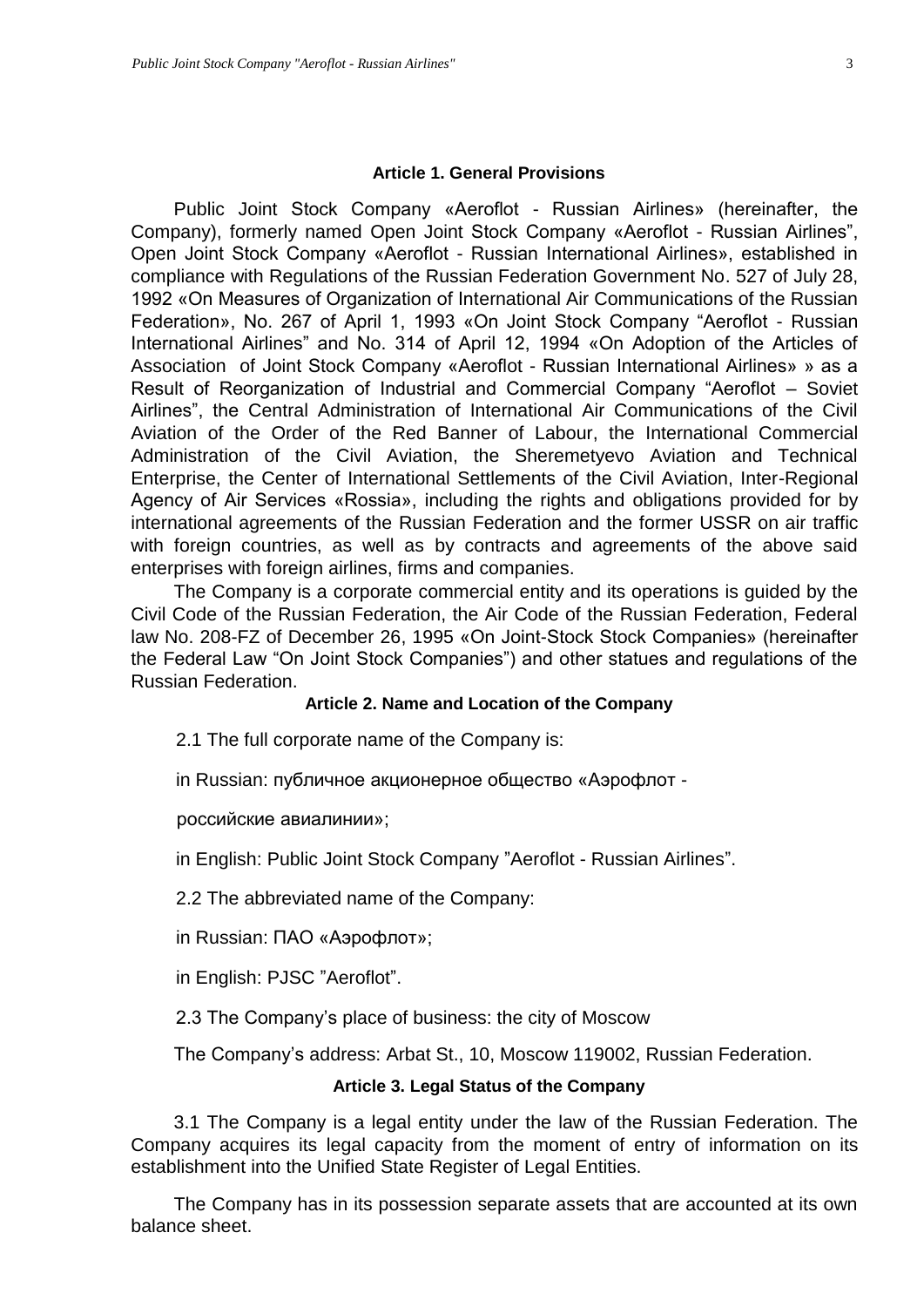The Company may obtain and exercise on its behalf civil rights and civil obligations, to be a plaintiff and a defendant in any court.

3.2 The Company is entitled to open bank accounts in the territory of the Russian Federation and abroad.

3.3 The Company has a unique corporate emblem, a seal with the Company's name in Russian and in English bearing its location and emblem, stamps and letterheads with its full name and emblem, as well as one or several trademarks registered in conformity with the established procedure and other means of visual identification.

The Company in the capacity of the legal successor is the exclusive owner of the trademark «Aeroflot».

3.4 The main base airport of the Company is Sheremetyevo airport (Moscow Region, Khimkinsky District). Under the existing standards and regulations of the International Civil Aviation Organization (ICAO) applicable in the Russian Federation the Company has in its base airport the priority right against other airlines that operate from and are based in Sheremetyevo Airport to use parking stands for own aircraft, buildings and facilities as may be necessary for ground (technical and commercial) service of its own flights as well as fulfilling its contract obligations before foreign airlines carrying out flights to Sheremetyevo Airport in accordance with the terms and conditions of international agreements of the Russian Federation and the former Soviet Union on air communication with foreign countries.

3.5 In accordance with international agreements of the Russian Federation and of the former USSR in the sphere of the Civil Aviation as well as to the standards and regulations of ICAO applicable in the Russian Federation the Company is a national carrier of the Russian Federation.

3.6 A fiscal year of the Company coincides with a calendar year.

### **Article 4. Liabilities of the Company**

<span id="page-3-0"></span>4.1 The Company shall be held liable for all its obligations by all the property in its possession.

4.2 The State and its bodies shall not be held liable for the Company's obligations, nor the Company shall be held liable for the State's or its bodies' obligations.

4.3 The Company shall not be held liable for its shareholders' obligations.

4.4 The shareholders shall not be held liable for the Company's obligations except as provided by the Civil Code of the Russian Federation and other laws*.* 

4.5 The Company, with the objective of implementation of the State social, economic and taxation policies shall be liable for:

- safe keeping of documents (bylaws, management, financial and economic, etc.);

- transferring document of scientific and historic importance to state agencies for retention and storage;

- custody, safety and use in the established order of the employees' personal files.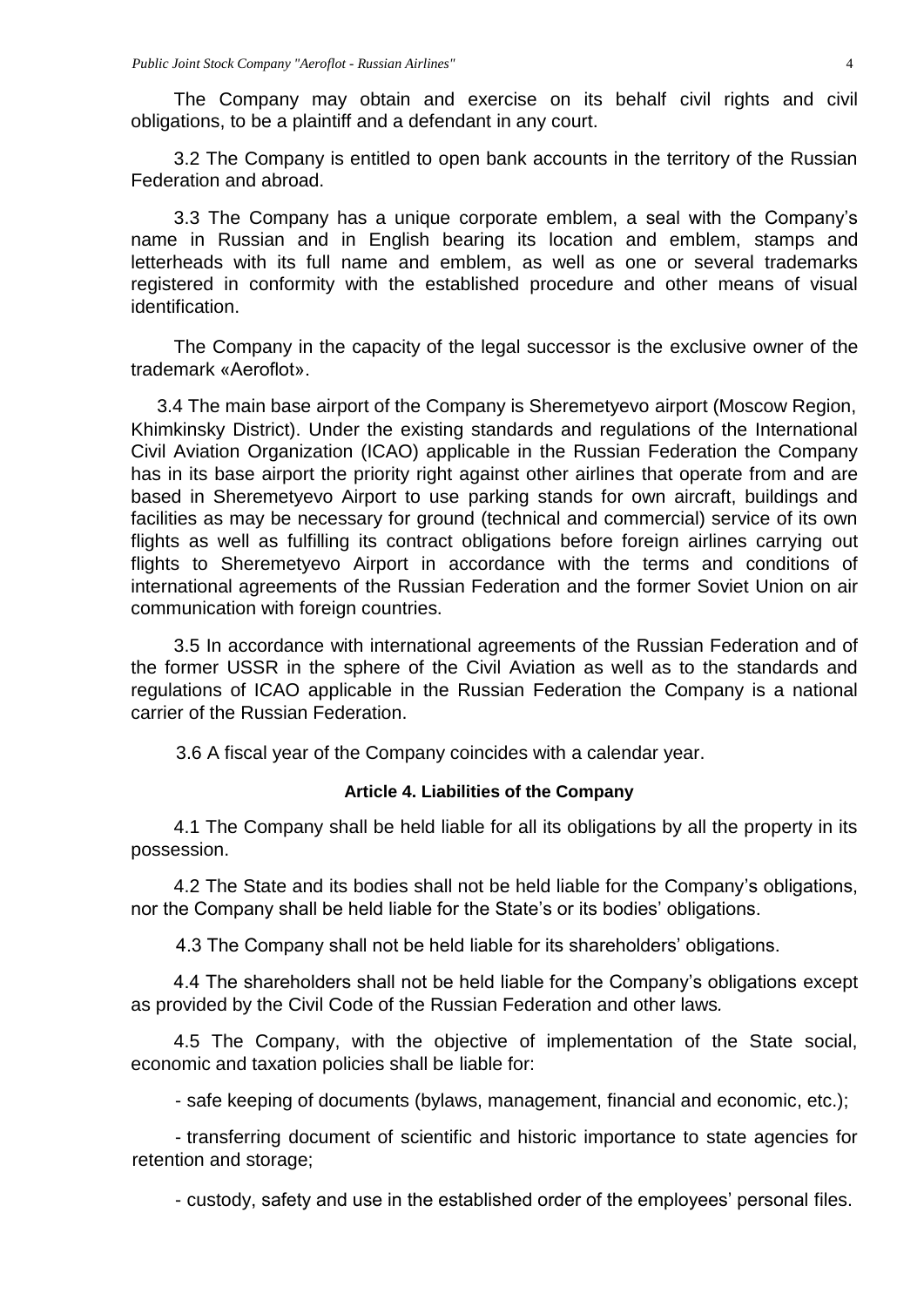#### **Article 5. Branches and Representative Offices of the Company**

<span id="page-4-0"></span>5.1 The Company shall have the right to open in accordance with the established order branches and representative offices in the Russian Federation and abroad provided it follows the Federal Law «On Joint Stock Companies» and other Federal laws, and outside the Russian Federation - in compliance with the law of the foreign country in which branches and representative offices are located unless otherwise provided for by any international agreement of the Russian Federation.

5.2 Branches and representative offices shall operate on the basis of provisions approved by the Company. Branches and representative offices may be provided with the Company's property that is accounted either on their own balance sheets or on the balance sheet of the Company.

5.3 The management of the branches and representative offices' activities shall be executed by persons appointed by the General Director of the Company. The managers of branches and representative offices shall act under the power of attorney issued by the Company.

5.4 The information on branches and representative offices of the Company shall be specified in the Unified State Register of Legal Entities.

#### **Article 6. Subsidiaries**

<span id="page-4-1"></span>6.1 The Company may have subsidiary companies acting as legal entities in the Russian Federation and outside the Russian Federation territory established in compliance with the Federal law «On Joint Stock Companies» and other Federal regulations, and outside the Russian Federation - in accordance with the laws of the foreign country in which such subsidiary companies are located unless otherwise provided for by any international agreement of the Russian Federation.

6.2 A company shall be considered a subsidiary due to the Company's prevailing interest in the authorized capital or in accordance with a contract between them or if it otherwise can control such company's decisions.

6.3 A subsidiary company shall not be held liable for the debts of the parent company.

6.4 The parent company shall be held liable jointly and severally with a subsidiary company for the transactions as concluded by the latter under the instructions or with the consent of the parent company.

6.5 In case of insolvency (bankruptcy) of a subsidiary company due to a fault of the parent company the latter shall have the vicarious liability for its debts.

6.6 The shareholders of a subsidiary company shall be entitled to claim damages from the parent company, incurred through actions or inaction thereof.

#### **Article 7. The Purpose and Types of Activities of the Company**

<span id="page-4-2"></span>7.1 The purpose of the Company is to earn profits.

7.2 The Company shall engage in the following main types of activity:

− air carriage of passengers, baggage, cargo and mail on international and domestic flights on commercial basis in accordance with the requirements of the Air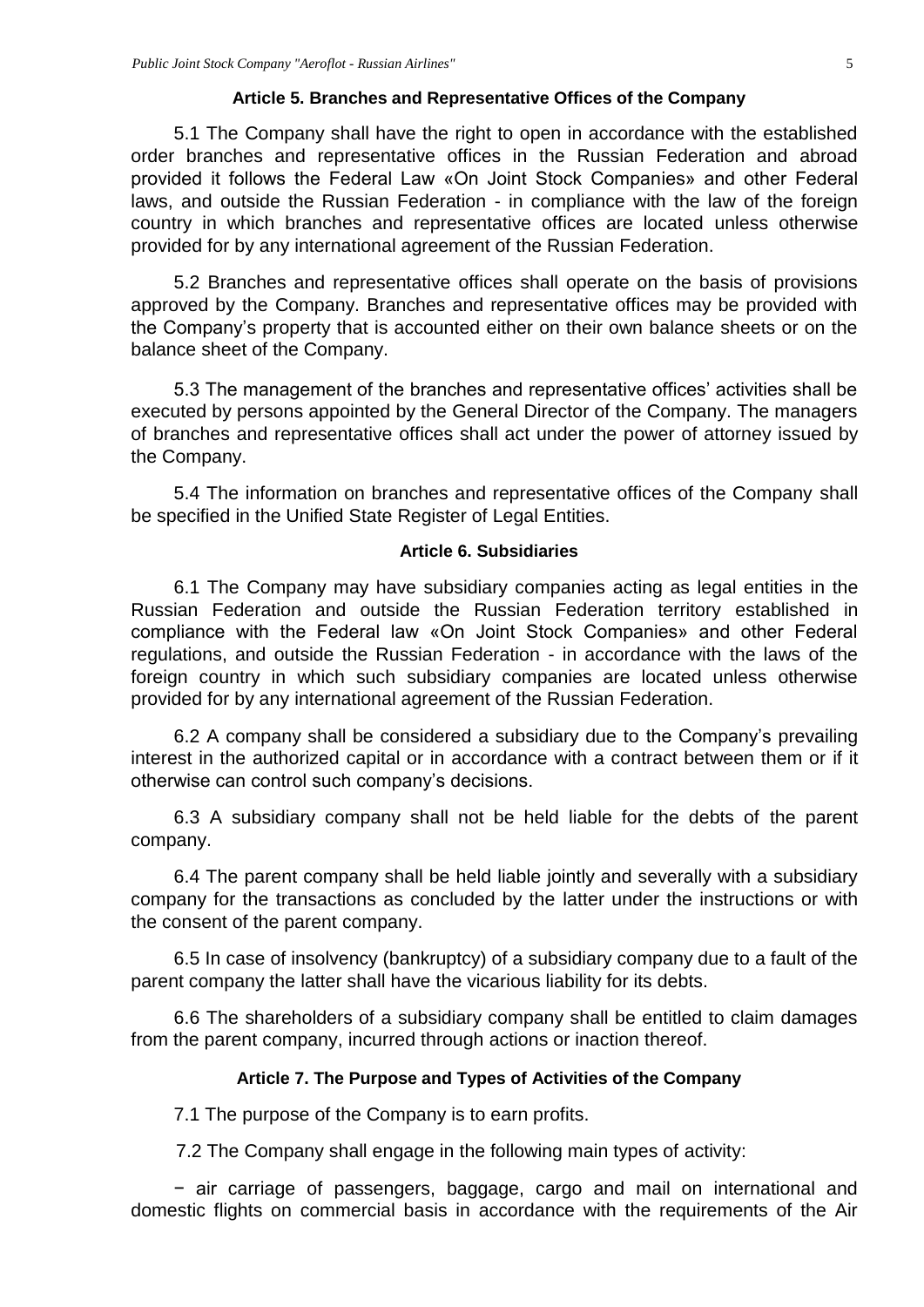Code of the Russian Federation and other statutory and regulatory acts of the Russian Federation and the Company in the sphere of the Civil Aviation and subject to licenses to operate airlines issued in the established manner;

− foreign economic operations;

− organization of aeronautics and navigation, meteorological as well as ground support service of flights to ensure safety and regularity thereof;

− services for passenger and customers, rendering various types of services to them;

− cargo handling, services for consignees and consignors;

− airport operations to provide services to passengers, baggage, mail and cargo services;

− functions of a customs air carrier according to the procedure established by the Russian Federation legislation;

− maintenance and repair of aircraft manufactured in Russia and abroad;

− contracted ground (technical and commercial) service for aircraft of Russian and foreign airlines and companies;

− seats (aircraft space) reservations, issuance, processing and selling passenger, cargo and other traffic documents;

− training, recurrent, conversion and refresher training of flight crews, maintenance and other personnel required to perform international and domestic flights and air carriage as well as for other types of the Company's activities, including for other companies on contractual basis and for representative offices and branches of the Company in the Russian Federation and abroad;

− professional activities in the finance and credit field according to the Russian Federation legislation;

− professional activities on the securities market according to the Russian Federation legislation;

− development, implementation and utilization of information technologies and communication services, including software, in the sphere of aviation and other types of the Company's activities;

− publication and printing business, production and sales of advertising and souvenir products, selling, marketing and use of photo, movie and video products, including for commercial purposes;

− aviation security and protection of the Company activities against acts of unlawful interference;

− firefighting support for aircraft operations and infrastructure facilities of the Company;

− operations, including agency operations, in export and import of services, equipment, and materials; carrying out marketing and other studies; paid consulting and administration services in the field of international and domestic air transportation;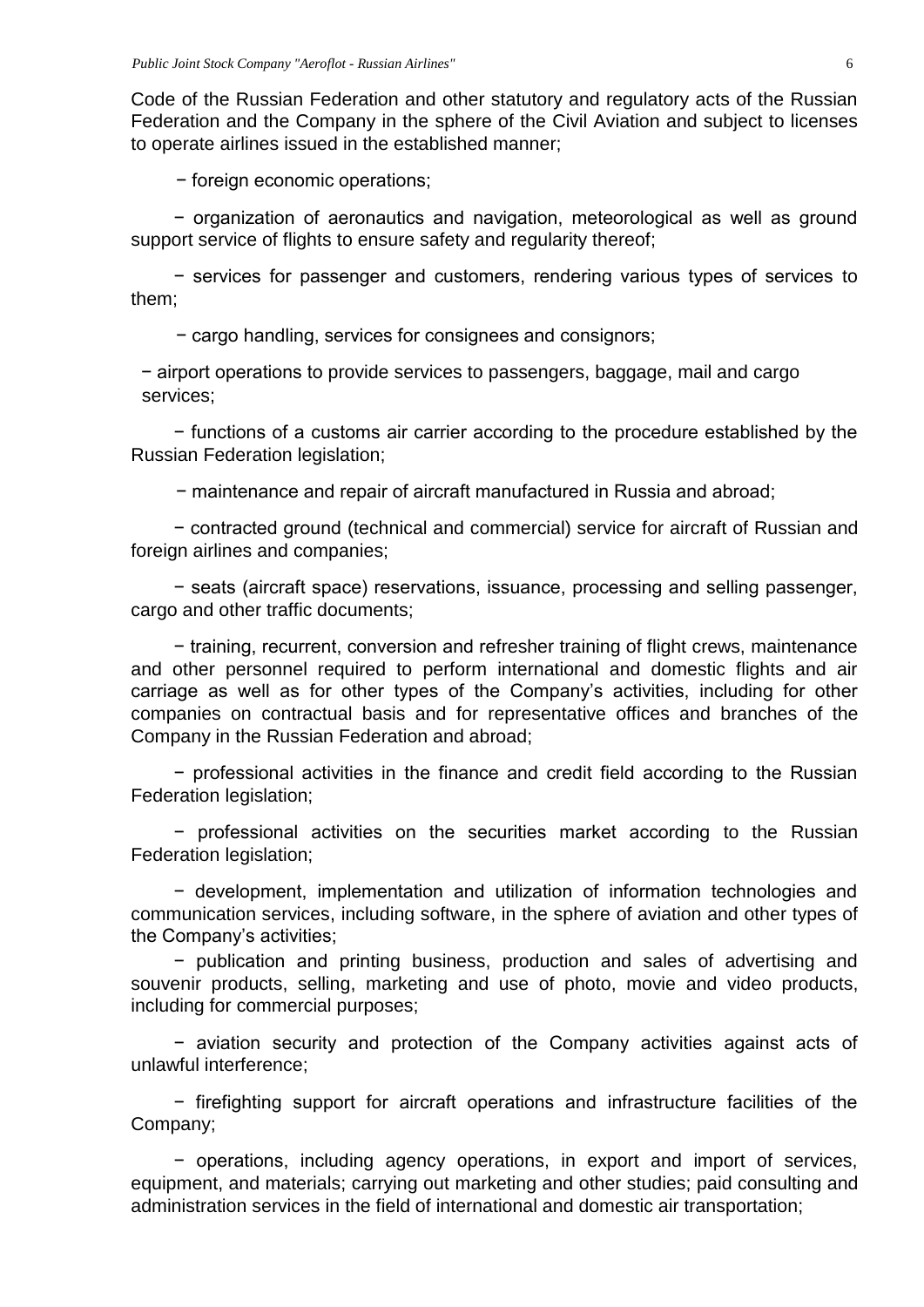− renting (leasing) of aircraft manufactured in Russia and abroad, equipment, buildings and constructions and other property required for efficient conduct of the Company business;

− organization of hotel and tourist business;

− development of the material base of the social sphere to provide better social and economic welfare of the Company employees;

− medical care activities;

− construction and use of production and residential buildings, constructions, hotels and other facilities required for Company's operations;

− participation in the settlement of crisis situations pertaining to hi-jacking of aircraft and other acts of terrorism on the air transport;

− participation in organizing and conducting investigations of air accidents and incidents, organizing and conducting investigations of operational incidents, development and implementation of measures for prevention thereof, and participation in organizing and conducting search and rescue works;

− search and rescue support for aircraft operations;

− work with information constituting the State secret;

− concluding on behalf of the Company contracts (agreements) with Russian and foreign legal entities and individuals covering matters required to ensure effective activities of the Company in compliance with the requirements of the Air Code of the Russian Federation, other statutes of the Russian Federation and international agreements of the Russian Federation;

− providing services for carriage of weapons and ammunition.

The Company shall have the right to carry out any other kinds of activities which are not prohibited by the legislation.

In the cases provided by law, the Company may engage in certain activities only on the basis of special permits (licenses), membership in a self-regulatory organization or a certificate of admission to a particular type of work issued by a self-regulatory organization.

#### **Article 8. Assets and Authorized Capital of the Company**

<span id="page-6-0"></span>8.1 The Company assets include fixed assets and circulating assets as well as other valuables the value of which is shown in the Company's own balance. The Company is the owner of the assets belonging thereto.

8.2 The Company is the owner of the financial funds, assets transferred to it by the shareholders; of the goods put out in the process of its production and economic activities; intellectual property, earned revenue, as well as of the property of its standalone branches.

8.3 The authorized capital of the Company is 1,110,616,299 (One billion one hundred and ten million six hundred and sixteen thousand two hundred and ninety nine) rubles.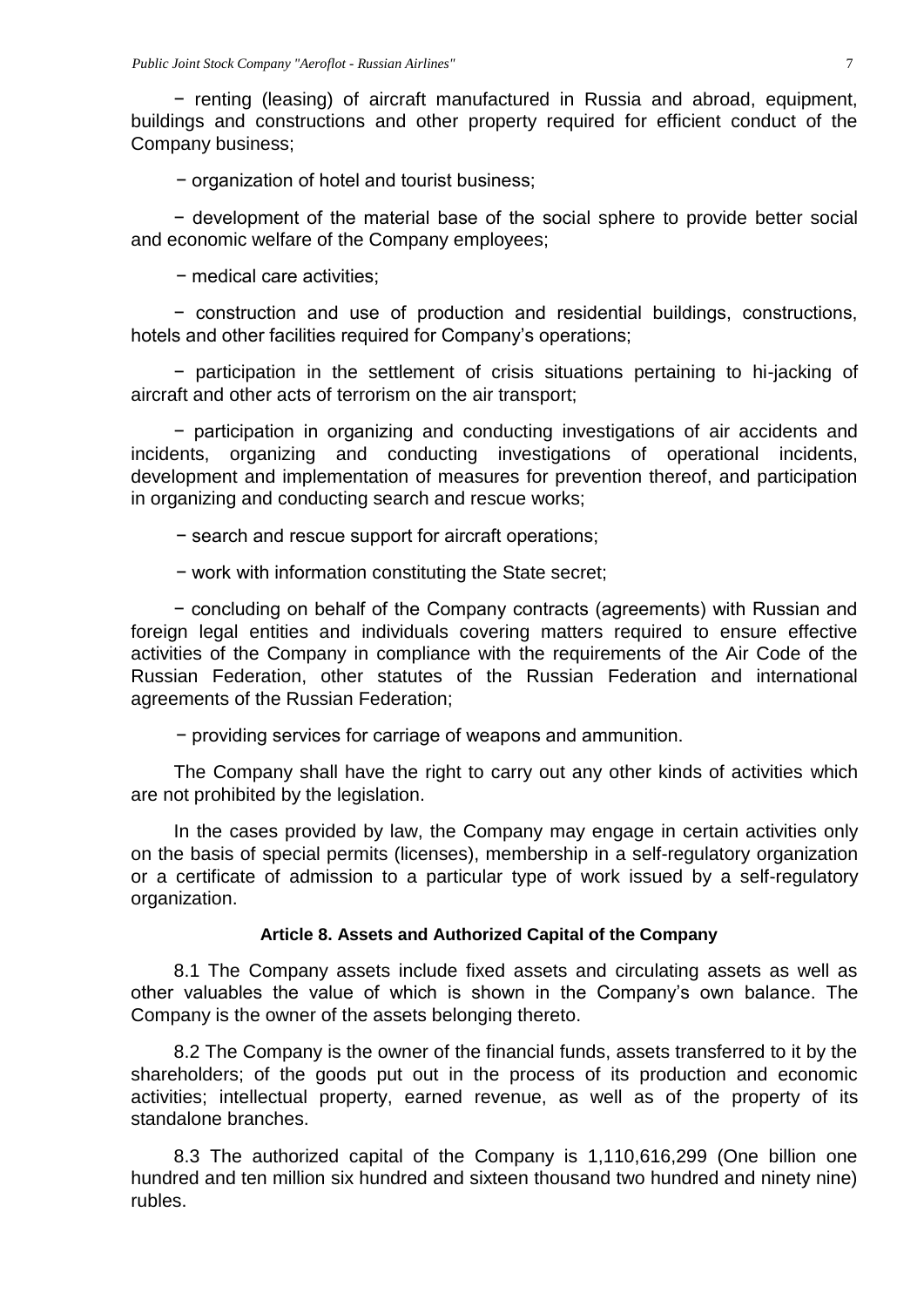The authorized capital is divided into 1,110,616,299 (One billion one hundred and ten million six hundred and sixteen thousand two hundred and ninety nine) placed registered ordinary shares with par value of 1 (one) ruble each giving its owner all the rights of a shareholder possessing ordinary shares in accordance with the Federal Law «On Joint Stock Companies» and these Articles of Association.

In addition to the placed shares, the Company shall be authorized to issue 250,000,000 (Two hundred fifty million) ordinary registered shares having par value of 1 (one) ruble each (authorized shares). Each share to be additionally placed shall grant to its holder the scope of rights defined by these Articles of Association, the same as the scope of rights provided for the placed shares.

8.4 The Company may increase its authorized capital by increasing the nominal value of the shares or by placing additional shares.

The decision to increase the Company's authorized capital by increasing the nominal value of shares shall be adopted by the General Meeting of Shareholders of the Company.

The decision to increase the Company's authorized capital by issuing additional shares within the number of authorized shares shall be adopted by the Board of Directors of the Company unanimously (without the votes of exiting members of the Board of Directors), unless otherwise provided by law. If no unanimity of the Board of Directors to increase the authorized capital by placing additional shares is reached, by decision of the Board of Directors, the item of increasing the authorized capital by placing additional shares may be brought to the general meeting of shareholders.

8.5 The resolution to increase the Company's authorized capital by placing additional shares shall contain: the number of additional shares to be placed within the limit of the authorized shares number of the given category (type): the way and the cost of placement of additional shares that are to be placed by subscription or the method of calculation thereof including the cost of placement or the way the cost of placement of additional shares to the shareholders having the preemptive right for acquisition of shares being thus placed can be calculated, the terms of payment for additional shares that are placed by subscription; other conditions of placement may be also specified.

8.6 Any increase of the authorized capital is allowed after it has been paid up in full pursuant to the procedure established by the Law of the Russian Federation.

8.7 The Company's authorized capital may be diminished by decreasing the nominal value of shares or by decreasing the total number thereof including redemption by the Company of a part of shares as provided in this Article.

8.8 The Company is not entitled to decrease its authorized capital if such decrease results in a lower total amount of the authorized capital than the minimum authorized capital amount set forth in the Federal law «On Joint-Stock Companies» as at the date of submission of documents to the State registrar for registration of relevant changes in the Company's Articles of Association.

8.9 The decision to reduce the Company's authorized capital by decreasing the nominal value of shares or by redemption of a part thereof in order to reduce their total number and to make the necessary amendments to the Company's Articles of Association shall be resolved by the general meeting of shareholders of the Company.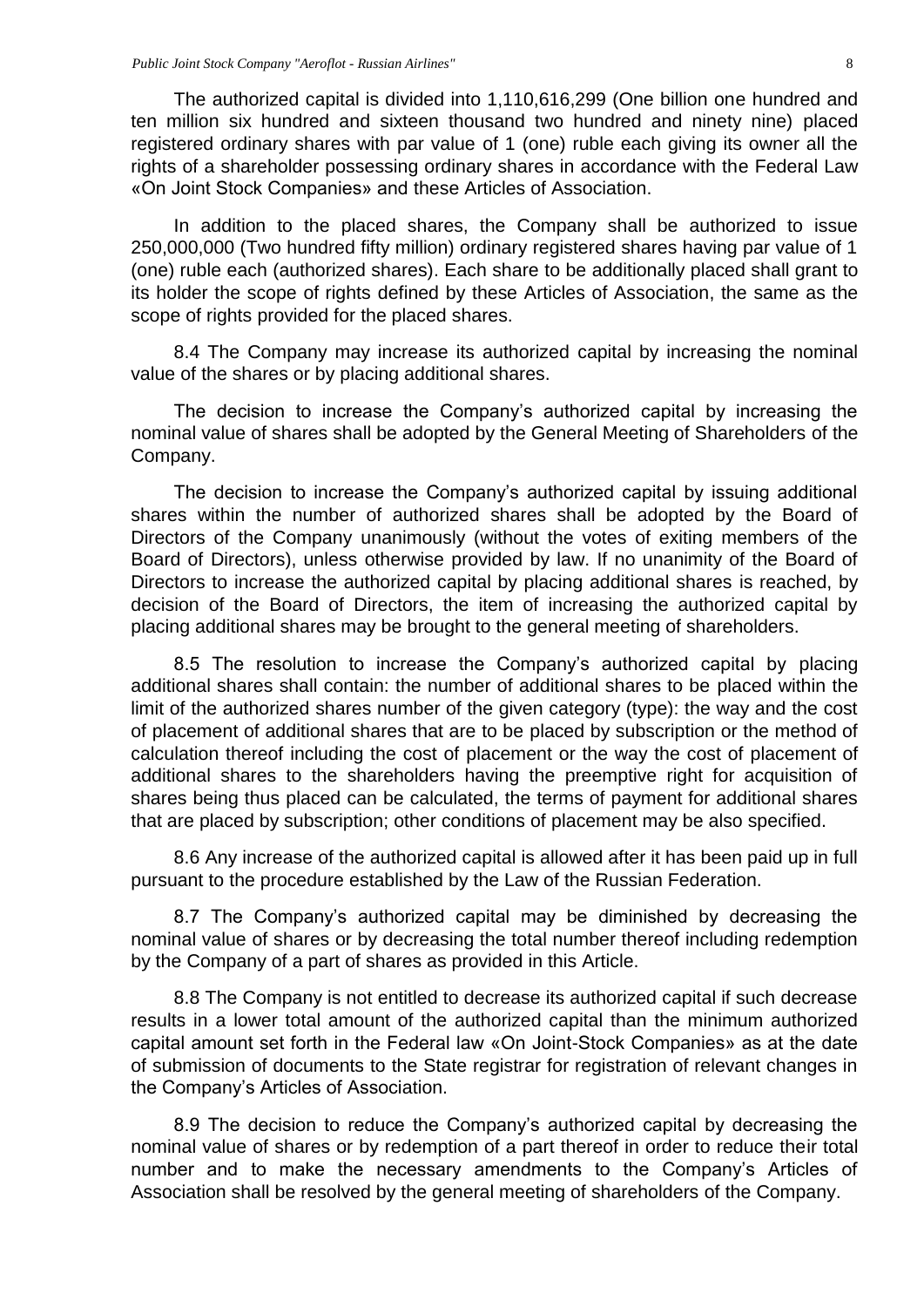8.10 If, at the end of the second or each subsequent reporting year, the value of net assets of the Company is less than its announced authorized capital, the Company in the manner and within the period prescribed by law must increase the value of its net assets up to the amount of the authorized capital or duly register the reduction of the authorized capital. If the value of the said assets of the Company becomes lower than the minimal amount of the authorized capital prescribed by the law, the Company is subject to liquidation.

### **Article 9. Founders and Shareholders of the Company.**

<span id="page-8-0"></span>9.1 The founder of the Company is the Government of the Russian Federation.

9.2 Shareholders of the Company may be both Russian and foreign legal entities and natural persons and public law entities entitled to acquire Company's shares.

### **Article 10. Profits and Funds of the Company.**

<span id="page-8-1"></span>10.1 The profit the Company shall have after payment of taxes and other mandatory charges (net profit) belongs to the Company and is fully at its discretion.

10.2 The Company shall have the right to set up the following financial funds:

- the reserve fund;
- the business development fund;
- the social development fund;
- other funds necessary for its activity.

The purpose, size, and procedure of formation of the funds, procedure and ways of their spending are resolved by the Board of Directors of the Company.

10.3 The Company creates a reserve fund in the amount of 25 % (twenty five percent) of its authorized capital.

The reserve fund of the Company is intended for covering its losses and paying off Company's debentures and for redemption of shares of the Company in case of having no other funds.

The reserve fund is not allowed to be used for other purposes.

The reserve fund of the Company shall be formed by means of obligatory annual allocations until it has grown up to the amount provided hereby. The amount of annual allocations shall be at least 5% (five percent) of the net profit until it grows up to the amount as provided herein.

### **Article 11. Securities of the Company.**

- <span id="page-8-2"></span>11.1 The Company shall have the right to issue ordinary shares.
- 11.2 All ordinary shares of the Company shall be registered shares.
- 11.3 The nominal value of all ordinary shares shall be equal.

11.4 Additional shares and other issuable securities of the Company placed by subscription shall be placed under the condition they are paid up in full.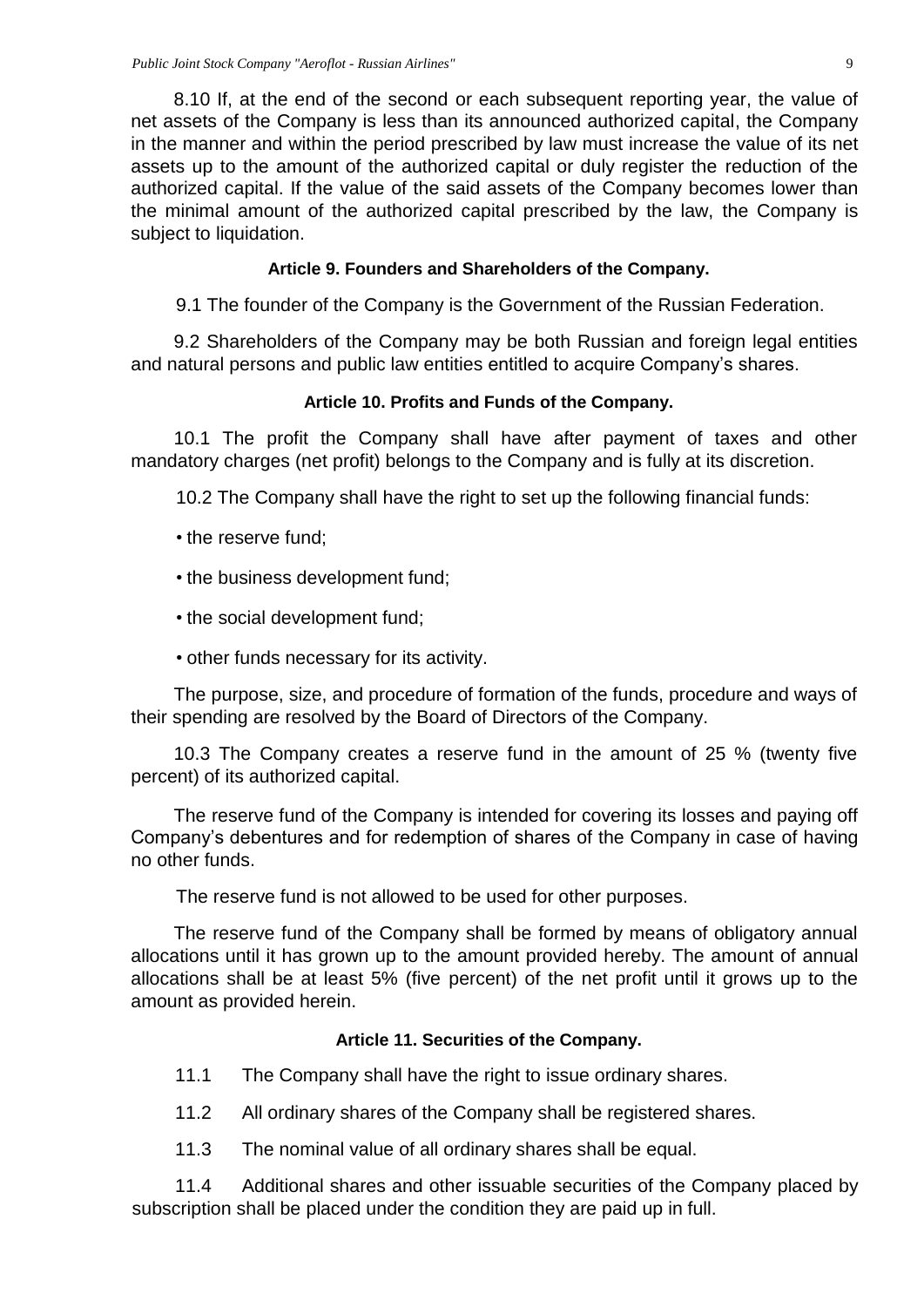11.5 The payment for additional shares placed by subscription may be made in cash, assets, shares (equities) in the authorized (share) capital of other economic partnerships and companies, government and municipal bonds, exclusive and other intellectual property rights and rights under license agreements, that have monetary value, as well as other assets permitted by law.

The form of payment for additional shares shall be determined in the resolution on the placement thereof.

The payment for other issuable securities shall be made by money only.

11.6 Payment for additional shares of the Company placed by subscription shall be at a price to be determined by the Board of Directors of the Company in accordance with Art. 77 of the Federal Law "On Joint-Stock Companies", but not lower than their par value. The placement price of additional shares placed by subscription and the procedure for its determination shall be set forth in the decision to increase the Company's authorized capital by placing additional shares, unless that decision provides that such price or its determination procedure shall be established by the Board of Directors of the Company no later than the commencement of the placement of additional shares.

The price of placement of additional shares to the shareholders of the Company in the exercise of their preemptive right to acquire shares may be lower than the price of placement to other persons, but not more than by ten (10) percent.

The remuneration of an intermediary participating in the placement of additional shares of the Company by subscription shall not exceed ten (10) percent of the price of placement of such shares.

11.7 In case the payment for additional shares of the Company is made in-kind the monetary valuation of the property contributed in payment for the shares is performed by the Board of Directors of the Company in accordance with Article 77 of the Federal Law "On Joint Stock Companies".

In case the payment for additional shares is made in-kind, an appraiser shall be retained to determine the market value of such property. The valuation determined by the Board of Directors shall not be higher than that determined by the appraiser.

11.8 The Company may issue debentures and other issuable securities convertible into shares by the decision of the Board of Directors of the Company unless, pursuant to the Federal Law "On Joint Stock Companies" and these Articles of Association, the autonomy of decisions belongs to the General Meeting of Shareholders.

11.9 The procedure of converting debentures and other issuable securities, except shares, shall be set forth in the resolution on the particular issue thereof.

No conversion of ordinary shares into preference shares as well as into debentures and other types of securities is allowed.

The placement of additional shares of the Company within the limits of the number of authorized shares as required for converting the convertible shares and other issuable securities of the Company which were placed into such shares shall be done through such conversion only.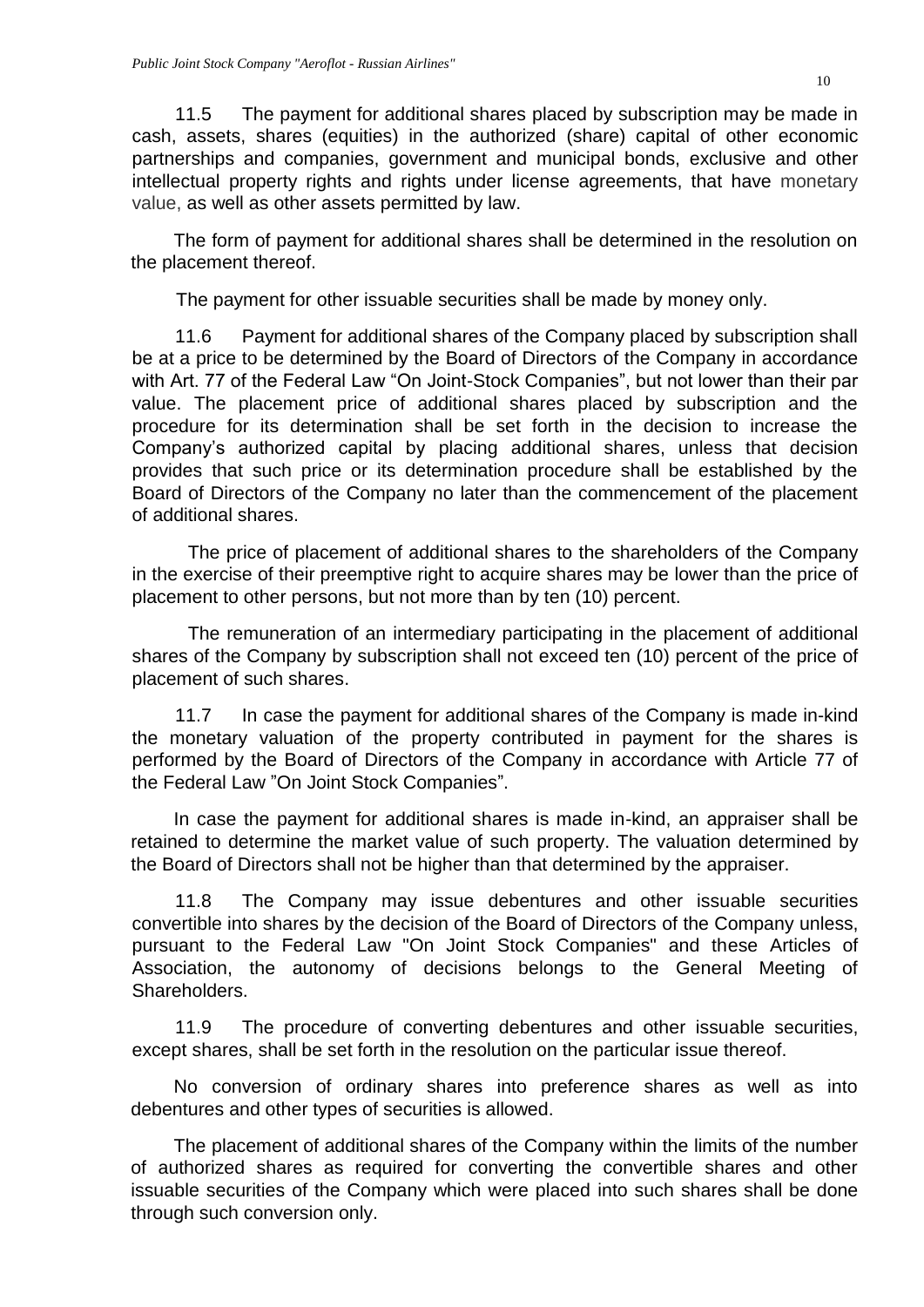11.10 Payment for issuable securities of the Company placed by subscription shall be at a price which, or the determination procedure for which shall be established by the Company's Board of Directors in accordance with Art. 77 of the Federal Law "On Joint-Stock Companies", except as otherwise provided by the Federal Law "On Joint-Stock Companies". Payment for issuable securities convertible into shares placed by subscription shall be at a price not lower than the par value of the shares into which such securities are converted.

The offering price of issuable securities convertible into shares to persons holding the preemptive right to purchase such securities may be lower than the offering price for other persons, but not more than by ten (10) percent.

The remuneration of an intermediary participating in the placement of issuable securities by subscription shall not exceed ten (10) percent of the price of placement of such issuable securities.

11.11 The Company shall have the right to arrange placement of additional shares and other issuable securities of the Company by both subscription and conversion.

The Company shall have the right to place Company's shares and issuable securities convertible into shares by both public and private subscription.

Any placement of shares (issuable securities of the Company convertible into shares by way of private subscription shall be only carried out by the decision of the General Meeting of shareholders on the increase of authorized capital of the Company through the placement of additional shares (through the placement of issuable securities of the Company convertible into shares) to be approved by the three-fourths majority of votes of the shareholders – holders of voting shares attending the General Meeting of shareholders.

Any placement through public subscription of ordinary shares that make more than 25 (twenty five) percent of the total of the previously placed ordinary shares shall be only carried out by the decision of the General Meeting of shareholders approved by the three-fourths majority of votes of the shareholders – holders of voting shares attending the General Meeting of shareholders.

Any placement through public subscription of issuable securities convertible into ordinary shares that can be converted into ordinary shares that would make more than 25% (twenty five) percent of the total of the previously placed ordinary shares shall be only carried out by the decision of the General Meeting of shareholders approved by the three-fourths majority of votes of the shareholders – holders of voting shares attending the General Meeting of Shareholders.

Any placement of shares and other issuable securities of the Company shall be carried out in accordance with the legislation and regulations of the Russian Federation.

11.12 The Company shall have the right to purchase its previously placed shares by resolution of the General Meeting of shareholders in case of decrease of authorized capital of the Company by way of purchasing a portion of placed shares in order to cut down their total number.

The Company shall have no right to pass a decision to decrease the authorized capital of the Company by way of purchasing a portion of placed shares with the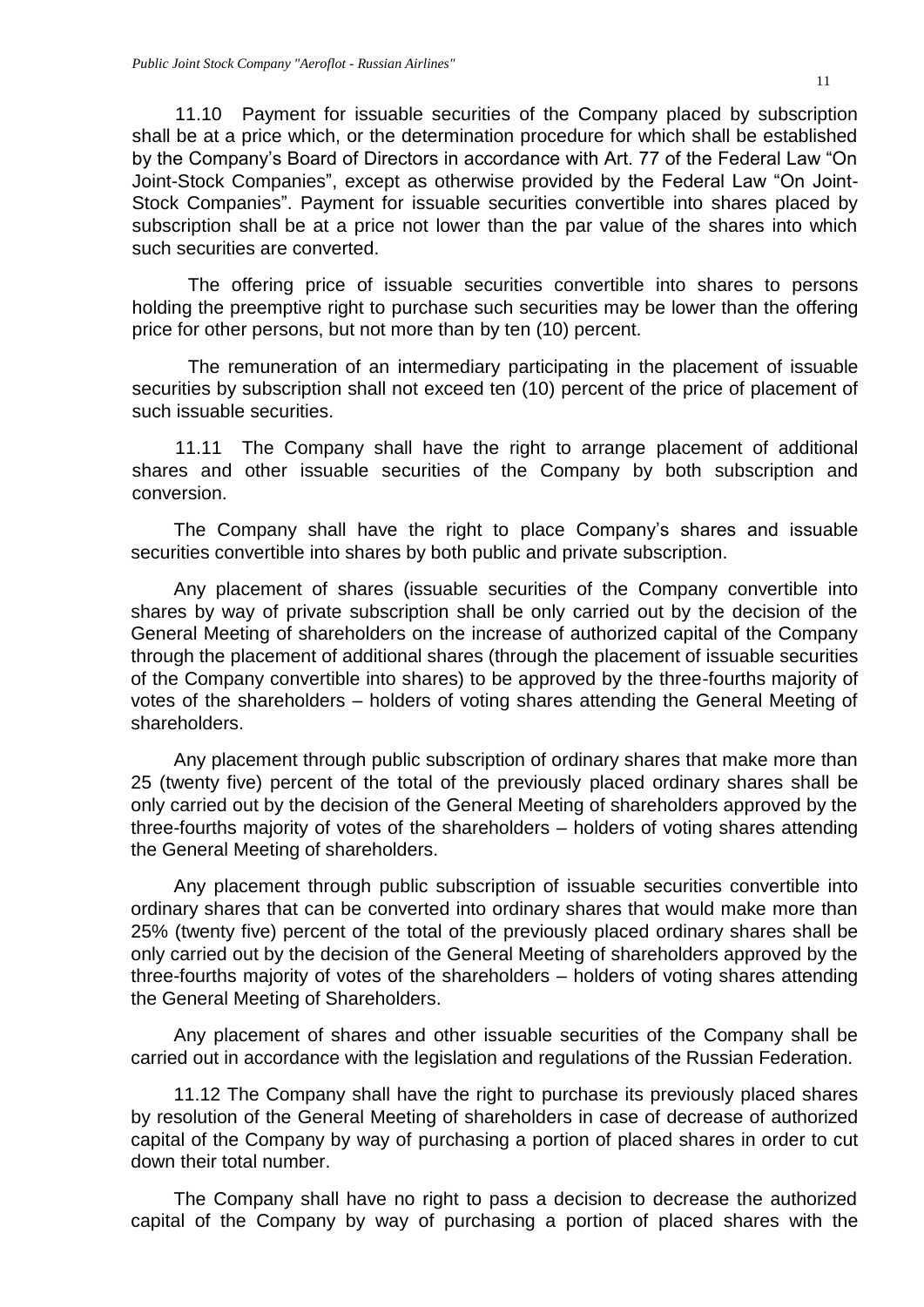intention to cut down their total number if the total par value of the shares remaining in circulation shall be less than the minimum amount of the authorized capital as provided in the Federal law "On Joint Stock Companies".

The Company shall have the right to buy out shares placed by it by the decision of the Board of Directors of the Company.

The Company shall have no right to pass a decision on purchasing shares by the Company if the total par value of the shares in circulation shall go down to less than 90% (ninety percent) of the authorized capital of the Company.

11.13 The shares acquired by the Company under the decision of the General Meeting of shareholders on the decrease of the authorized capital of the Company by way of purchasing of shares to reduce the total number thereof shall be cancelled upon acquisition.

11.14 The shares purchased by the Company by the decision of the Board of Directors shall not give voting right, nor be taken into account in counting the votes, nor shall dividends be paid in respect thereof. Such shares must be disposed of by the Company at least at the then current market price within 1 (one) year after acquisition thereof, otherwise the General Meeting of shareholders must pass a decision to reduce the authorized capital of the Company by way of canceling such shares.

11.15 The resolution on purchasing shares shall indicate the categories (types) of shares being bought, the number of shares to be purchased by the Company by each category (type), the purchase price, the form and terms of payment as well as the period during which shareholders can submit or withdraw applications for sale of their shares to the Company.

At the time of purchase, the shares may be paid for in-kind.

The term the shares are to be purchased shall be at least 30 (thirty) days. The price of shares to be purchased by the Company is determined in accordance with Article 77 of the Federal Law "On Joint Stock Companies".

11.16 Any shareholder – holder of shares of certain categories (types) in respect of which a decision to purchase was made shall have the right to sell the said shares, and the Company shall have to buy them out.

If the total number of shares in respect of which the Company has received applications for their purchase by the Company exceeds the quantity of shares which may be acquired by the Company within the limitations set forth by this Article, the shares shall be acquired from the shareholders in proportion to the declared demands.

Not later than 30 (thirty) days before the beginning of the period during which shareholders can submit or withdraw applications for sale of their shares to the Company, the Company shall be required to inform the shareholders - the holders of certain categories (types) of shares in respect of which a decision to purchase was made.

The notice shall contain the information specified in the first subparagraph of paragraph 11.15. hereof. The notice shall be communicated to shareholders holding the categories (types) of shares in respect of which a decision on their purchase was made in the manner prescribed for giving notice of a General Meeting of Shareholders.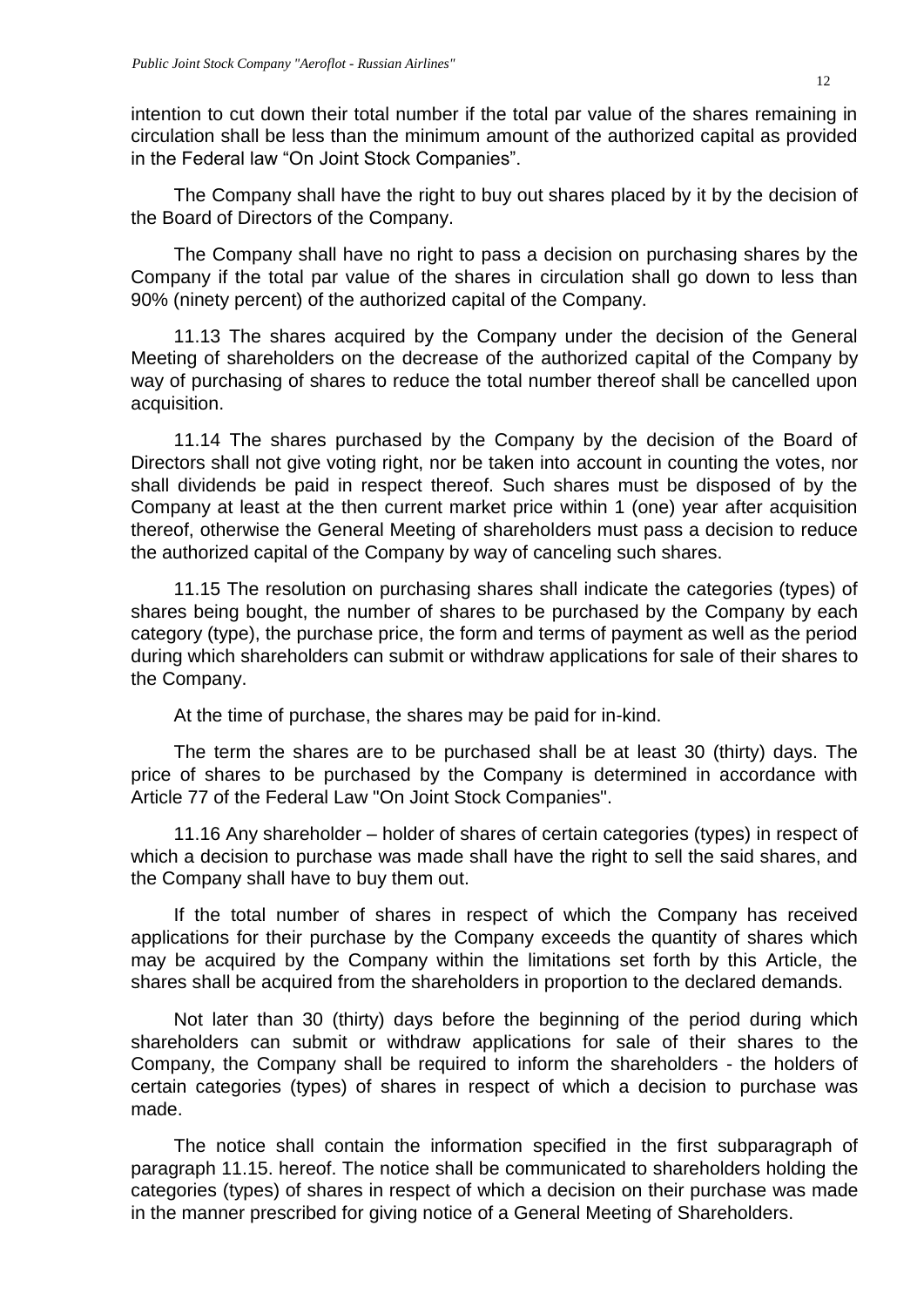The Company's Board of Directors shall, not later than five days after the end of the period during which shareholders can submit or withdraw applications for sale of their shares, approve a report on the results of applications by shareholders for sale of shares, which shall contain information on the number of shares in respect of which applications for sale were received and the amount of shares that can be acquired by the Company.

11.17 The Company shall have no right to purchase ordinary shares placed by the Company:

- until the entire authorized capital of the Company is paid up in full;

- if at the time of the redemption, the Company shows the signs of insolvency (bankruptcy) as provided in the legislation and regulations of the Russian Federation in respect of insolvency (or bankruptcy) of companies or the said signs would appear as a result of purchasing thereof;

- if at the moment of purchase of shares the value of the net assets of the Company is less than its authorized capital and the reserve fund of the Company, or would become less than the amount thereof as a result of the purchase of the shares;

- before all shares in respect of which applications for redemption under the provisions of Article 76 of the Federal Law "On Joint Stock Companies" have been made are redeemed.

11.18 The Company shall have the right to place debentures and other issuable securities including the ones convertible into shares as specified in the Russian Federation regulations on securities.

The placement of debentures convertible into shares and other issuable securities convertible into shares shall be carried out by decision of the Board of Directors of the Company subject to the provisions of Article 11 hereof.

11.19. The Company may not place any debentures and other issuable securities convertible into shares of the Company if the number of authorized shares of the Company of particular categories and types is less than the number of shares of these categories and types in respect of which the said securities give the right to buy.

### <span id="page-12-0"></span>**Article 12. Ensuring Shareholders' Rights Related to the Placement of Shares and Issuable Securities of the Company Convertible Into Shares**

12.1 In the cases and manner provided by law, the shareholders of the Company shall have preemption rights for acquisition of additional shares and issuable securities convertible into shares placed through subscription in the quantity proportionate to the number of shares of the same category (type) in their possession.

# **Article 13. Rights of Shareholders – Holders of the Company's shares**

<span id="page-12-1"></span>13.1 Every ordinary share of the Company confers upon the holder thereof equal scope of rights. Every ordinary share shall entitle the holder to one vote at the General Meeting of shareholders except as provided for hereby.

13.2 Shareholders - holders of ordinary shares of the Company, in accordance with the Federal Law "On Joint-Stock Companies" and these Articles, shall have the right to attend the General Meeting of shareholders with the right to vote on matters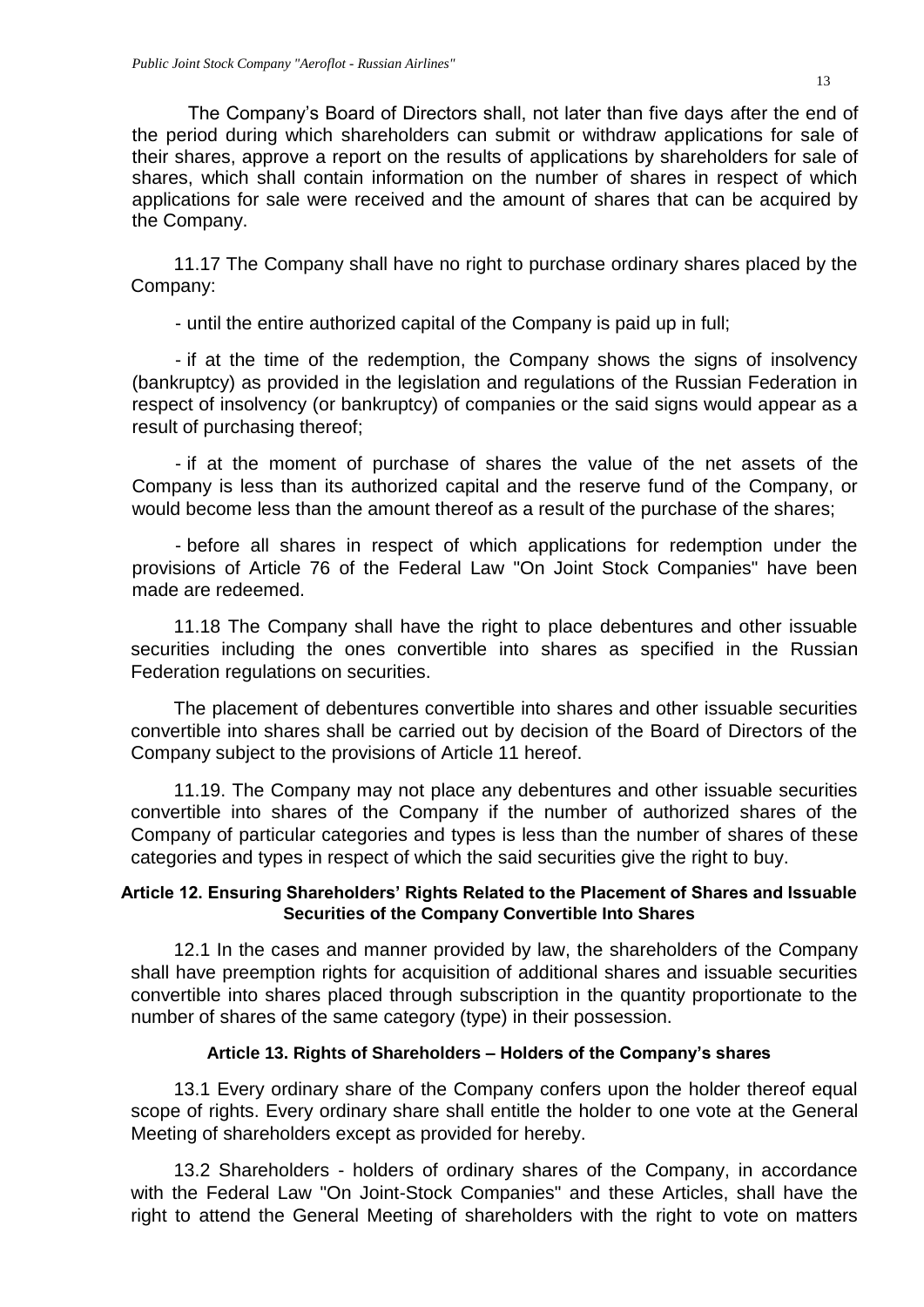within the competence thereof, to receive dividends, and in the event of the Company's liquidation to a part of its assets.

Shareholders of the Company shall have the right to dispose of the shares in their possession without other shareholders' and the Company's consent.

13.3 Unless otherwise provided by the federal law, shareholders holding voting shares are entitled to demand from the Company to redeem all or part of their shares in the following cases:

- reorganization of the Company or entering into a major transaction, which was approved by the General Meeting of Shareholders in accordance with paragraph 3 of Art. 79 of the Federal Law "On Joint Stock Companies", if they voted against the decision on the reorganization or on approval of the said transaction or did not participate in the voting on these issues;

- introduction of any changes or amendments to the Company's Articles of Associations (adoption of a decision by the General Meeting of Shareholders, which forms the basis for changing or amending the Company's Articles of Association) or approval of revised Articles of Association of the Company, which restrict their rights, provided that they voted against the relevant decision or did not participate in the voting;

- adoption of a decision by the General Meeting of Shareholders on amending the Company's Articles of Association to remove the statement that the Company is a public company made simultaneously with a decision to submit an application to the Bank of Russia for exemption from the obligation to disclose information provided by the securities legislation of the Russian Federation and a decision to file an application for the delisting of shares and (or) issuable securities convertible into shares, provided that they voted against the relevant decision or did not participate in the voting.

13.4 The list of shareholders who have the right to demand the redemption by the Company of shares owned by them shall be drawn up on the basis of the data contained in the list of persons who were entitled to participate in the General Meeting of Shareholders whose agenda included items voting on which gave rise to the shareholders' right to demand that their shares be redeemed in accordance with the Federal Law "On Joint Stock Companies" and shareholder demands for redemption of their shares presented to the Company.

The number of voting shares of each category (type) which can be submitted by shareholders for redemption may not exceed the number of shares of the respective category (type) held by them, determined on the basis of the data contained in the list of persons entitled to participate in the General Meeting of Shareholders whose agenda included items voting on which gave rise to the right to demand redemption of those shares by the Company.

The aggregate amount of funds the Company may spend to redeem shares shall not exceed 10 (ten) percent of the value of the net assets of the Company as at the date of the decision giving rise to the right of shareholders to demand the redemption by the Company of shares in their possession.

13.5. Shares redeemed by the Company shall be at the disposal thereof. Such shares shall not provide vote rights or be accounted in the vote returns, nor dividends shall be paid for such shares. The said shares must be sold at least at the then current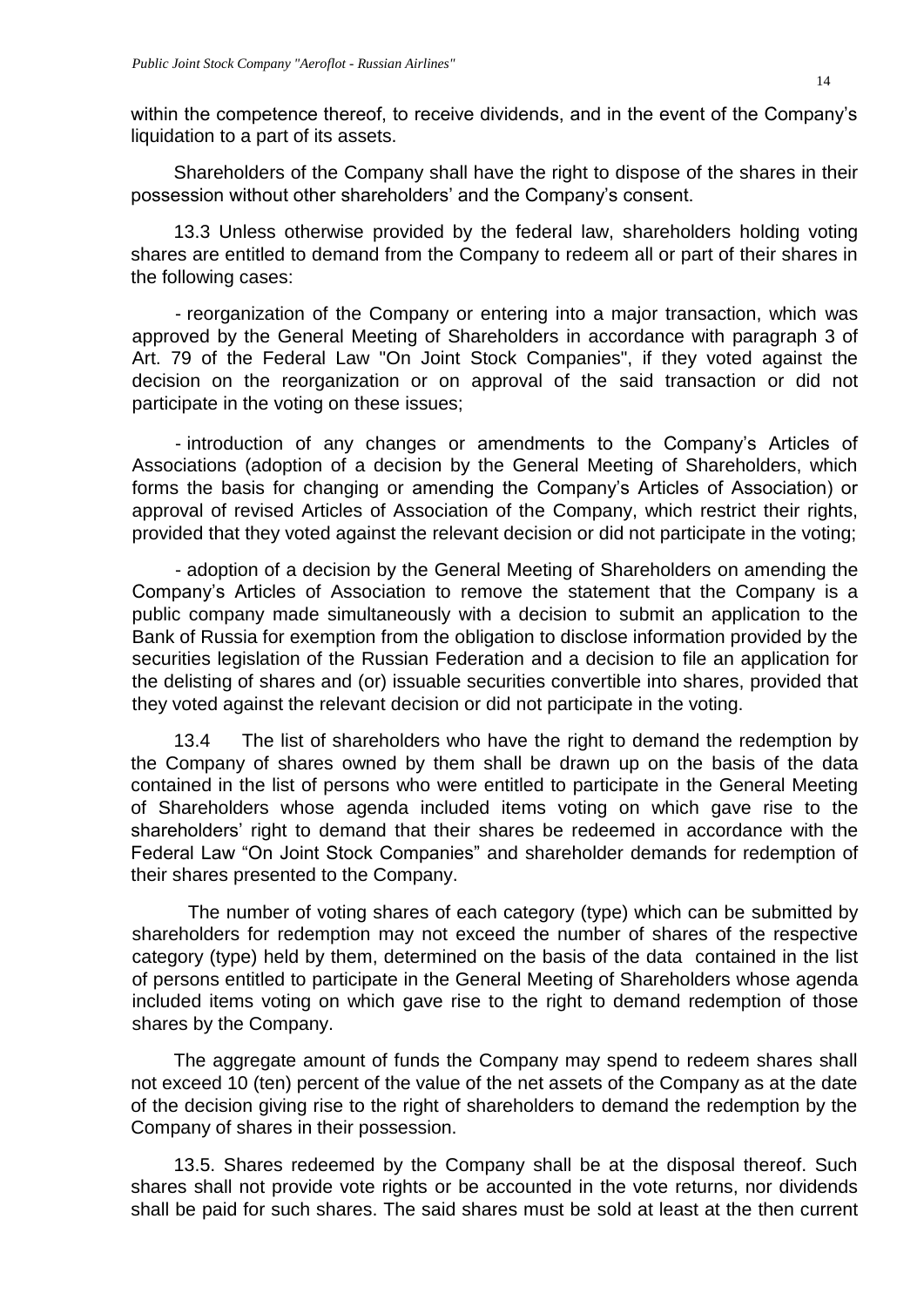market price within no longer than one year from the date when the property rights for the shares were transferred to the Company; otherwise the General Meeting of shareholders must resolve to reduce the authorized capital of the Company by way of cancelling the said shares.

# **Article 14. Company Dividends**

<span id="page-14-0"></span>14.1 Dividends shall be paid out by the Company from its net profit.

14.2 Based on the results for the first three, six and nine months of the reporting year and/or for the full reporting year, the Company has the right to make a decision as to (to declare) the payment of dividends on placed shares unless otherwise provided for by the Federal Law "On Joint Stock Companies". The decision on the payment (declaration) of dividends based on the results of the first quarter, six and nine months of the reporting year may be taken within three months after the end of the respective period.

The decision on payment (declaration) of dividends shall be adopted by the General Meeting of shareholders. The said decision shall determine the amount of dividends on shares of each category (type), the form of payment, the procedure of payment of dividends in kind, the date as of which the persons entitled to receive dividends are to be determined. The decision as related to setting the date as of which the persons entitled to receive dividends are to be determined shall be made only following a proposal of the Board of Directors of the Company.

The amount of dividends may not exceed the amount recommended by the Board of Directors of the Company.

The date as of which in accordance with the decision on payment (declaration) of dividends the persons entitled to receive dividends are to be determined, can not be set earlier than 10 days from the date of the decision on payment (declaration) of dividends or later than 20 days from the date of such decision.

The General Meeting of shareholders may decide not to pay dividends on shares in cases stipulated by legislation of the Russian Federation.

14.3 The procedure of dividends payment shall be determined by the decision of the General Meeting of the shareholders on dividends payment.

14.4 For each payment of dividends a list of shareholders entitled to receive dividends shall be made.

14.5 The Company has no right to make a decision (a declaration) of dividends payment (including dividends for the first three, six and nine months of the reporting year) on its shares:

- until the total amount of the authorized capital of the Company has been paid up in full;

- until all the shares that must be redeemed pursuant to the provisions of Article 76 of the Federal Law "On Joint Stock Companies" have been redeemed;

- if at the date of such decision the Company meets the criteria of insolvency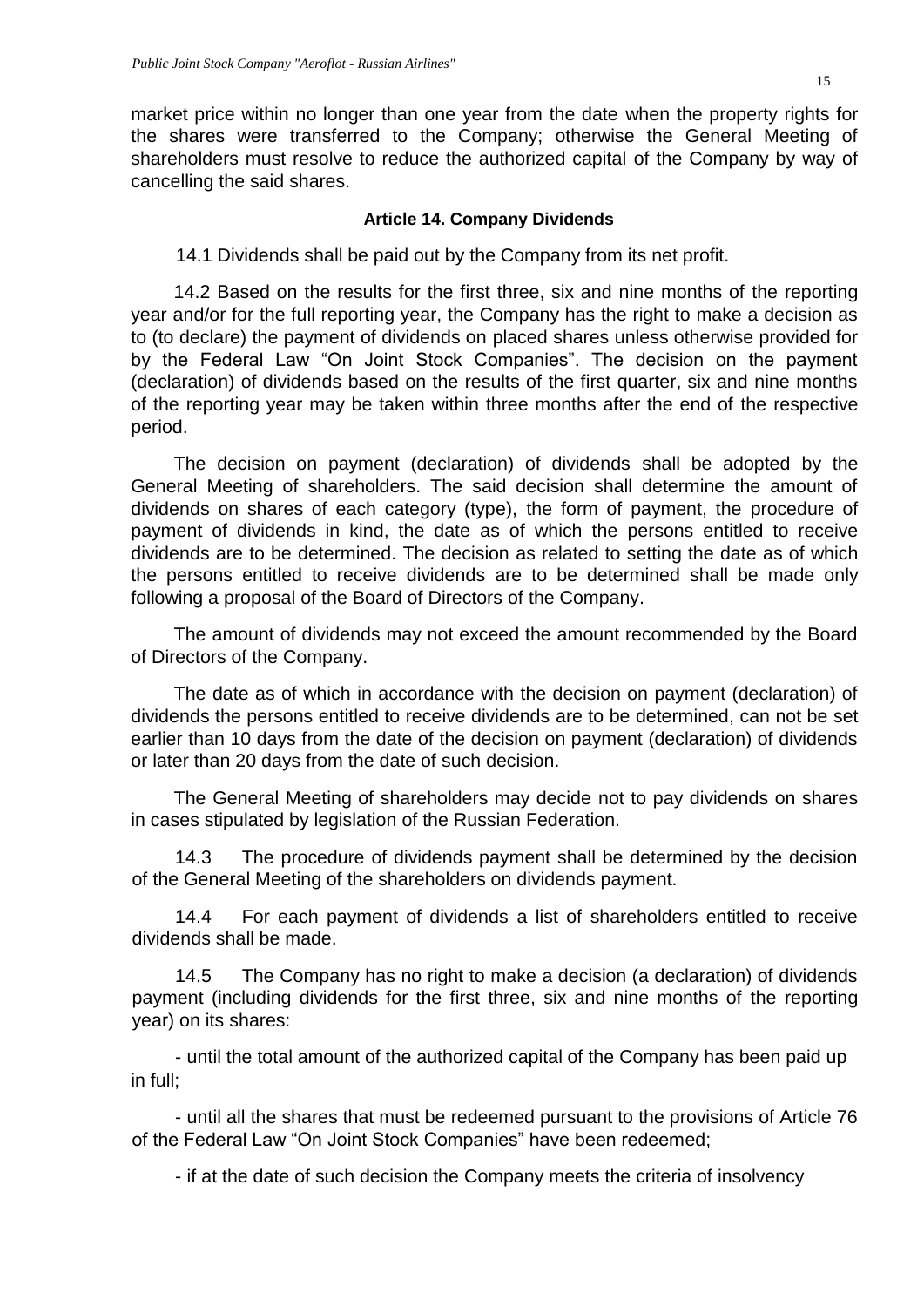(bankruptcy) according to the legislation of the Russian Federation on insolvency (bankruptcy) or if the said criteria would appear as a result of the payment of the dividends;

- if at the date of such decision the value of the net assets of the Company is less than the amount of its authorized capital and reserve fund or would become less than the value thereof as a result of such a decision;

- in other cases provided by Federal Laws.

14.6 The Company shall have no right to pay out any declared dividends on shares:

- if at the date of payment the Company meets the criteria of insolvency (bankruptcy) according to the legislation of the Russian Federation on insolvency (bankruptcy) of enterprises or if the said criteria would appear as a result of the payment of dividends;

- if at the date of such payment the value of the net assets of the Company is less than the amount of its authorized capital and reserve fund or would become less than the value thereof as a result of such a payment;

- in other cases provided by Federal Laws.

As soon as the circumstances detailed in this Article cease to exist the Company must pay the declared dividends to the shareholders.

# **Article 15. The Register of Shareholders of the Company**

<span id="page-15-0"></span>15.1 The Company shall ensure that the Register of Shareholders of the Company is maintained and kept in the manner established by the legislation of the Russian Federation.

15.2 The responsibilities for the maintenance of the Company's Register of Shareholders and the functions of the counting commission shall be carried out by the organization holding the Register of Shareholders of the Company that possesses a license required by law.

15.3 The holder of the Register of Shareholders of the Company must upon a request of a person registered in the Company's Register of Shareholders provide an extract from that person's personal account within three business days. The extract does not constitute a security. Loss (defacement, destruction, etc.) of the extract shall not entail any changes to the rights and obligations of Company shareholders.

15.4 Persons registered in the Register of the Shareholders of the Company must timely inform the holder of the Register of the Shareholders of the Company of all the changes in their data. In case of a failure by such persons to submit information about changes in their data the Company and the holder of the Register shall not be liable for any resultant losses.

# **Chapter 16. The General Meeting of Shareholders**

<span id="page-15-1"></span>16.1 The supreme managing body of the Company shall be the General Meeting of shareholders.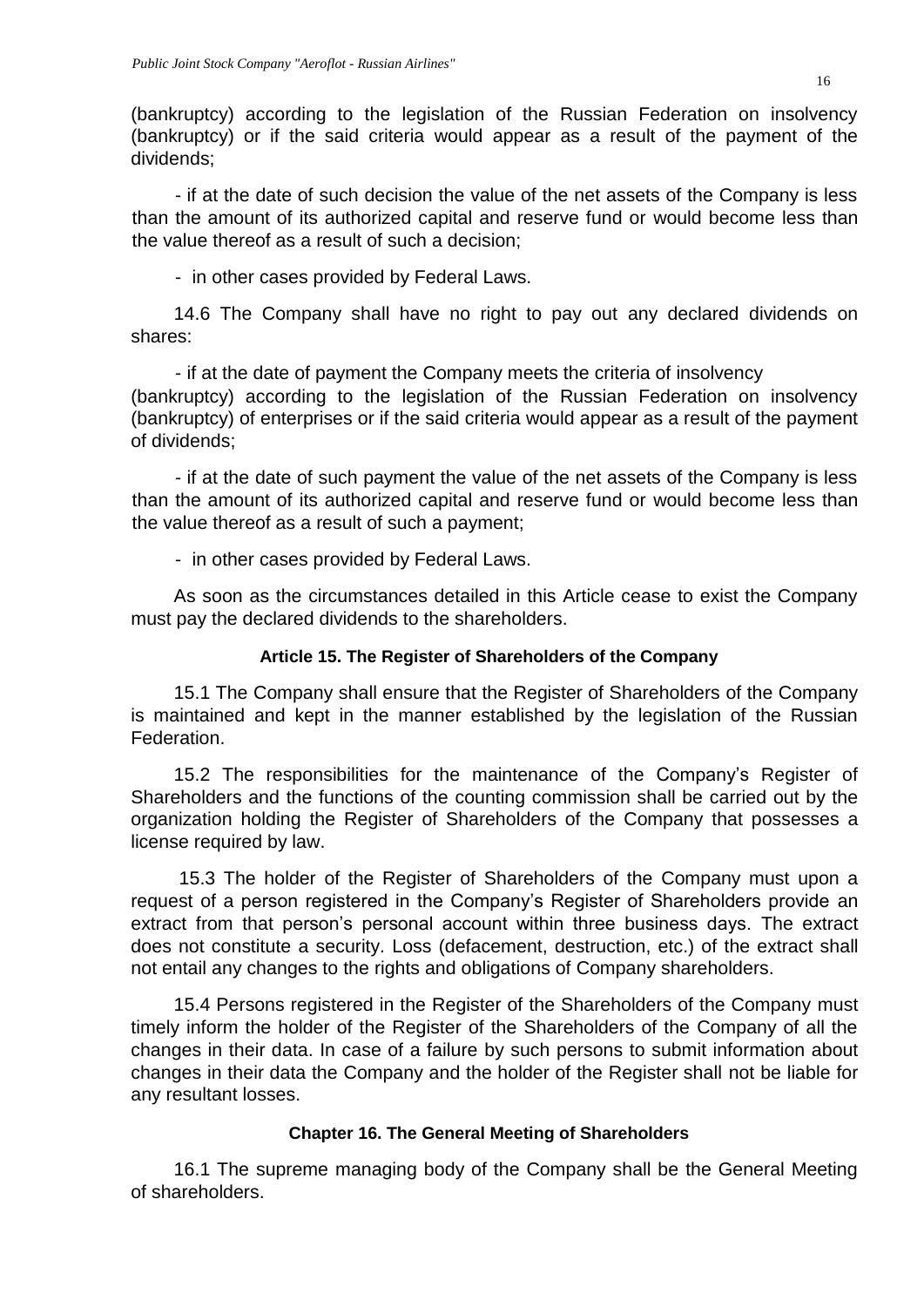The Company shall be responsible to hold Annual General Meetings of Shareholders every year.

The Annual General Meeting of Shareholders shall be held not earlier than three months and not later than six months after the end of the reporting year.

The Annual General Meeting of Shareholders resolves the issues of election of members to the Board of Directors, to the Audit Commission of the Company, approval of the Statutory Auditor of the Company, issues provided for by subparagraph 10 of paragraph 16.8. of Article 16 of these Articles of Association, as well as any other issues within the competence of the General Meeting of shareholders.

General Meetings held in addition to Annual General Meetings of Shareholders of the Company shall be Extraordinary General Meetings.

16.2 The date and procedures of the General Meeting of Shareholders, the procedure of notification of shareholders about the convention of the General Meeting, the list of materials (information) to be provided to shareholders during the preparation of the General Meeting of Shareholders shall be determined by the Board of Directors of the Company in accordance with the requirements of the Federal Law "On Joint Stock Companies" and the Regulations of the General Meeting of Shareholders of the Company.

16.3 The list of persons entitled to take part in the General Meeting of Shareholders shall be composed on the basis of the data from the Register of Shareholders as at the date to be determined by the Board of Directors of the Company.

16.4 The record date for the General Meeting may not be less than 10 days after the date the decision to hold the General Meeting is made or more than 25 days before the date of the General Meeting, and in the case provided for in Article 53 paragraph 2 of the Federal Law "On Joint Stock Companies", may not be more than 55 days before the date of the General Meeting.

In the case of a General Meeting whose agenda includes an item on reorganization of the Company, the record date for the meeting may not be less than 35 days prior to the meeting.

The list of persons entitled to attend the General Meeting of Shareholders, except for information on declarations of intent by such persons, shall be made available for familiarization upon request of the person(s) included in the said list and holding at least one percent of the votes. Furthermore, details enabling the identification of individuals included in that list other than surname, name and patronymic may be disclosed only with their consent.

Upon any interested person's request, the Company must provide, within three days, to such person an extract from the list of persons entitled to attend the General Meeting of shareholders that contains information about such person or a written reply certifying that the person concerned has not been included into the list of persons entitled to attend the General Meeting of shareholders.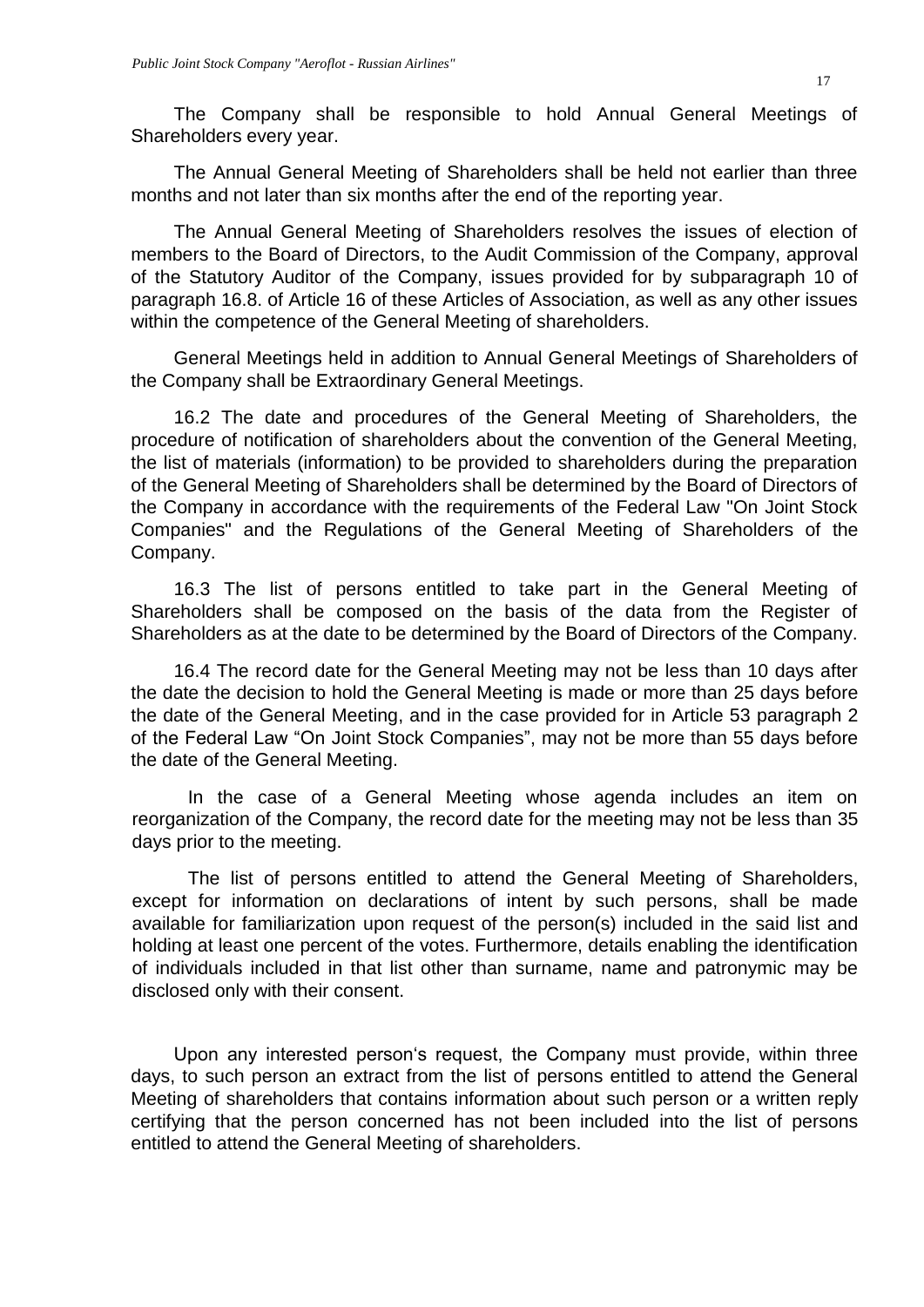16.5 The General Meeting of shareholders shall have the authority (have the quorum) if it is attended by shareholders who owns in aggregate more than half of votes of the placed voting shares of the Company.

In determining presence of the quorum and in counting the votes partial votes represented by fractional shares shall be summed up without rounding.

Shareholders who registered for participation in the General Meeting, including in a special section of the Company's website indicated in the notice of the General Meeting of Shareholders and shareholders whose ballots were received or completed electronically in a special section of the Company's website indicated in the notice of the General Meeting of Shareholders at least two days prior to the date of the General Meeting shall be deemed to have participated in the General Meeting. Shareholders whose ballots were received by the Company or the Company's Registrar and whose ballots were completed electronically in a special section of the Company's website indicated in the notice of the General Meeting of Shareholders prior to the deadline for submitting ballots shall be considered to have taken part in the General Meeting held by absentee voting.

Shareholders who issued voting instructions to persons keeping records of their rights to shares in accordance with the securities legislation of the Russian Federation shall also be deemed to have participated in the General Meeting if their declarations of intent were received by the Company or the Company's Registrar at least two days prior to the General Meeting of Shareholders or the deadline for submitting ballots in the case of a General Meeting of Shareholders held by absentee voting.

The General Meeting held in the form of joint personal attendance for discussing agenda items shall be opened if by the time of its opening the quorum for at least one of the issues in the agenda of the General Meeting is present.

If by the time of the General Meeting commencement no quorum is present to resolve at least one single agenda item the opening of the General Meeting shall be adjourned for 1 hour.

The General Meeting of shareholders is allowed to be adjourned only once.

16.6 In the event no quorum is present for holding an Annual General Meeting of Shareholders the Meeting must be adjourned and held again with the same agenda.

It is prohibited to change the agenda of the adjourned Annual General Meeting.

In the event no quorum is present for holding an Extraordinary General Meeting of Shareholders the Meeting may be adjourned and held again with the same agenda.

An adjourned General Meeting of Shareholders convened instead of a failed one shall have the power (have the quorum) if it is attended by shareholders (their proxies) who hold in aggregate at least 30 (thirty) percent of votes represented by placed voting shares of the Company.

A notice of the adjourned General Meeting of Shareholders shall be given in accordance with the requirements of Article 52 of the Federal Law "On Joint Stock Companies".

When an adjourned General Meeting of shareholders is to be held less than 40 days after a failed General Meeting, the persons having the right to participate in the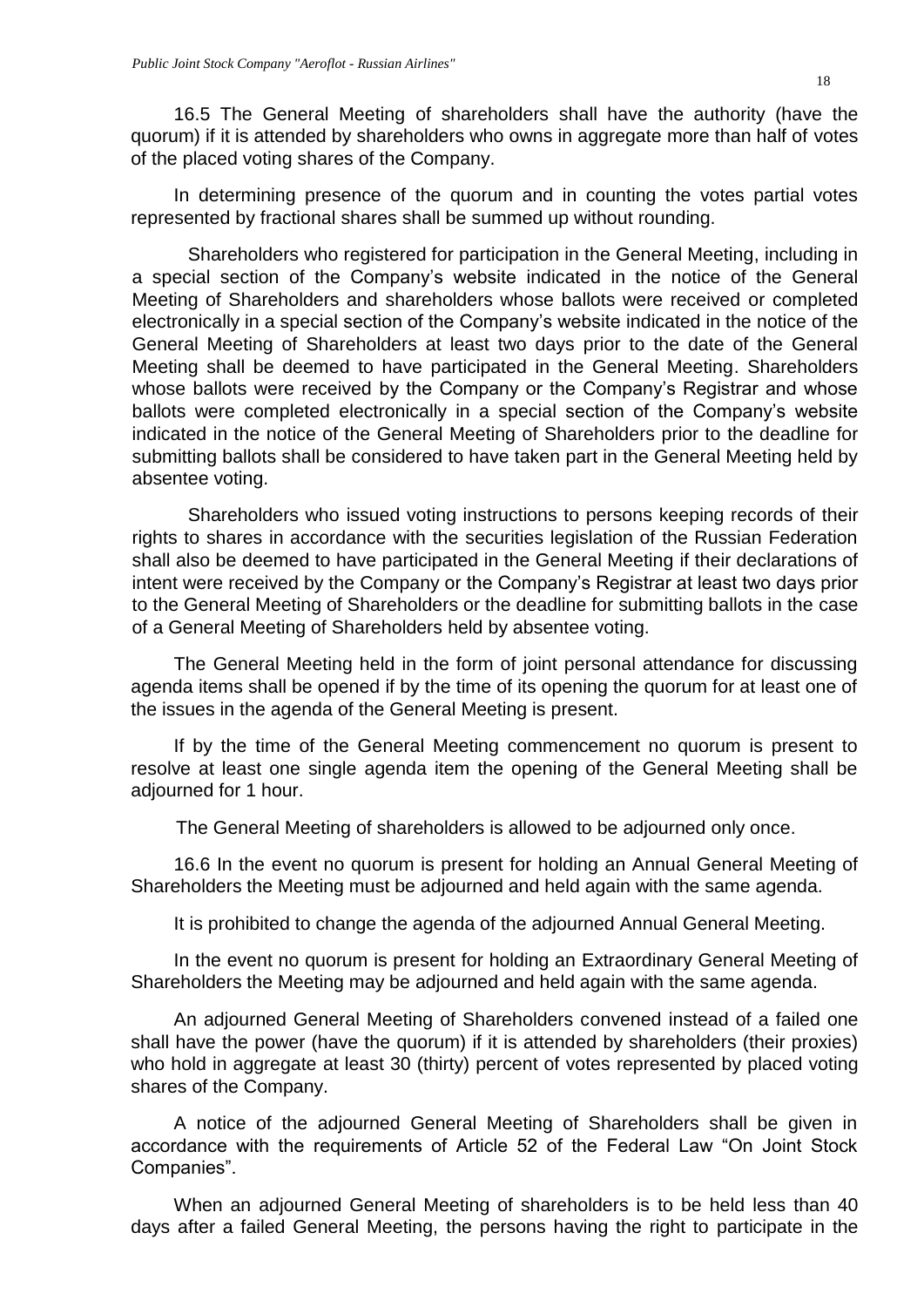adjourned General Meeting shall be determined (recorded) as of the record date fixed for the original meeting.

16.7 Any shareholder may exercise the right to participate in the General Meeting of Shareholders in person or through a representative.

Any shareholder shall have the right any time to replace his/her proxy at the General Meeting of Shareholders or to attend the General Meeting of Shareholders in person.

A shareholder's proxy at the General Meeting of Shareholders shall act in accordance with the powers provided by applicable regulations of the Russian Federation.

A proxy card authorizing the proxy to vote shall be drawn up in compliance with the provisions of the Civil Code and other Statutes of the Russian Federation.

16.7.1 In the event that any transfer of shares occurs after the date of drawing up of the list of persons entitled to participate in a General Meeting of Shareholders and prior to the date of the General Meeting of Shareholders (hereinafter referred to as shares transferred after the date of drawing up of the list), any person included in the list shall issue a proxy card to the transferee or shall vote at the General Meeting in accordance with the transferee's instructions, if the contract for the transfer of shares so provides.

The above rule shall also apply to any subsequent case of the transfer of shares.

16.7.2 In case of transfer of shares after the list of shareholders was drawn up to two or more acquirers the person included in the list of persons entitled to attend the General Meeting must vote at the General Meeting of shareholders in compliance with the instructions of each of the acquirers of shares and / or issue to each of them a proxy card enabling them to vote at the General Meeting indicating in such proxy card the number of shares the said proxy is allowed to vote by.

If the instructions of the acquirers of shares are identical their votes shall be summed up. If the instructions of the acquirers with respect of the voting on the same issue in the agenda of the General Meeting are not identical the person included in the list of the persons entitled to attend the General Meeting must vote on such issue in compliance with the given instructions by the number of votes that is provided by the shares held by each of the acquirers.

If the shares giving the right to vote at the General Meeting of Shareholders are circulating outside the Russian Federation in the form of securities of a foreign issuer issued pursuant to applicable foreign legislation and certifying the rights for such shares (depositary securities) the voting by such shares shall be carried out only in accordance with the instructions of the holders of the depositary securities.

16.7.3 In case a share is in joint shared ownership of several persons the rights to vote at the General Meeting of shareholders shall be exercised at the discretion of such persons either by one of the holders of the ownership in common or by their joint proxy.

The powers of each such person must be duly certified by a written instrument.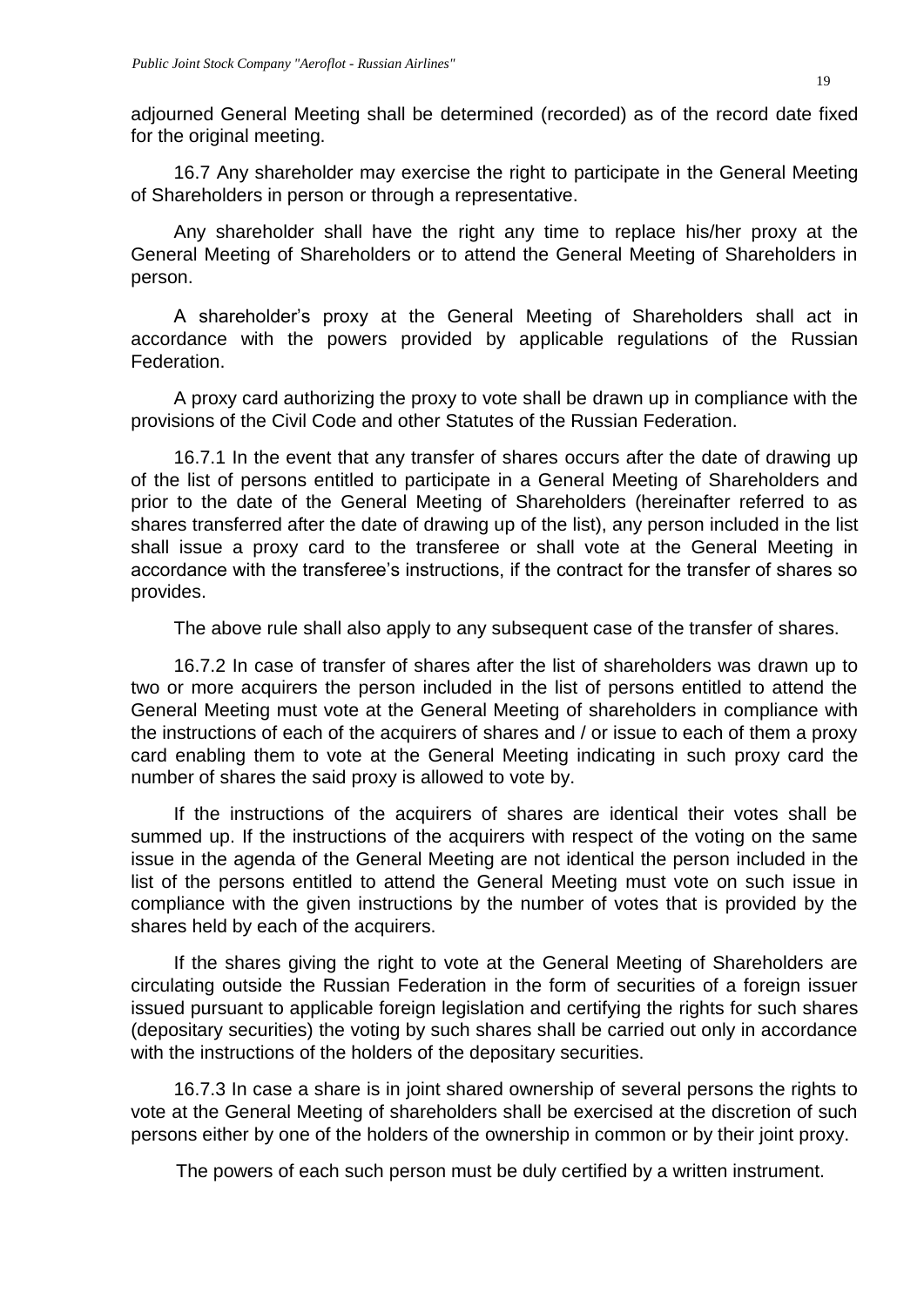16.8. The following issues fall within the General Meeting of Shareholders' competence:

1) making amendments or additions to the Articles of Association of the Company in cases provided by the applicable legislation of the Russian Federation or approval of a new revision of the Articles of Association of the Company;

2) reorganization of the Company;

3) winding up of the Company, appointment of a liquidation commission and approval of the preliminary and final liquidation balance sheets;

4) election of members to the Board of Directors and early termination of their term of office;

5) determination of category (type), quantity, par value of declared shares and rights vested thereby;

6) increase of the authorized capital of the Company by increasing the par value of the shares or by placing additional shares in cases provided for by the laws and hereby;

7) decrease of the authorized capital of the Company by decreasing the par value of the shares, by purchasing by the Company of a part of shares in order to reduce the total number thereof and by canceling the shares purchased or redeemed by the Company;

8) election of members of the Audit Committee of the Company and early termination of their term of office;

9) approval of the Statutory Auditor of the Company;

10) approval of the annual report, annual accounting (financial) statements, including profit and loss statements (profit and loss accounts) of the Company, as well as distribution of profit (including distribution (declaration) of dividends, excluding the profit distributed as dividends based on results of the first three, six, nine months of the reporting year) and losses of the Company for the reporting year;

11) setting up proceedings at the General Meeting of shareholders;

12) splitting and consolidating shares;

13) adopting resolutions on approving transactions in cases specified in Article 83 of the Federal Law «On Joint-Stock Companies»;

14) adopting resolutions on approving major transactions in cases specified in Chapter X of the Federal Law «On Joint-Stock Companies»;

15) purchasing placed shares by the Company in cases provided by the Federal Law «On Joint Stock Companies»;

16) adopting resolutions on participation in financial and industrial groups, associations and other alliances of commercial organizations;

17) approval of the Company's Regulations on the General Meeting of Shareholders, the Board of Directors, the Executive Board and the Audit Commission of the Company;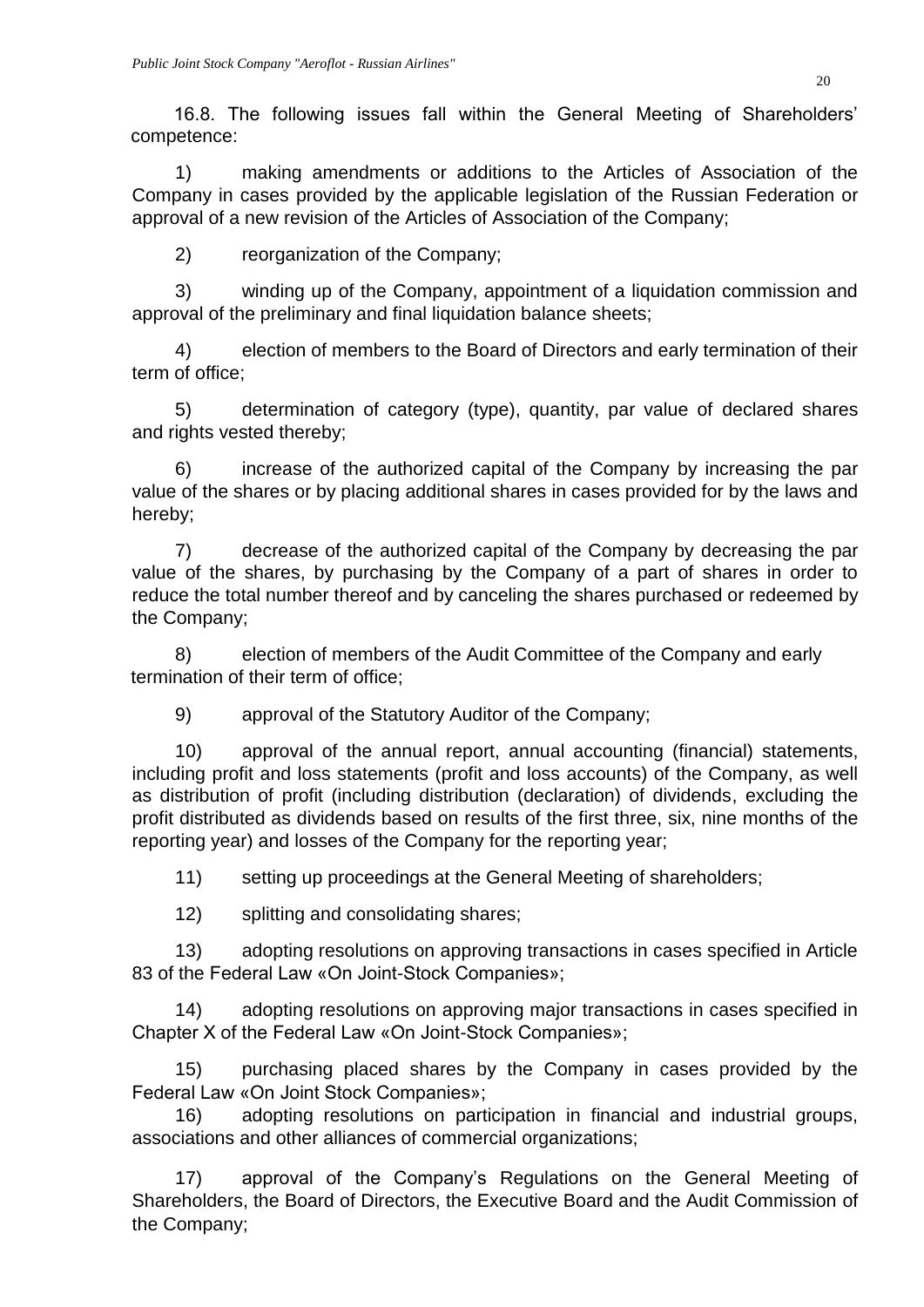18) payment (declaration) of dividends based on the results of the first three, six and nine months of the reporting year;

19) placing debentures convertible into shares and other issuable securities convertible into shares;

20) approval of amounts of remunerations and compensations payable to the members of the Board of Directors, the Audit Commission of the Company;

21) adoption of resolutions on filing an application for the delisting of the Company's shares and (or) issuable securities of the Company convertible into its shares;

22) resolving other issues provided by the Federal Law "On Joint Stock Companies".

The issues that fall within the competence of the General Meeting of Shareholders cannot be delegated for resolution to the Board of Directors of the Company or an executive body of the Company, unless otherwise provided by the Federal Law "On Joint Stock Companies".

The General Meeting of Shareholders shall have no authority to resolve any issues outside its competence.

16.9 The voting at the General Meeting of Shareholders shall be carried out according to the principle «one voting share of the Company - one vote» with the exception of the cumulative voting in the case provided by the Federal Law «On Joint Stock Companies».

16.10 At any General Meeting of Shareholders all decisions on agenda items put to vote shall be taken on a poll by ballots only.

Declarations of intent received by the Company's Registrar from persons entitled to attend the General Meeting of Shareholders who are not registered in the Company's Register of Shareholders and issued voting instructions to persons keeping records of their rights to shares in accordance with the requirements of the securities legislation of the Russian Federation shall be deemed equivalent to voting by ballots.

The form and wording of the ballot shall be approved by the Board of Directors of the Company.

When holding a General Meeting of Shareholders ballots must be sent or delivered in person against receipt to each person registered in the Company's Register of Shareholders entitled to participate in the General Meeting of Shareholders not later than 20 (twenty) days before the date of the General Meeting of Shareholders. In the case specified in this subparagraph of the Articles of Association, ballots for voting shall be sent by registered mail.

If the Register of Shareholders contains the e-mail address of a person registered in the Register, such person can be sent a ballot as an electronic message to the e-mail address of that person specified in the Company's Register of Shareholders.

When holding a General Meeting of Shareholders, except for the General Meeting held by absentee voting, persons included in the list of persons entitled to participate in the General Meeting of shareholders (their proxies) shall be entitled either to attend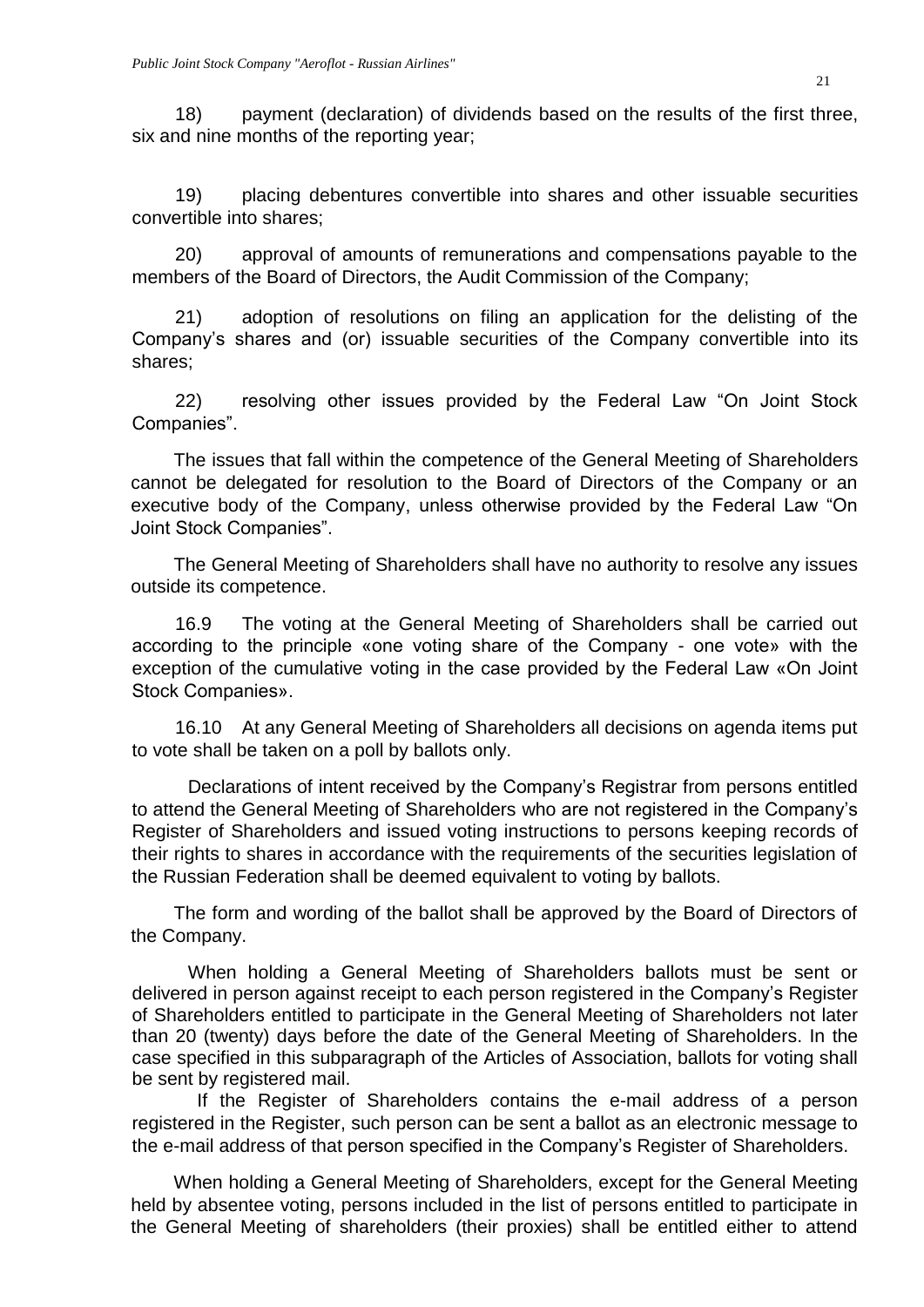such General Meeting or to send filled out ballots to the Company. And for the purposes of determining presence of the quorum and summing up the vote returns the votes represented by ballots shall be taken into account provided they are received by the Company not later than 2 (two) days before the date of the General Meeting of **Shareholders** 

If expressly stated in the notice of the General Meeting of Shareholders, persons entitled to participate in the General Meeting of Shareholders may complete an electronic ballot form in a special section of the Company's website at the address specified in the notice of the General Meeting of Shareholders. Shareholders may complete ballots electronically on the website during the General Meeting of Shareholders if they did not exercise their right to participate in such meeting in another way. The date and time of completion must be recorded while electronic ballot forms are completed on the website.

16.10.1 A ballot shall contain:

- the full corporate name and address of the Company;

- the form of conducting the General Meeting of shareholders (meeting with personal attendance or by absentee voting);

- the date, venue and time of the General Meeting of shareholders, and mailing address where the filled out ballots are to be sent to, and, in case of holding the

General Meeting of shareholders in the form of absentee voting, the deadline date for acceptance of ballots and the mailing address where the filled out ballots are to be sent;

- the wording of resolutions on each issue (name of each nominee) to be voted by any particular ballot;

- the voting options for every issue in the agenda to be voted expressed by statements "for", "against", "abstained".

- the statement that the ballot must be signed by a person entitled to attend the General Meeting of Shareholders or his/her proxy.

In the ballot, opposite to each voting option, there shall be a margin for indication of the number of votes cast for each voting option, and the number of votes belonging to the person entitled to attend the General Meeting may also be indicated therein. If the ballot is used for voting on two or more issues of the agenda of the General Meeting and the number of votes that the person entitled to attend the General Meeting may cast do not coincide in respect of different issues of the agenda of the General Meeting, the ballot shall indicate the number of votes that the person entitled to attend the General Meeting may cast on each of the issues of the agenda of the General Meeting.

The list and the content of instructions to be provided in the ballot are set forth in paragraph 9.4.2 of Article 9 of the Regulations on the General Meeting of Shareholders of PJSC "Aeroflot".

16.10.2 When the issue of election of a member to the Board of Directors or the Audit Commission of the Company is put to vote the ballot shall contain the information on the nominee (nominees) specifying his/her surname, forename and patronymic.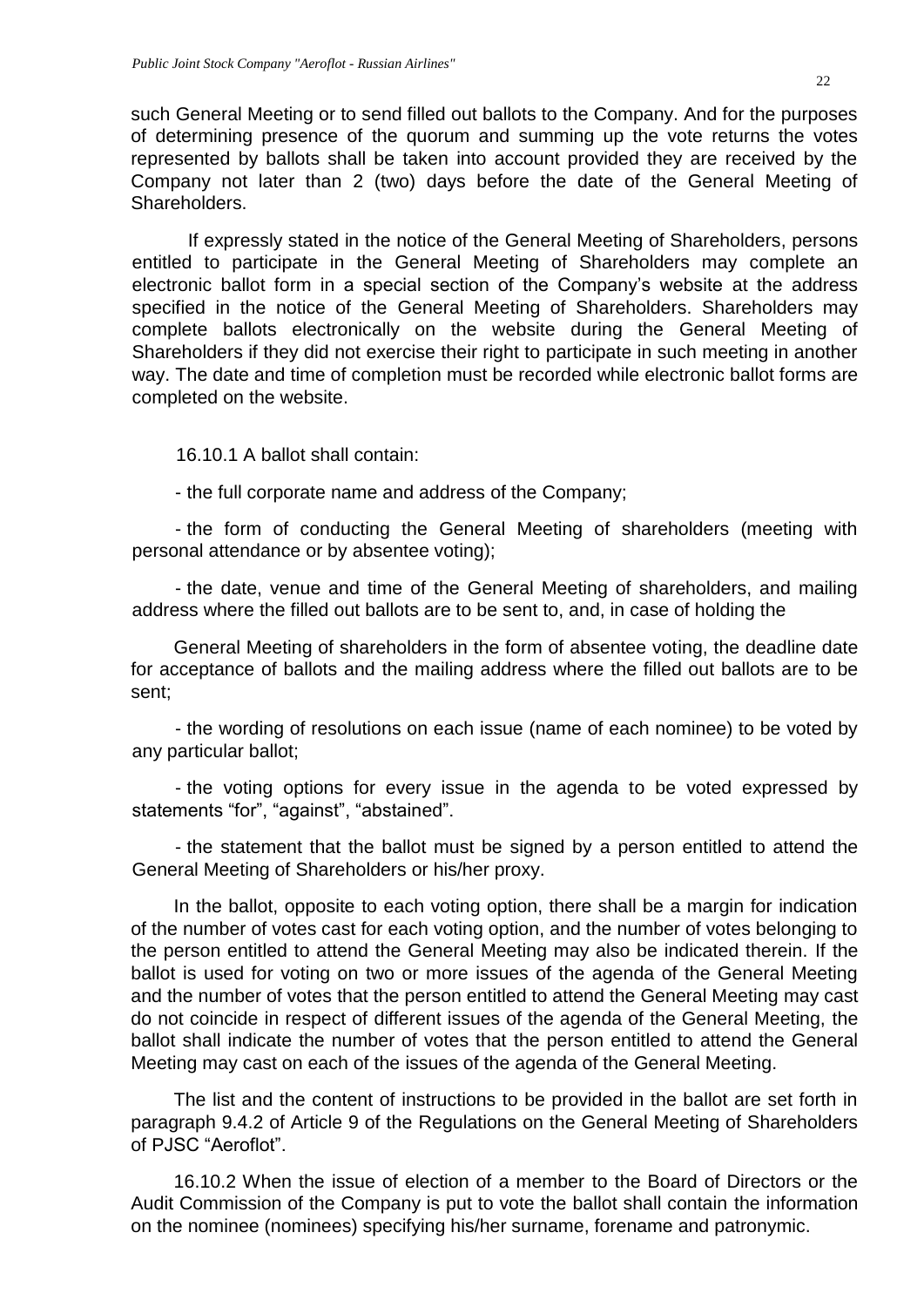16.10.3 In case of a cumulative voting the ballot shall contain relevant notice about that and an explanation as to what the cumulative voting is.

16.11 The resolution of the General Meeting of Shareholders on any issue put to vote shall be adopted by the majority of votes of shareholders – holders of voting shares of the Company attending the meeting if it is not otherwise provided by the Federal law "On Joint Stock Company".

Only a separate (independent) resolution may be adopted on each matter put to the vote.

Resolutions on issues specified in subparagraphs 1 to 3, 5, 14, 15 and 21 of paragraph 16.8. of Article 16 of these Articles of Association shall be adopted by the General Meeting of shareholders by the three-fourths majority vote of the shareholders –holders of voting shares attending the General Meeting of shareholders, unless otherwise provided by the Federal Law "On Joint Stock Companies".

A resolution on the matter referred to in subparagraph 21, paragraph 16.8, Article 16 hereof shall take effect if the total number of shares submitted for redemption does not exceed the number of shares that can be redeemed by the Company considering the restrictions set by paragraph 5, Article 76 of the Federal Law "On Joint Stock Companies".

Resolutions on issues specified in subparagraphs 2, 6, 12 to 18 of paragraph 16.8. of Article 16 of these Articles of Association shall be taken by the General Meeting of Shareholders only if submitted by the Board of Directors of the Company.

The General Meeting of shareholders shall have no authority to resolve items that have not been included in the agenda thereof or to change the agenda.

16.12. In the cases and manner provided by law, a shareholder shall have the right to raise a claim in court against any resolution adopted by the General Meeting of shareholders with violation of provisions of the Federal Law «On Joint Stock Companies», other statutes or regulations of the Russian Federation, or the Articles of Association of the Company.

16.13 A resolution of the General Meeting of shareholders can be adopted without convening a meeting (joint attendance of shareholders for discussing agenda items and adopting resolutions on items put to vote) by absentee voting (by polling). The date of the General Meeting held by absentee voting shall be the deadline date specified for acceptance of ballots.

Resolutions of the General Meeting of shareholders on issues specified in paragraph 16.1 of Article 16 of these Articles of Association cannot be adopted by absentee voting (by polling).

Resolutions of the General Meeting of shareholders adopted by absentee voting (polling) shall be deemed valid if shareholders possessing in aggregate more than half of voting shares of the Company participated in the voting.

Absentee voting shall be carried out by ballots that meet the requirements of Article 60 of the Federal Law "On Joint Stock Companies". The date of delivery of voting ballots to shareholders must be determined at least 20 (twenty) days before the day when the Company ceases the acceptance of ballots.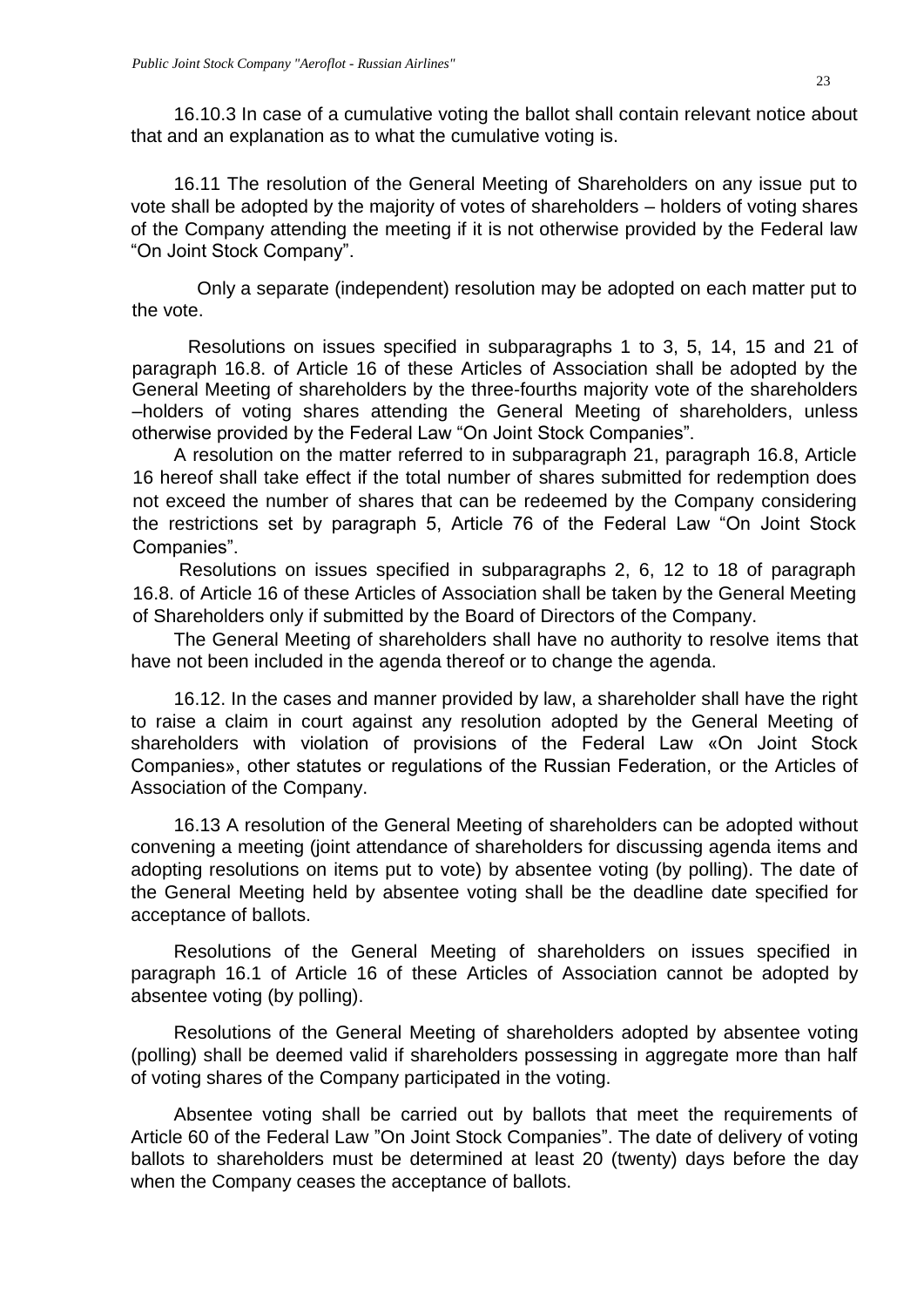16.14 A specialized registrar of the Company shall carry out the functions of the Tallying Commission.

The Tallying Commission shall check the powers and register persons attending the General Meeting of shareholders, verify the quorum of the General Meeting of shareholders, provide explanations for issues arising in connection with exercising by shareholders (their proxies) of their voting rights, gives advice on the procedures of voting on the issues put to vote, ensures due order of voting and shareholders' right to participate in the voting, count and sum up votes cast, draw up the vote returns protocol and hand over the voting ballots to the archive.

The procedure of registration of persons entitled to attend the General Meeting for participation in the General Meeting is provided in Article 7 of the Regulations on the General Meeting of Shareholders of the Company.

16.15 Proceeding from the vote returns the Tallying Commission shall complete the vote returns protocol of the General Meeting of Shareholders to be signed by persons authorized by the Registrar performing the functions of the Tallying Commission.

The list of information to be provided in the vote returns protocol of the General Meeting, and the procedure of drawing up the vote returns protocol are provided in paragraphs 14.2. and 14.7. of Article 14 of the Regulations on the General Meeting of Shareholders of the Company.

The vote returns protocol shall be completed not later than 3 (three) working days after the date the General Meeting of Shareholders was closed or the deadline date for acceptance of ballots in the event the General Meeting of Shareholders is held in the form of absentee voting.

After the vote returns protocol is completed and the minutes of the General Meeting of shareholders are signed the Tallying Commission shall seal and hand over the ballots to the corporate archive of the Company for storage.

The vote returns protocol shall be attached to the minutes of the General Meeting of Shareholders.

16.16 The minutes of the General Meeting of Shareholders shall be drawn up in two copies not later than 3 (three) working days after the General Meeting of Shareholders is closed. Both copies shall be signed by the chairperson of the General Meeting of shareholders and by the Secretary of the General Meeting of shareholders.

The list of information to be provided in the minutes of the General Meeting of shareholders, and the procedure of drawing up the minutes of the General Meeting of shareholders are provided in paragraph 15.2. of Article 15 and paragraph 14.7. of Article 14 of the Regulations on the General Meeting of Shareholders of the Company.

The following is to be attached to the minutes of the General Meeting of Shareholders:

- the vote returns protocol of the General Meeting of Shareholders;
- the documents passed or approved under resolutions of the General Meeting of Shareholders.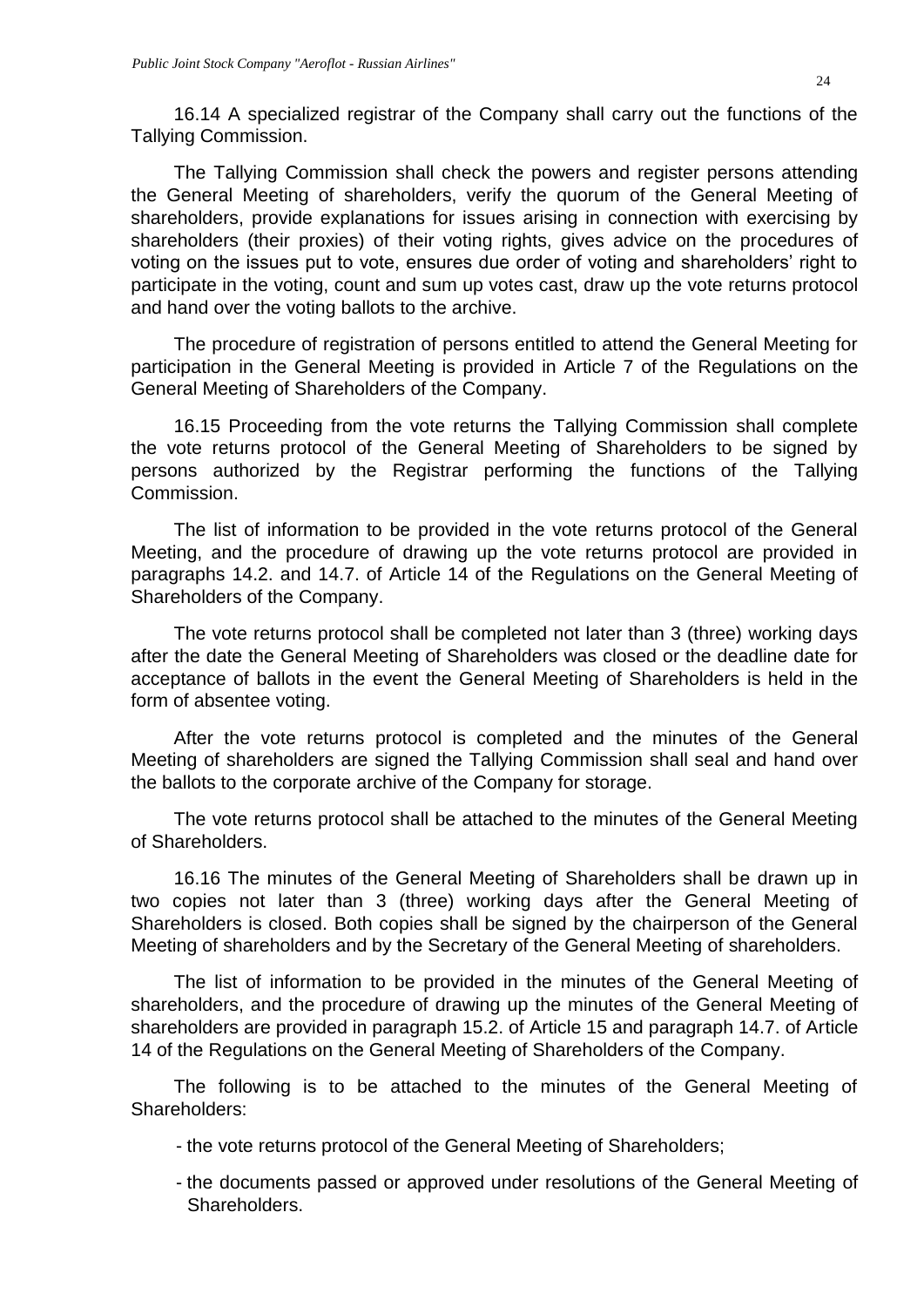16.17. The minutes and the vote returns protocol shall be brought to the attention of the persons included in the list of persons entitled to attend the General Meeting of shareholders in the form of a vote returns protocol in the manner prescribed for the notice of the General Meeting of shareholders not later than four working days after the date of closing of the General meeting of Shareholders or the deadline for receipt of ballots if the General Meeting of shareholders is held in the form of absentee voting.

16.18. If a person registered in the Company's Register of Shareholders was a nominee shareholder as of the record date for the General Meeting of Shareholders, information contained in the report on voting results shall be submitted to the nominee shareholder in accordance with the rules established by the securities legislation of the Russian Federation for providing information and materials to persons exercising the rights attached to securities.

### **Chapter 17. Preparation for the General Meeting of Shareholders**

<span id="page-24-0"></span>17.1 When preparing for a General Meeting of Shareholders, the Board of Directors of the Company shall determine:

- the form of the General Meeting (personal attendance or absentee voting);

- the date, venue and time of the General Meeting of Shareholders, and in case of absentee voting - the deadline for accepting ballots. The General Meeting shall be held in the city of Moscow or in the Moscow region;

- the mailing address to which completed ballots may be sent if voting is by ballot, and the e-mail address to which completed ballots may be sent and/or address of a special section of the Company's website where ballots can be completed electronically, if this option is provided for in the decision of the Board of Directors on convening the General Meeting of Shareholders;

- the agenda of the General Meeting of Shareholders;

- the record date for the meeting;

- the deadline for the submission of shareholder nominations for election to the Company's Board of Directors if the agenda of an Extraordinary Meeting of Shareholders includes the election of members of the Company's Board of Directors.

- the procedure for giving notice of the General Meeting to shareholders;

- the list of information (materials) to be made available to shareholders in the process of preparation for a General Meeting of shareholders and the procedure for making it (them) available;

the form and wording of the ballot and wordings of resolutions on items of the agenda of the General Meeting of Shareholders which must be sent electronically (in the form of electronic documents) to nominee shareholders registered in the Company's Register of Shareholders.

17.2 A notice of a General Meeting of Shareholders of the Company must be given not later than 30 (thirty) days before the date thereof unless a longer period is provided for by the laws.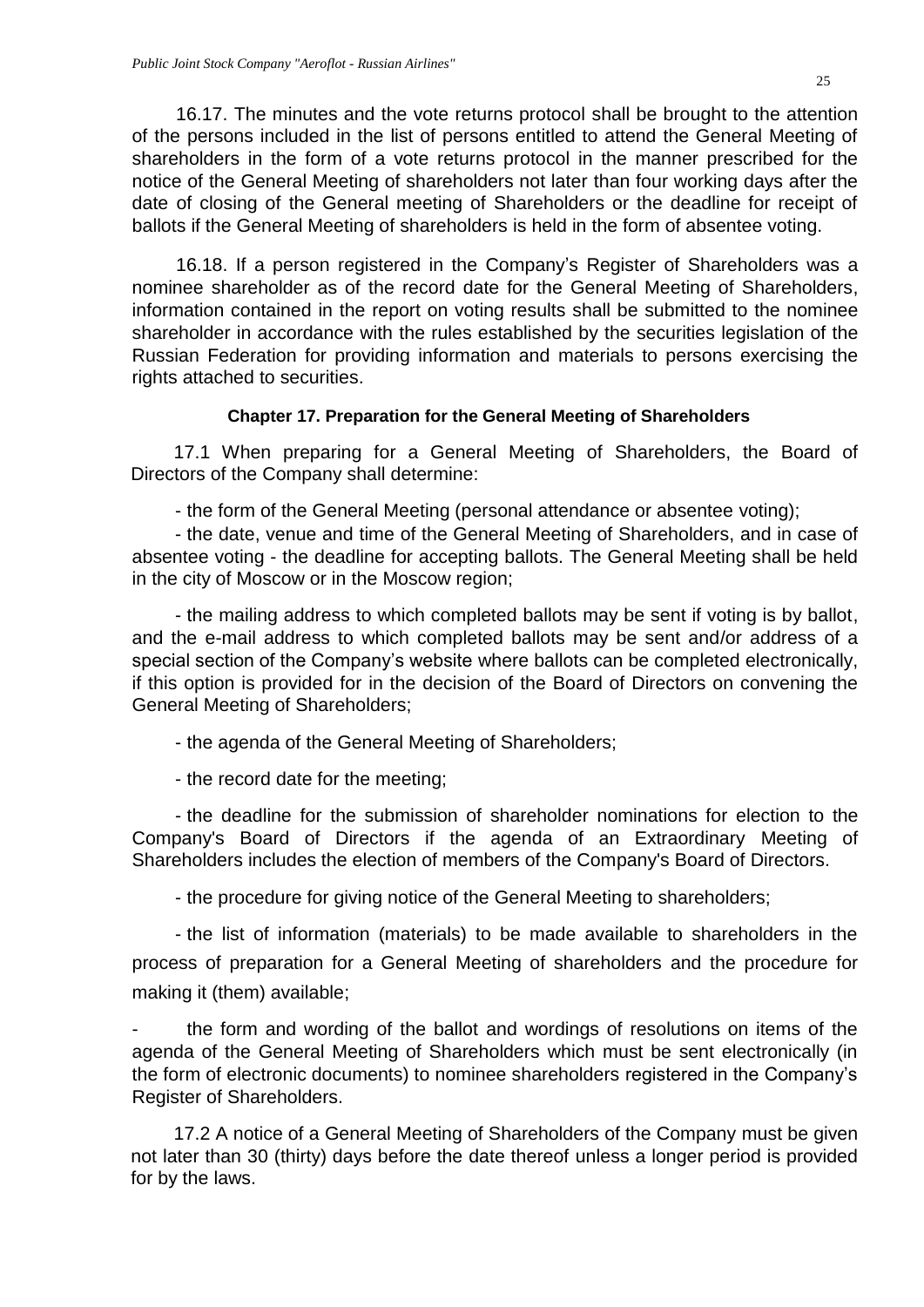The notice to persons included in the list of persons entitled to attend the General Meeting of Shareholders shall be made by publication of the relevant information on the official website of the Company in the Internet at the address: www.aeroflot.ru. Additionally the notice of a General Meeting of Shareholders may be published in other printed media or other mass media accessible to all shareholders of the Company.

In case a person registered in the Company Register of Shareholders is a nominal holder of shares the notice of a General Meeting shall be sent to such nominal holder of the shares.

The Company shall retain information on notices sent in accordance with this Article for 5 years from the date of the General Meeting of Shareholders.

17.3 The notice of a General Meeting of Shareholders shall contain the following information:

- the full corporate name and address of the Company;

- the form of the General Meeting of shareholders (personal attendance or absentee voting);

- the date and venue and hour of the General Meeting of shareholders and when the completed ballots can be sent to the Company the mailing address the ballots can be delivered to, or, in case of a General Meeting held by absentee voting, the deadline date of accepting the mailed ballots and the mailing address the filled in ballots can be delivered to;

- the time of the beginning of registration of the persons attending the General Meeting in case the General Meeting is held in the form of meeting (joint personal attendance of shareholders);

- the record date for the meeting;

- the issues included in the agenda of the General Meeting of Shareholders;

- the procedure of access to the information (materials) to be made available during the preparation for the General Meeting of shareholders and address (addresses) where it can be received for familiarization.

- the e-mail address to which completed ballots may be sent and/or address of a special section of the Company's website where ballots can be completed electronically.

17.3.1 The information (materials) to be made available to persons entitled to attend the General Meeting of Shareholders during the preparation for the General Meeting shall include the Company's annual report and an audit report of the Company's Audit Commission, accounting (financial) statements of the Company, including the auditor's report, the opinion of the Audit Commission of the Company on the results of the auditing of the annual accounting statements, information on the nominees for election to the Board of Directors of the Company and to the Audit Commission of the Company, recommendations of the Board of Directors of the Company on the allocation of the profit including the amount of dividends payable on the Company shares and procedures of payment thereof, and of the losses of the Company at the end of the reporting year, proposed changes and amendments to the Articles of Association of the Company or a draft new revision thereof, and other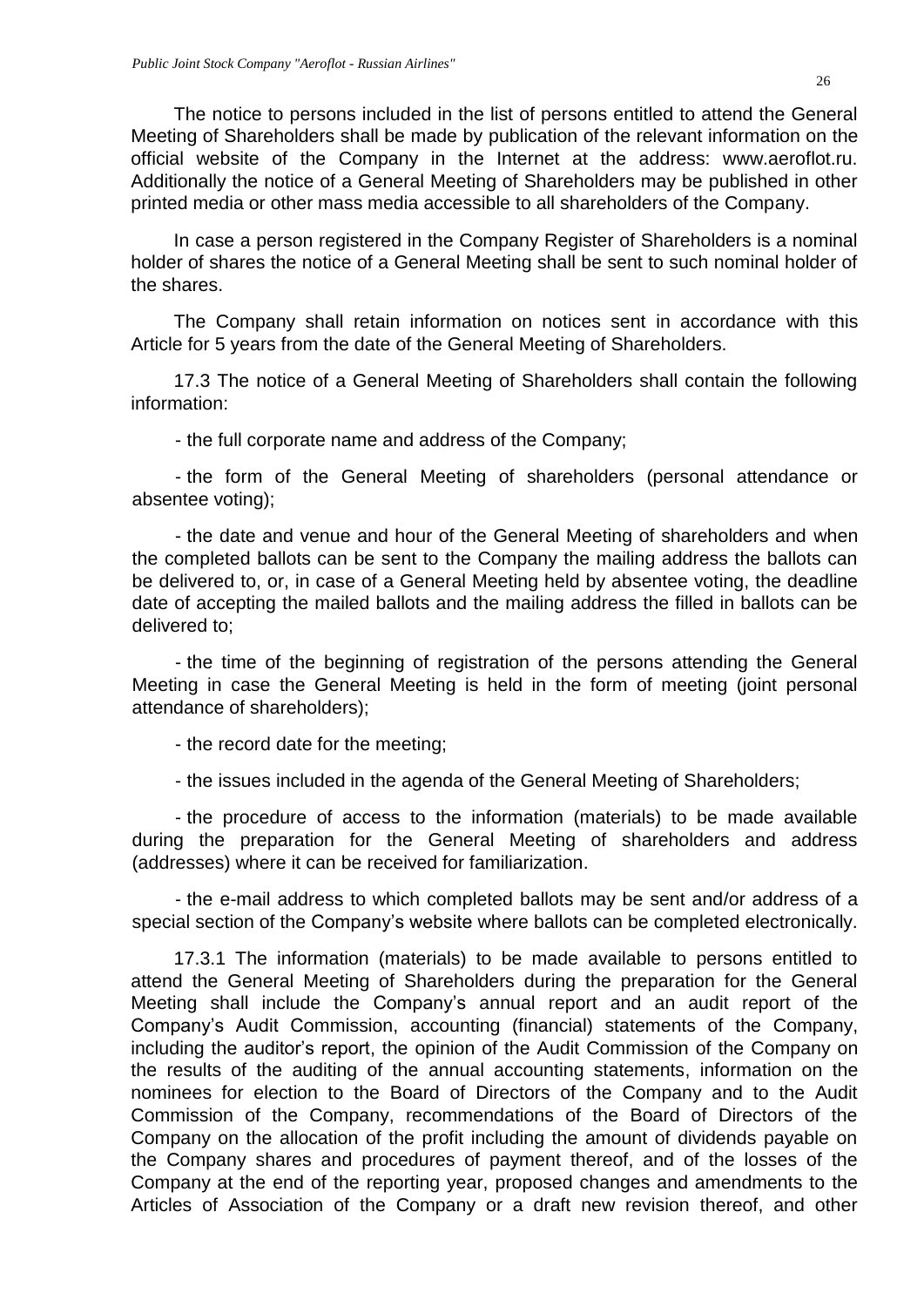information as provided by the applicable legislation of Russian Federation and the Articles of Association of the Company.

17.3.2. Additional information mandatory to be made available to the persons entitled to attend the General Meeting during the preparation thereof when the agenda includes the item of election of the members of the Board of Directors, members of the Audit Commission, includes information of having (or not) a written consent of the nominees for election to a corresponding body of the Company.

17.3.3 The list of additional information (materials) mandatory to be made available to the persons entitled to attend the General Meeting during the preparation thereof:

- in the event the agenda includes issues the voting on which may may give rise to the right to demand redemption of shares by the Company;

- in the event the agenda includes the issue of the Company reorganization as detailed in paragraphs 5.5.2 and 5.5.3. of the Regulations on the General Meeting of Shareholders of the Company.

17.3.4 The Information (materials) detailed in the list of the information to be made available to shareholders during the preparation for the General Meeting of Shareholders, within 30 (thirty) days prior to the General Meeting of Shareholders shall be made available to persons entitled to attend the General Meeting of the Shareholders in the office at the Company's domicile, as well as at alternative locations the addresses of which are specified in the notice of the General Meeting of Shareholders; in addition, this information may also be posted to a special section of the Company's website if this is provided for in the decision of the Board of Directors on convening the General Meeting of Shareholders.

The aforesaid information (materials) shall be accessible to the persons attending the General Meeting of Shareholders during the time it is held.

Upon a request by a person entitled to attend the General Meeting of Shareholders the Company must provide copies of the aforesaid documents to such a person within 5 days from the date of the receipt by the Company of such a request. The payment charged by the Company for providing the said copies shall not exceed the costs of such copies production.

17.4. Shareholders (a shareholder) of the Company who in aggregate hold(s) not less than 2 (two) percent of the voting shares of the Company shall be entitled to put issues on the agenda of the Annual General Meeting of Shareholders and to nominate candidates to the Board of Directors of the Company and to the Audit Commission of the Company, whose number shall not exceed the numerical composition of the relevant body as established at the previous General Meeting of Shareholders. Such proposals must be submitted not later than 70 days after the end of the reporting year.

If the proposed agenda of an Extraordinary General Meeting of Shareholders contains an issue of election of the members to the Board of Directors of the Company the shareholders (a shareholder) who in aggregate hold(s) at least 2 (two) percent of the Company's voting shares shall be entitled to make nominations for election to the Board of Directors of the Company, whose number shall not exceed the numerical composition or the Board of Directors of the Company. Such proposals must be submitted to the Company at least 30 (thirty) days prior to the date of an Extraordinary General Meeting.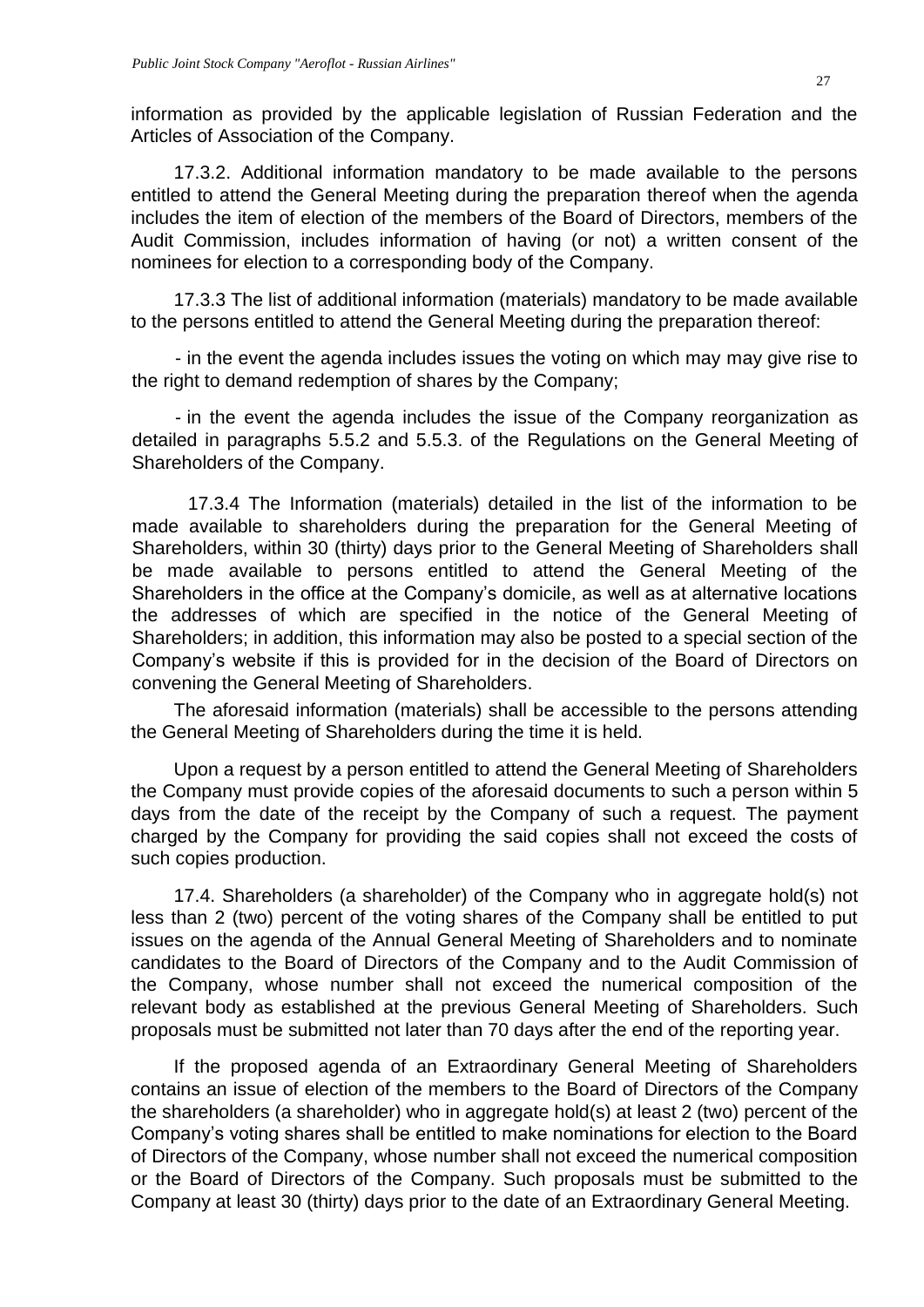The number of voting shares belonging to shareholders (a shareholder) proposing issues to be included in the agenda of a General Meeting shall be assessed as at the date of making such a proposal.

17.5 Any motion to include any items in the agenda of the General Meeting of shareholders and regarding nominations for election shall be made in writing detailing the names of the shareholder(s), making the motion as well as the number and the category (type) of shares belonging to them and must be signed by the shareholder(s) or their proxies. The Company's shareholder(s) not registered in the Company's Register of Shareholders shall also be entitled to submit proposals for the agenda of the General Meeting of Shareholders and nominate candidates by issuing relevant instructions to the person keeping records of their rights to shares. Such instructions shall be given in accordance with the rules established by the securities legislation of the Russian Federation.

17.5.1 Any motions to include items in the agenda and nominations for elections to the Board of Directors and to the Audit Commission of the Company may be made by way of:

- mailing to the address of the Company indicated in the Unified State Register of Legal Entities;

- delivery in person against receipt to the person who is performing the functions of the sole executive body of the Company, the Chairman of the Board of Directors of the Company or to any other person authorized to accept written correspondence addressed to the Company.

If any motion to include items in the agenda of the General Meeting is sent by post the date indicated on the date stamp certifying the date of sending the postal item shall be deemed to be the date of delivery of the motion, and in case the proposal is delivered in person against receipt the date of the handing over shall be deemed to be the date of delivery of the motion.

17.5.2 If any motion to include items in the agenda of a General Meeting of Shareholders is signed by a shareholder's proxy the proxy card shall be attached (a duly certified copy of the proxy card) containing the information of the person represented by the proxy and of the proxy that, in accordance with the Federal law "On Joint Stock Companies", is to be provided in a proxy card for voting and processed in compliance with the requirements of the Federal law "On Joint Stock Companies" concerning the contents of the proxy card for voting.

17.5.3 A proposal to the agenda of the General Meeting of shareholders is considered to be received from the shareholders who (whose representatives) signed it.

17.5.4 If a motion to include items in the agenda of a General Meeting of Shareholders is signed by a shareholder (his/her/its representative) whose rights to the shares are accounted in a custodial account with a depository, the shareholder's custodial account statement with the depositary which takes account of the rights for the shares must be attached to the motion.

17.6 The motions to include items in the agenda of the General Meeting of Shareholders shall contain a wording of each proposed item, and nomination motions shall contain the name of every nominee candidate and the body such nominee is proposed for election to. The motions to include items in the agenda of a General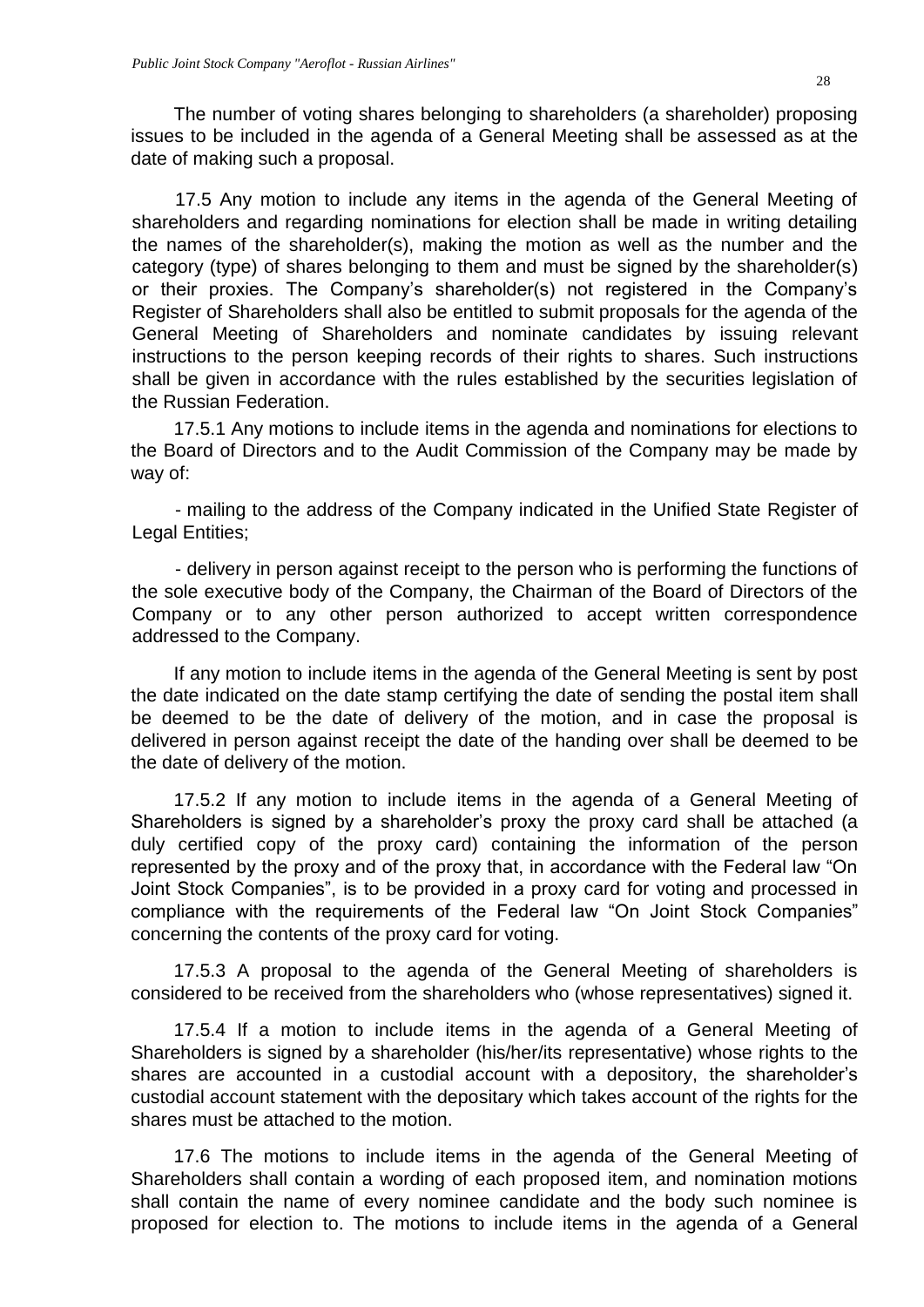Meeting of Shareholders may contain a proposed wording of resolution on each proposed agenda item.

17.6.1 When nominations are made to the Board of Directors of the Company and to the Audit Commission of the Company a written consent of the nominees and personal information about him/her that is to be made available to persons entitled to attend the General Meeting during preparation thereof may be attached to the motion.

17.7 The Board of Directors of the Company must consider all the submitted proposals and make a decision either to include the proposed item(s) into the agenda or to refuse to do so not later than 5 (five) days after the expiry of the term specified in Article 17.4 hereof. Any item proposed by a shareholder (shareholders) is to be included in the agenda of a General Meeting of Shareholders, as well as nominees are to be included into the ballot for the elections to the Board of Directors of the Company and the Audit Commission of the Company with the exception of the cases when:

- the shareholder (shareholders) fails to comply with the terms established herein for submitting motions concerning inclusion of issues in the agenda of the General Meeting of Shareholders;

- the shareholder (shareholders) owns less than 2 (two) percent of voting shares of the Company;

- the motion does not comply with the requirements of these Articles of Association or the laws;

- the issue proposed for the agenda of the General Meeting of shareholders is not within the competence of the General Meeting and (or) does not comply with the requirements of the Federal Law "On Joint Stock Companies" or other Statutes of the Russian Federation.

A motivated decision of the Board of Directors of the Company about the refusal to include a proposed item in the agenda of a General Meeting of Shareholders or a nominee into the ballot for the elections to the relevant body of the Company shall be advised to the shareholder (shareholders) who proposed such an item for inclusion in the agenda or a nomination not later than 3 (three) days from the date of the decision. If these proposals were sent to the Company by persons who are not registered in the Company's Register of Shareholders and issued instructions to the person keeping records of their rights to shares, the said decision of the Company's Board of Directors shall be sent to such persons not later than 3 (three) days after the date it was made in accordance with the rules established by the securities legislation of the Russian Federation for providing information and materials to persons exercising the rights attached to securities.

17.8 The Board of Directors of the Company shall not be authorized to make any changes in the wordings of items proposed for inclusion in the agenda of the General Meeting of Shareholders, and in wordings of proposed resolutions on the said issues.

17.9 In addition to items proposed by shareholders for inclusion in the agenda of a General Meeting of Shareholders as well as in cases there are no such motions, lack or insufficient number of nominees proposed by shareholders to form a corresponding body the Board of Directors shall be entitled to include items in the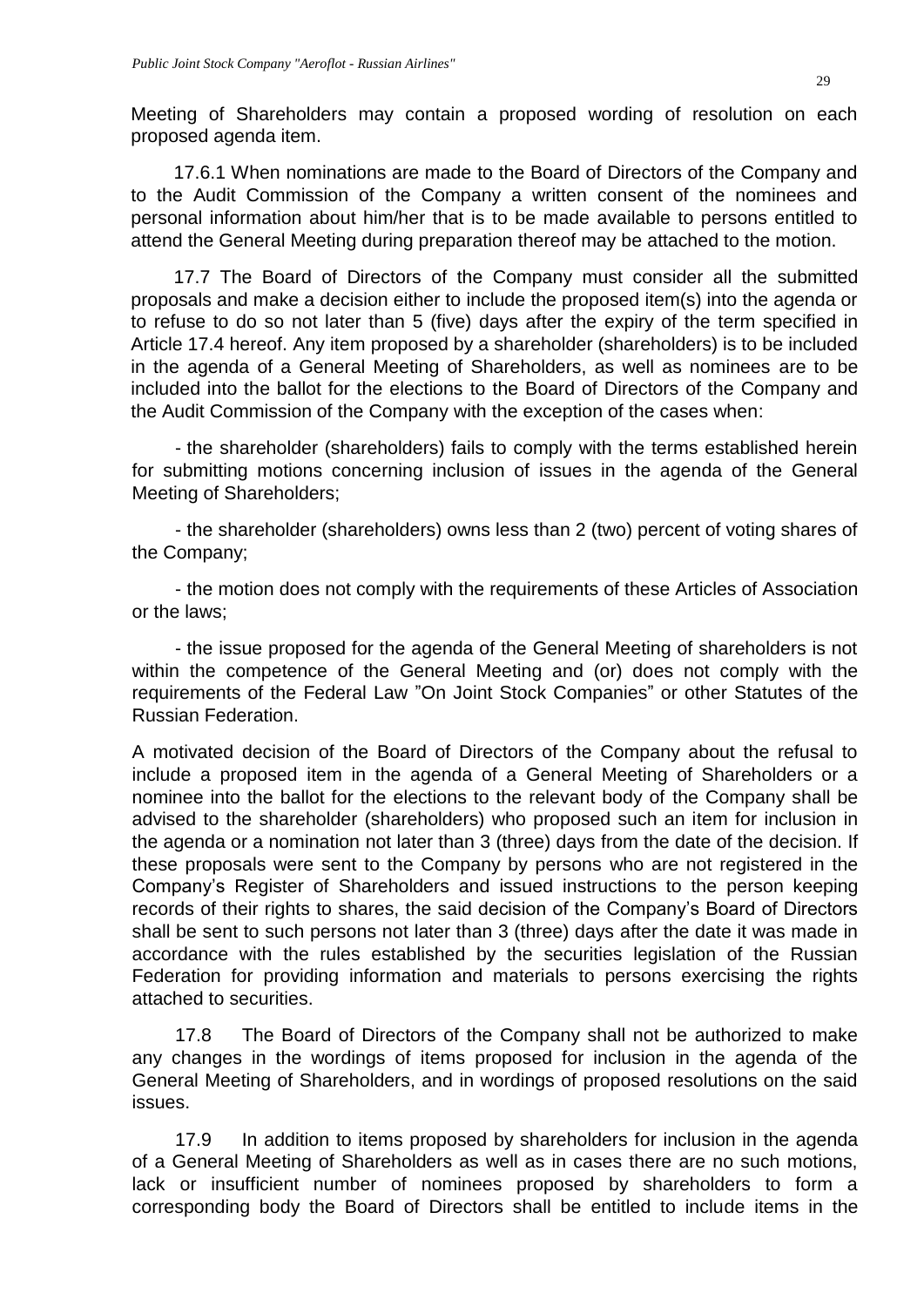agenda of the General Meeting or nominees into the nominations list for election to the bodies of the Company as the Board of Directors sees fit.

# **Article 18. The Extraordinary General Meeting of Shareholders**

<span id="page-29-0"></span>18.1 The Extraordinary General Meeting of Shareholders shall be convened and held by the decision of the Board of Directors of the Company on its own initiative, on request of the Audit Commission of the Company, the Auditor of the Company as well as of any shareholder (shareholders) who holds at least 10 (ten) percent of voting shares of the Company as at the date of the request.

18.2 The Extraordinary General Meeting of Shareholders to be convened at the request of the Company's Audit Commission, Auditor or shareholders holding at least 10 (ten) percent of the Company's voting shares shall be held within 40 (forty) days from the date the request to hold an Extraordinary General Meeting of Shareholders is submitted, except where the Extraordinary General Meeting of Shareholders has on its agenda the election of members of the Board of Directors.

In case the proposed agenda of the Extraordinary General Meeting of Shareholders contains an item on the election of members of the Board of Directors who are to be elected by cumulative vote, the General Meeting of Shareholders shall be held within 75 (seventy-five) days from the date of the request to convene the Extraordinary General Meeting of Shareholders. In this case, the Company's Board of Directors shall set a deadline for the submission of shareholder nominations for election to the Company's Board of Directors.

In cases where, in compliance with the requirements of Article 68 of the Federal Law "On Joint Stock Companies", the Board of Directors of the Company must take a decision to convene the Extraordinary General Meeting of Shareholders for election of the members of the Board of Directors such General Meeting shall be held within 70 days from the date of such decision of the Board of Directors.

18.3 The request for convening the Extraordinary General Meeting of Shareholders shall detail the items to be included in the agenda of the proposed meeting. The request may contain the wordings of proposed resolutions on each of those items and a suggestion regarding the convening form of the General Meeting of shareholders. In case the request for convening the Extraordinary General Meeting of shareholders contains a proposal on nominations such a proposal is subject to the provisions of Article 53 of Federal Law «On Joint Stock Companies» as well as of paragraphs 17.5 and 17.6 of Article 17 of these Articles of Association.

The Board of Directors of the Company shall have no authority to introduce any changes into wordings of such items of the agenda or change the form of the Extraordinary General Meeting of Shareholders being convened by the request of the Audit Commission of the Company, the Auditor of the Company or shareholders owning at least 10 (ten) percent of voting shares of the Company.

18.4 In case the request to convene the Extraordinary General Meeting of Shareholders is initiated by a shareholder(s) it shall contain the name(s) of such shareholder(s) and details of the number, category (type) of shares held by the shareholder(s).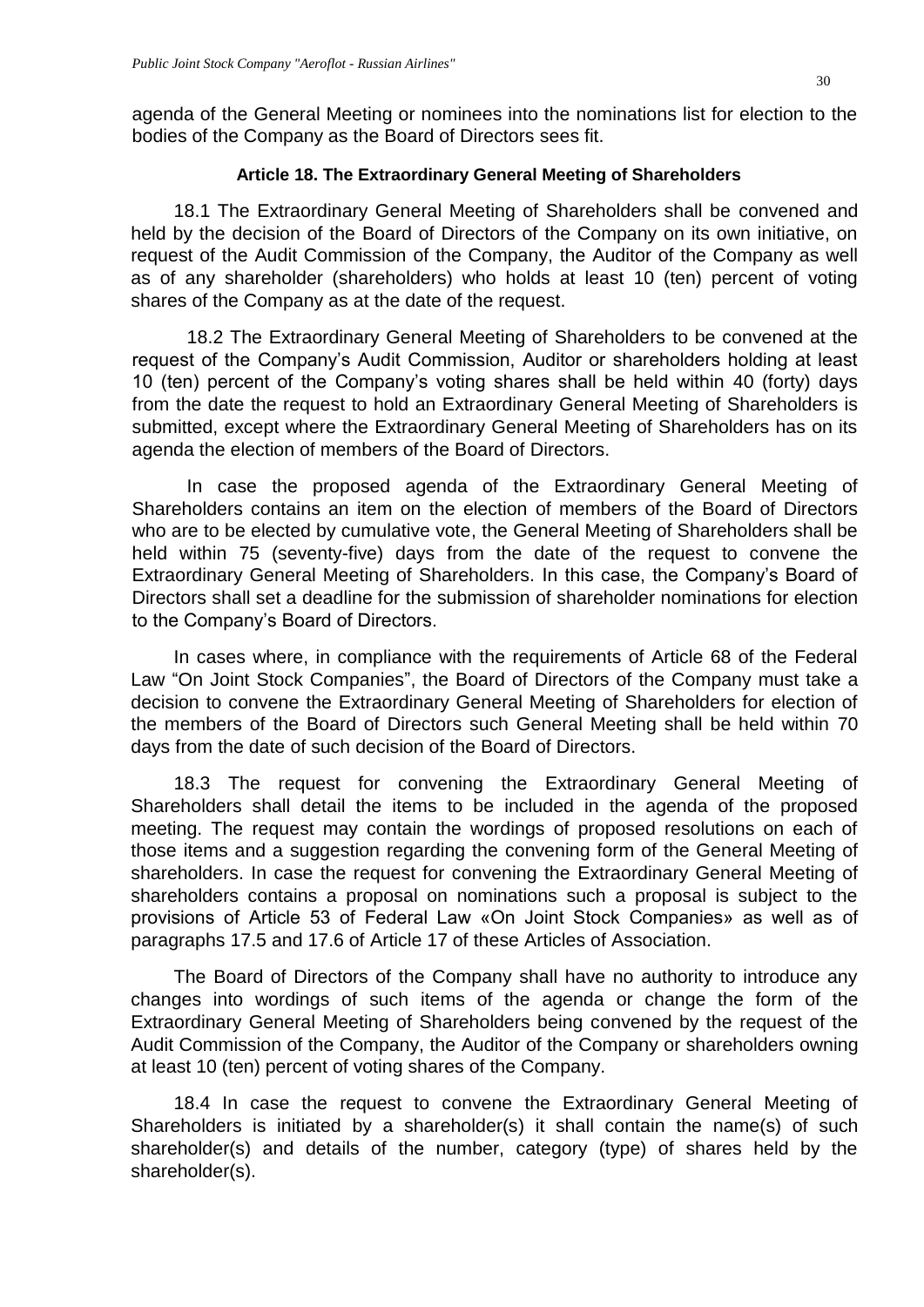The portion of voting shares held by the shareholder(s) requesting to convene the Extraordinary General Meeting of Shareholders shall be assessed at the date the request was made.

The request to convene the Extraordinary General Meeting of Shareholders shall be signed by the person(s) requesting to call the Extraordinary General Meeting of Shareholders.

The request to convene the Extraordinary General Meeting shall be deemed to be submitted by the shareholder(s) who (whose representatives) signed it.

18.4.1 The request to convene the Extraordinary General Meeting may be made by:

- mail to the address of the Company indicated in the Unified State Register of Legal Entities;

- hand delivery against receipt to a person who carries out the functions of a sole executive body of the Company, to the Chairman of the Board of Directors of the Company or any other person authorized to accept written correspondence addressed to the Company.

18.4.2 If the request to hold an Extraordinary General Meeting is sent by an ordinary letter or as any other ordinary postal item, the date indicated on the postal date stamp confirming the delivery of the postal item shall be considered to be the date of delivery of the request, and if the request to hold the Extraordinary General Meeting of shareholders is sent by registered letter or as any other registered postal item the date of the delivery to addressee shown in the relevant receipt shall be deemed the date of delivery of the request.

18.4.3 If the request to hold an Extraordinary General Meeting is delivered against receipt the date of handing over of such a request shall be deemed the date of the delivery of the request.

18.4.4. If the request to hold an Extraordinary General Meeting of Shareholders was received by the Company from persons who are not registered in the Company's Register of Shareholders and issued instructions to the person keeping records of their rights to shares, the said decision of the Board of Directors shall be sent to such persons within three days from the date of its adoption in accordance with the rules established by the securities legislation of the Russian Federation for providing information and materials to persons exercising the rights attached to securities.

18.5 The decision by the Board of Directors of the Company about convening the Extraordinary General Meeting of shareholders or refusal to do so shall be made within at 5 (five) days from the date the request was submitted by the Audit Commission, the Auditor of the Company or by a shareholder (shareholders) who owns not less than 10 (ten) percent of the voting shares of the Company.

The decision to refuse to convene the Extraordinary General Meeting of the shareholders under the request of the Audit Commission, of the Auditor of the Company and of a shareholder (shareholders) who owns not less than 10 (ten) percent of voting shares of the Company may be taken if: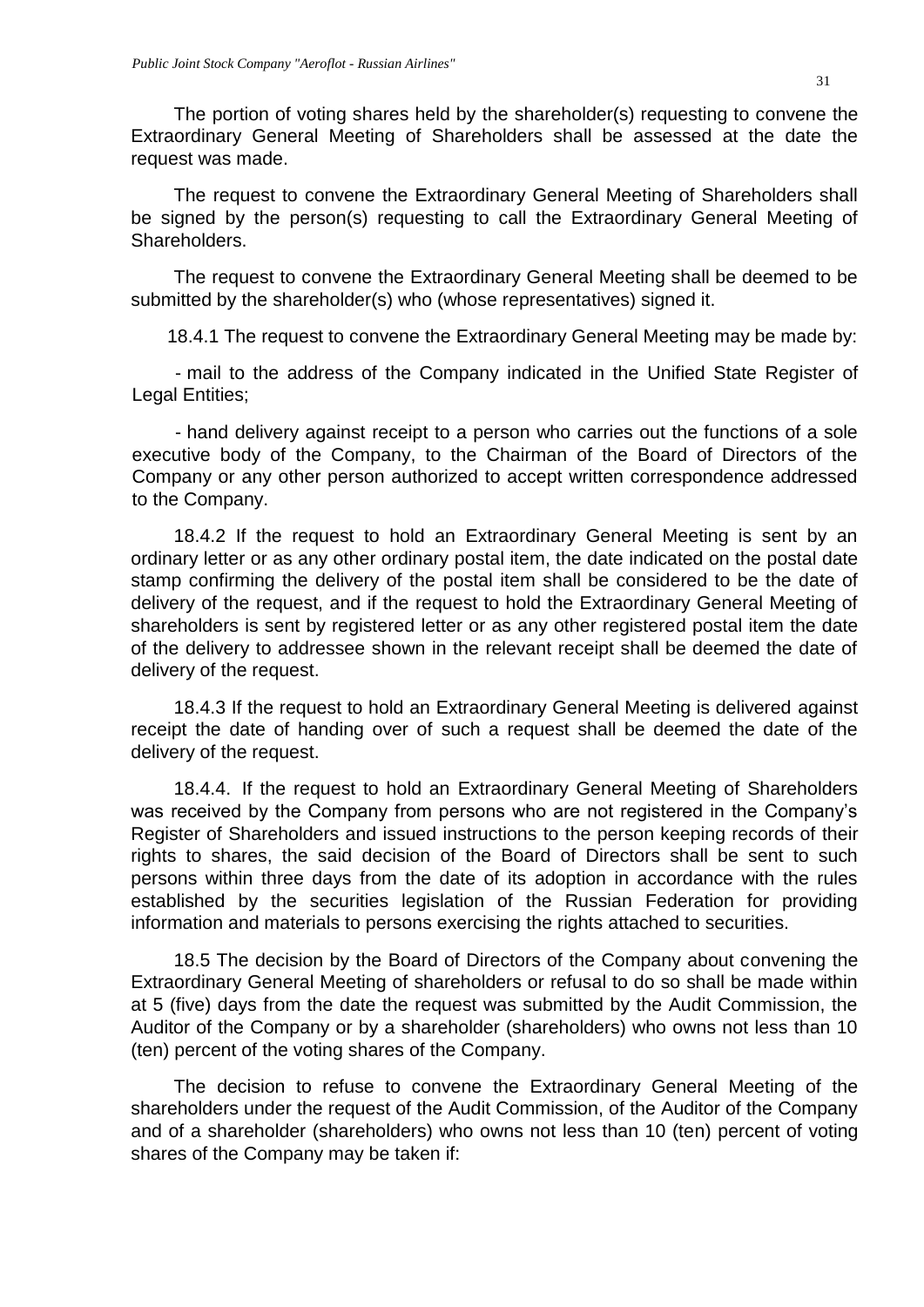- the rules for submitting a request to convene the Extraordinary General Meeting provided in Article 55 of the Federal Law "On Joint Stock Companies" are not complied with;

- the shareholder (shareholders) requesting to convene the Extraordinary General Meeting of shareholders does not hold the required quantity of voting shares of the Company as stipulated in these Articles of Association;

- none of the issues proposed for the agenda of the Extraordinary General Meeting of Shareholders are within its competence;

- the issue proposed for the agenda of the Extraordinary General Meeting of shareholders does not comply with the provisions of the Federal Law «On Joint Stock Companies» or other statutes of the Russian Federation.

18.6 The decision of the Board of Directors to convene the Extraordinary General Meeting of shareholders or a motivated refusal to convene the Extraordinary General Meeting of Shareholders shall be advised to the persons requesting to convene the Extraordinary General Meeting of shareholders not later than three days from the date of adoption of such a decision.

18.7 If during the established time the Board of Directors fails to make the decision to convene the Extraordinary General Meeting of Shareholders or the decision is made to refuse to convene the Extraordinary General Meeting of shareholders, the body of the Company or the persons requesting to convene the Extraordinary General Meeting of Shareholders may apply to a court to force the Company to hold an extraordinary general meeting of shareholders.

# **Article 19. The Board of Directors of the Company**

<span id="page-31-0"></span>19.1 The Board of Directors of the Company shall carry out the overall management of the Company business except the issues falling within the competence of the General Meeting of shareholders.

19.2 The competence of the Board of Directors of the Company shall cover the issues of overall management of the Company business except issues falling within the competence of the General Meeting of the Shareholders.

The following issues shall fall within the competence of the Board of Directors of the Company:

1) setting the priorities of the Company activities;

2) calling the Annual and Extraordinary General Meetings of Shareholders except for cases provided for by paragraph 18.7 of Article 18 of these Articles of Association;

3) approval of the agenda of the General Meetings of Shareholders;

4) determining the date of completing the list of persons entitled to attend the General Meeting of Shareholders and resolving other issues within the competence of the Board of Directors of the Company in relation to the preparation and conducting of the General Meeting of Shareholders;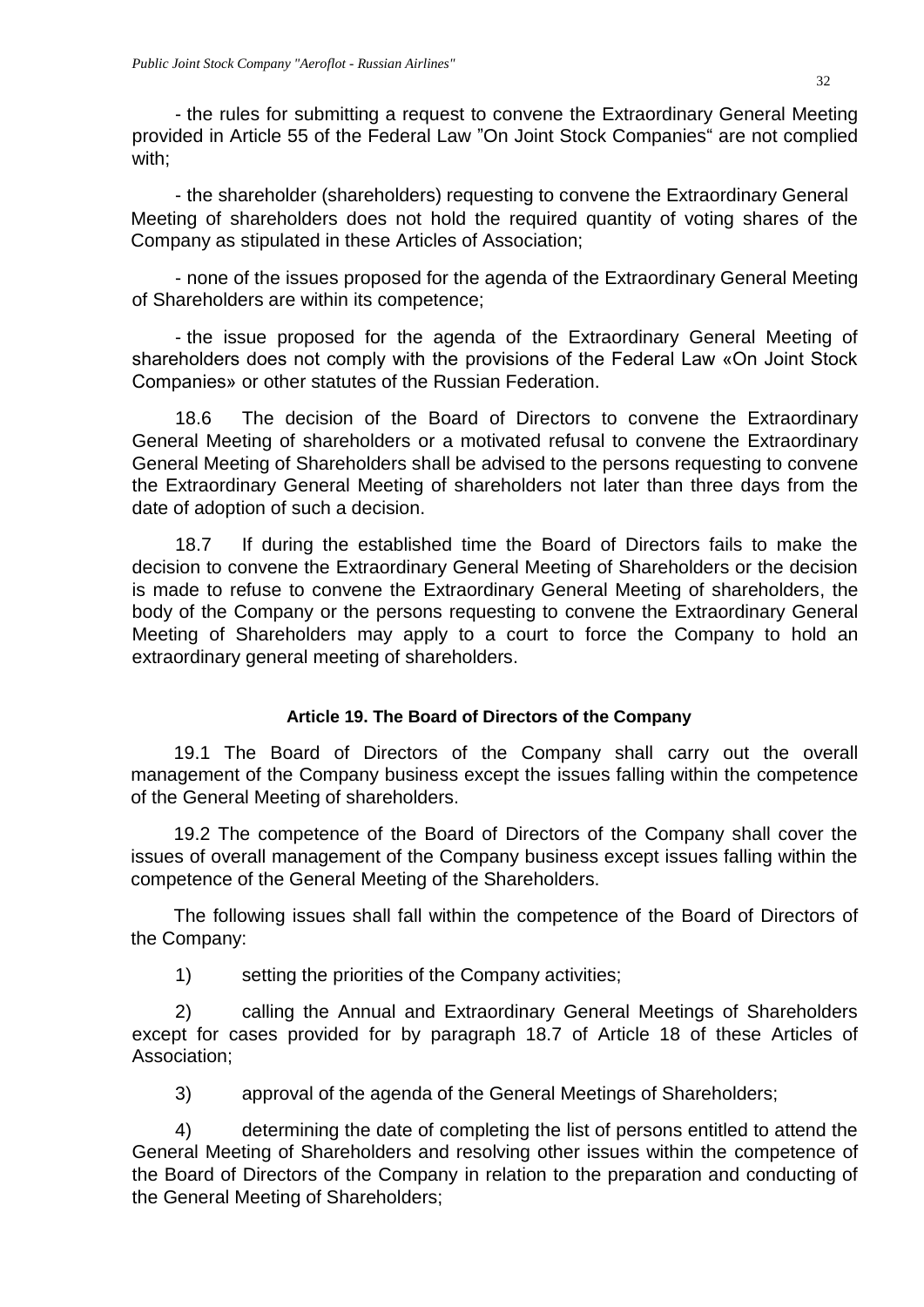5) increasing the Company's authorized capital by placing additional shares within the number of authorized shares, placement by the Company of bonds and other issuable securities and making a decision to file an application for the listing of the Company's shares and (or) issuable securities of the Company convertible into shares of the Company;

6) assessment of the value (pecuniary valuation) of assets, cost of placement and redemption of issuable securities;

7) redemption of shares, debentures and other securities placed by the Company in cases provided by the Federal Law "On Joint Stock Companies";

8) election of the General Director of the Company and early termination of his/her term of office;

9) determination of the numerical composition and the term of office of the Executive Board members;

10) determination of the amounts of remunerations and compensations payable to the General Director and to Members of the Executive Board of the Company, approval of terms and conditions of labor agreements concluded with them;

11) appointment of the members of the Executive Board and early termination of their term of office as well as approval of candidates for the positions of deputies of the General Director under General Director's recommendation;

12) recommendations on the amounts of remuneration and compensations payable to the members of the Audit Commission and of the Board of Directors, and determining of the amount of fees payable to the Company Statutory Auditor;

13) recommendations on the amount of dividends on shares and the order of payment thereof;

14) use of the reserve and other funds of the Company;

15) approval of the internal documents of the Company regulating the operations of the Board of Directors and commissions of the Board of Directors of the Company, except for the Provisions on Board of Directors of the Company as well as the general policy of risk management and internal control of the Company, defining the principles and approaches to organizing the system of risk management and internal control in the Company;

16) adopting resolutions in relation to the Company's participation and termination of participation in subsidiary companies as well as in any other organizations, except for cases specified in subparagraph 18 of paragraph 1 of Article 48 of the Federal Law "On Joint Stock Companies";

17) approval of major transactions (including loans, credits, pledges, guaranties) or several interconnected transactions involving assets the value of which amounts to 25 (twenty-five) to 50 (fifty) percent of the balance sheet value of the Company's assets as assessed using the Company's financial statements at the latest reporting date in the order provided in Article 79 of the Federal Law "On Joint Stock Companies";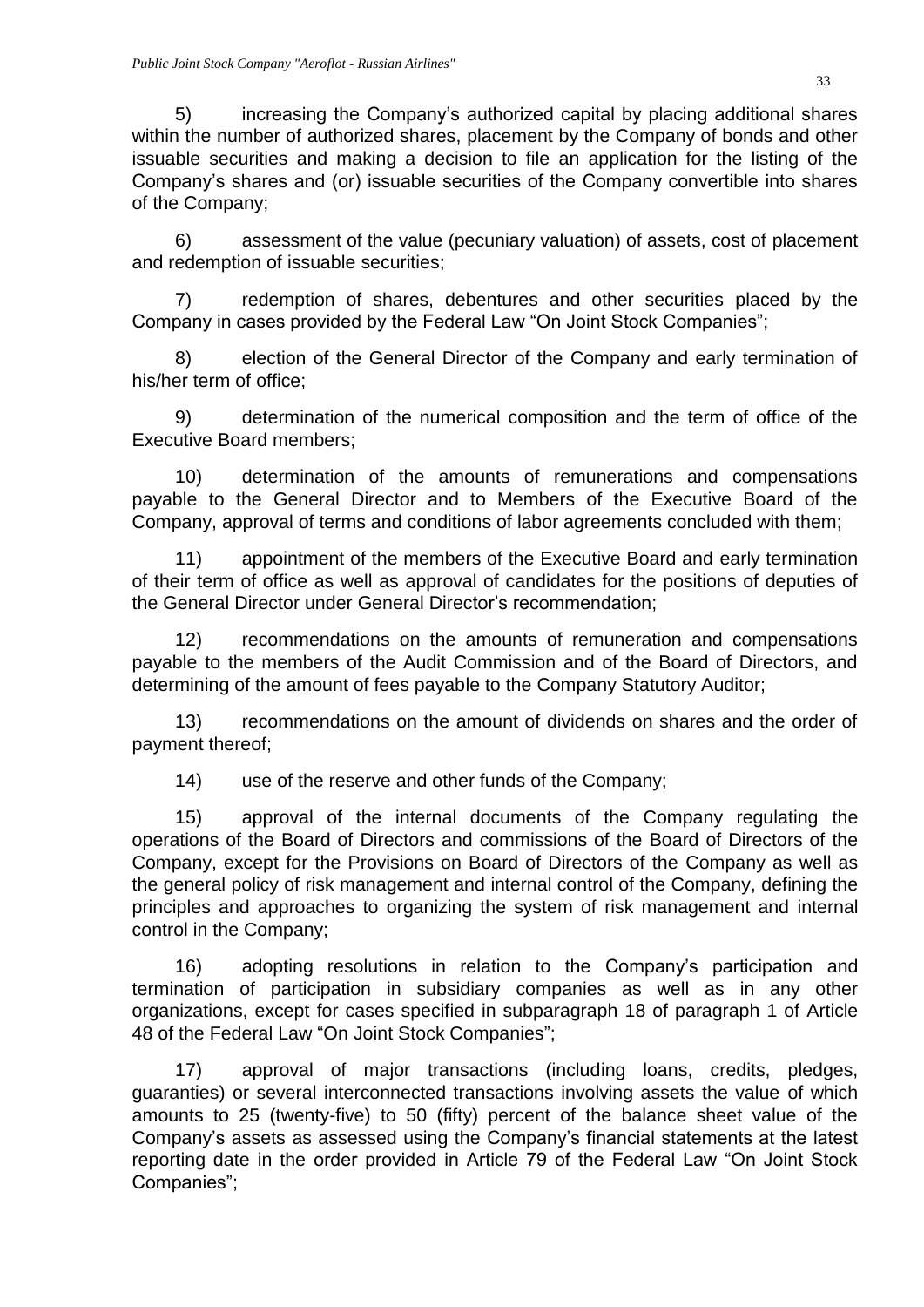18) approval of transactions provided in Chapter XI of the Federal Law "On Joint Stock Companies";

19) approval of a transaction or several interconnected transactions (including loans, credits, pledges, guaranties), other than transactions carried out in the course of the Company's regular business operations, in connection with a purchase, alienation or possible alienation by the Company directly or indirectly of assets the total value of which exceeds 100,000,000 (one hundred million) US dollars (or equivalent of the said amount) at the date of the decision on the approval of the relevant transaction and is less than 25 (twenty-five) percent of the balance sheet value of the Company's assets assessed according to the Company's financial statements at the latest reporting date, as well as approval of transactions for sale and purchase of aircraft, financial lease (leasing) of aircraft, long term leasing of aircraft (above 1 year), aircraft mortgage as a security for financing and refinancing of credits, except for cases when such transactions are approved in the order established for approval of major transactions or transactions involving specific interests;

20) determining the position of the Company and its representatives during consideration by governing bodies of its subsidiaries of an acquisition of shares (participatory interests) in other business entities, including at their establishment, if the transaction price is equal to or greater than 15 percent of the book value of the assets of the subsidiary determined from its financial statements as at the latest reporting date;

21) determining the position of the Company and its representatives during the consideration by the management bodies of subsidiaries of approval of a transaction or a series of related transactions of subsidiary companies (including loan, credit, mortgage, guarantee), except for transactions made in the course of their ordinary business activities related to the acquisition, alienation or possible alienation by a subsidiary, directly or indirectly, of assets, the cost of which exceeds 100,000,000 (one hundred million) US dollars (or its equivalent) as of the date of the decision on the approval of the relevant transaction

22) approval of the appointment of the Specialized Registrar of the Company and the terms and conditions of the contract therewith and termination of the contract with it;

23) approval of the plan of production, commercial, financial and economic activity, budget, including funding the capital investments of the Company;

24) approval of the organizational structure of the Company;

25) taking decisions on alienation by the Company of treasury shares and quasi-treasury shares

26) submitting matters relating to reorganization or liquidation of the Company to the General Meeting of Shareholders;

27) submitting matters regarding increase or reduction of the Company's authorized capital, determination of the price (monetary valuation) of the property contributed in payment for additional shares placed by the Company to the General Meeting of Shareholders;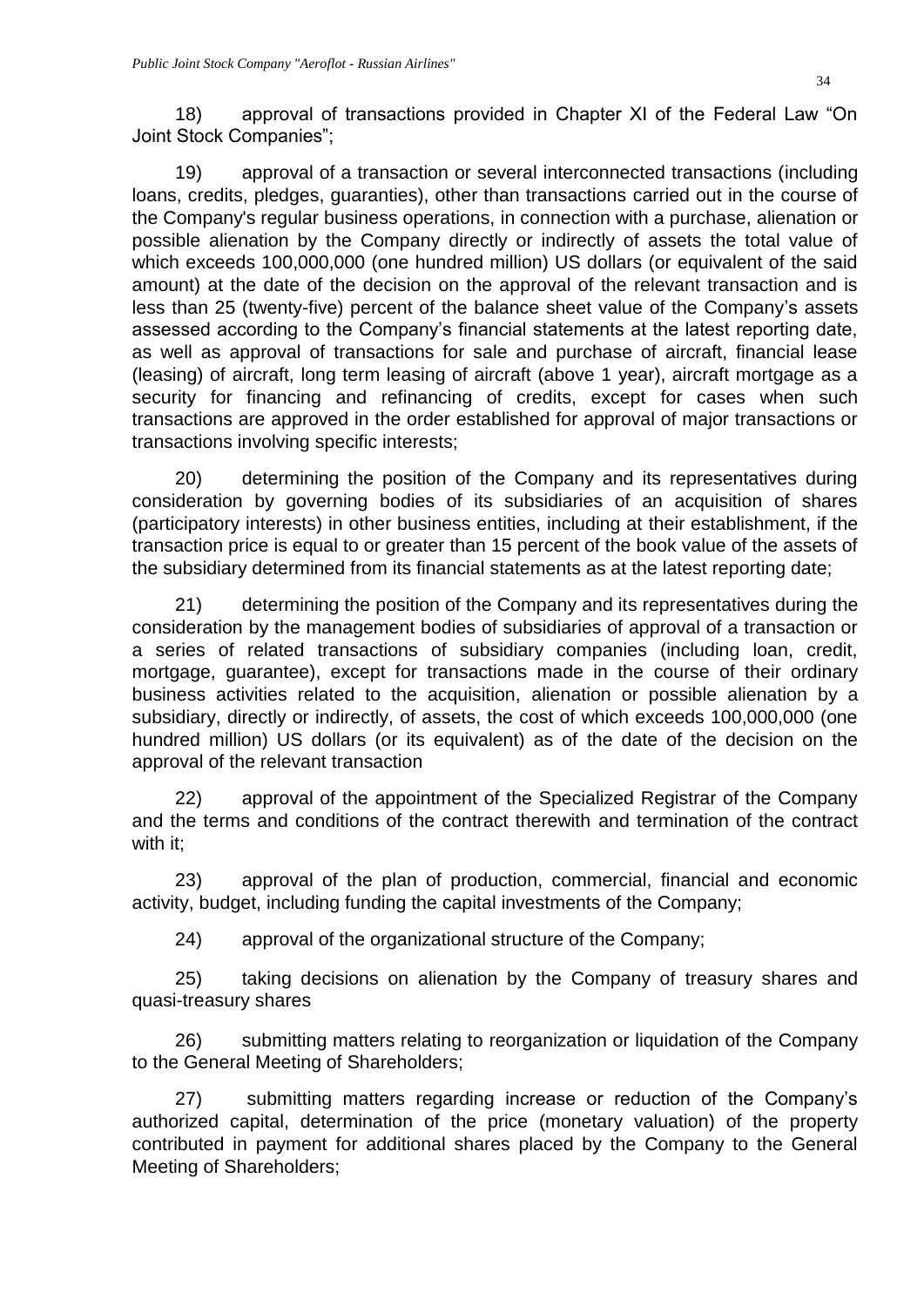28) submitting matters related to the amendment of the Company's Articles of Association, listing and delisting of Company shares and/or securities convertible into shares of the Company to the General Meeting of Shareholders;

29) accepting recommendations regarding a voluntary or mandatory offer received by the Company;

30) other matters provided by the Federal Law "On Joint Stock Companies" and these Articles of Association.

Issues within the competence of the Board of Directors of the Company shall not be delegated for resolution to executive bodies of the Company.

19.3 The members of the Board of Directors of the Company shall be elected by the General Meeting of Shareholders in the order provided by the Federal Law «On Joint Stock Companies» and by the Articles of Association of the Company for the term until the next Annual General Meeting of Shareholders in the quantity of 11 (eleven) persons.

If the Annual General Meeting of shareholders was not conducted within the time limits stipulated in paragraph 16.1 of Article 16 hereof the powers of the Board of Directors of the Company shall expire with the exception of powers related to the preparation, convening and conducting the Annual General Meeting of shareholders.

Persons elected to the Board of Directors of the Company can be reelected any number of times without limitation.

Only a natural person can be a member of the Board of Directors of the Company. A member of the Board of Directors may not be a shareholder of the Company.

19.4 Elections of the members of the Board of Directors are carried out by a cumulative vote. The cumulative vote means that the number of votes belonging to each shareholder is multiplied by the number of persons nominated for election to the Board of Directors, and a shareholder shall have the right to cast the resultant number of votes thus belonging to him/her/it for one nominee or distribute them among two or more nominees.

The nominees who received the largest number of votes shall be deemed elected to the Board of Directors of the Company.

19.5. The number of the members of the Executive Board shall not be more than a quarter of the total number of members of the Board of Directors and none of the members of the Executive Board can be the Chairman of the Board of Directors of the Company.

The requirements to the persons elected to the Board of Directors of the Company may be determined by the Regulations on the Board of Directors of PJSC "Aeroflot".

19.6 The Board of Directors shall elect the Chairman of the Board of Directors from among its members by a majority vote of the total number thereof.

The Board of Directors of the Company shall have the right to reelect its Chairman at any time by a majority of votes of the total number of the members of the Board of Directors of the Company.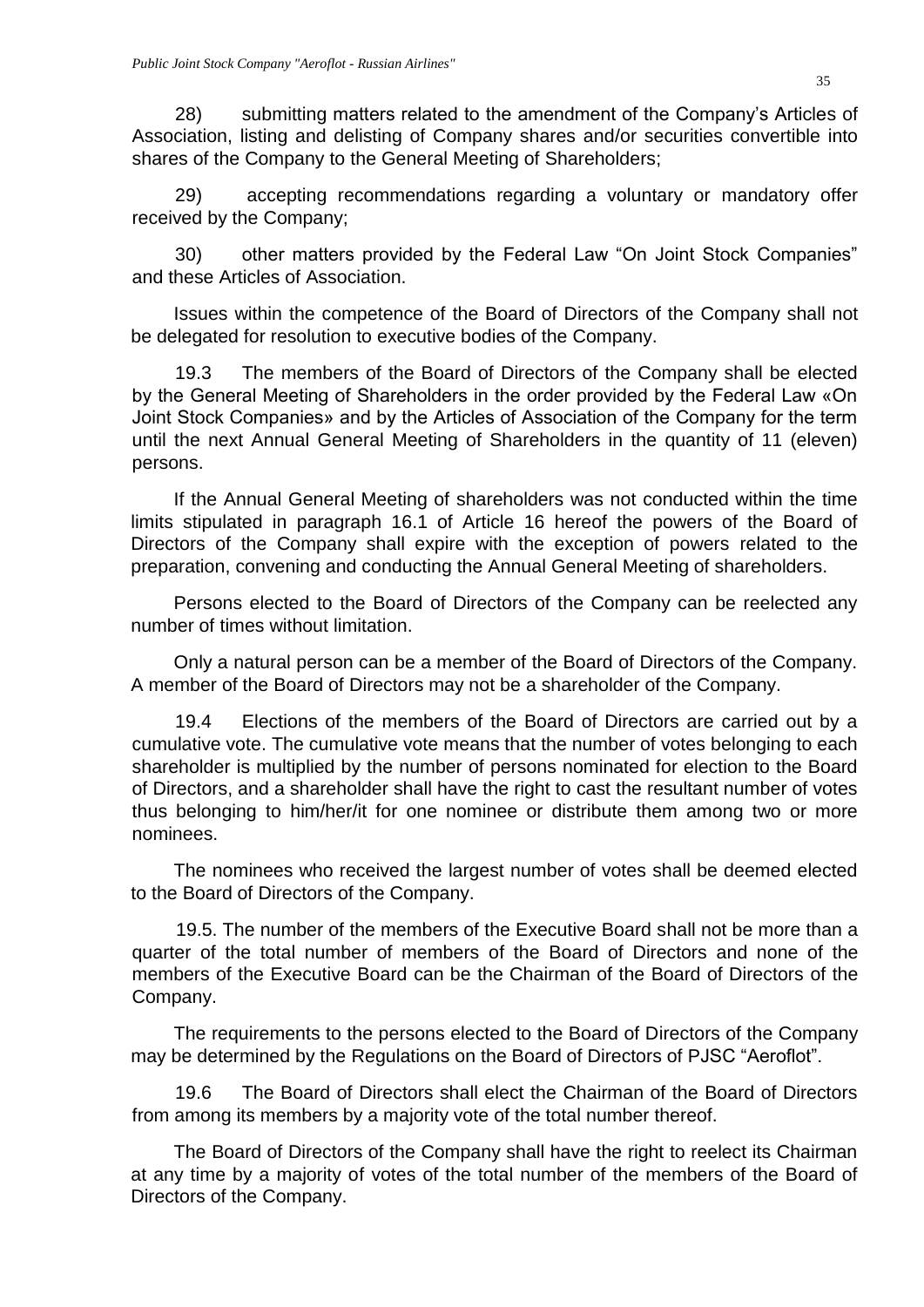The Chairman of the Board of Directors of the Company shall organize its activity call meetings of the Board of Directors of the Company and preside at the meetings of the Board of Directors, arrange the taking of minutes of the meetings and preside at the General Meetings of the Shareholders.

In the absence of the Chairman of the Board of Directors of the Company his/her functions shall be carried out by one of the members of the Board of Directors of the Company by the decision of the Board of Directors of the Company.

19.7 By the decision of the General Meeting of Shareholders the members of the Board of Directors of the Company during their term may be paid a remuneration and (or) compensations for expenses connected with the discharge of their duties of members of the Board of Directors.

19.8 The Board of Directors, by the majority of votes of its members, shall appoint the Executive Secretary who shall be responsible for arrangements for and dispatch of business of the meetings of the Board of Directors, administration of affairs of the General Meetings of Shareholders and of the meetings of the Board of Directors, for the taking of the minutes of the General Meetings of Shareholders and minutes of the meetings of the Board of Directors of the Company as well as for signing and providing extracts from the said minutes.

The General Director on behalf of the Company shall conclude a labor agreement with the Executive Secretary the terms and conditions of which are subject to the approval by the Board of Directors of the Company.

The Administration of the Board of Directors headed by the Executive Secretary of the Board of Directors shall be responsible for the management of affairs of the Board of Directors. The Board of Directors shall approve the numerical composition of the Administration of the Board of Directors and the amount of remunerations payable to employees thereof.

Financing of the Board of Directors Administration and any events carried out by the Board of Directors shall be provided from the funds of the Company.

19.9. A member of the Board of Directors shall immediately notify the Company of his/her election to governing bodies of other organizations.

### **Article 20. Meetings of the Board of Directors of the Company**

<span id="page-35-0"></span>20.1. Meetings of the Board of Directors shall be called as necessary, but at least once a month. The meetings of the Board of Directors shall be called by the Chairman of the Board of Directors of the Company at its own initiative, following a request by any member of the Board of Directors, of the Audit Commission or the Statutory Auditor, an executive body of the Company and of shareholders possessing at least 10 (ten) percent of the voting shares of the Company.

20.2. A notice of a meeting of the Board of Directors of the Company together with the agenda and materials for all items on the agenda shall be given to the members of the Board of Directors of the Company not later than 10 (ten) days prior to the date of the meeting, and in exceptional cases, as well as in the case provided for in paragraph 18.5. of article 18 of these Articles of Association, not later than 4 days prior to the meeting.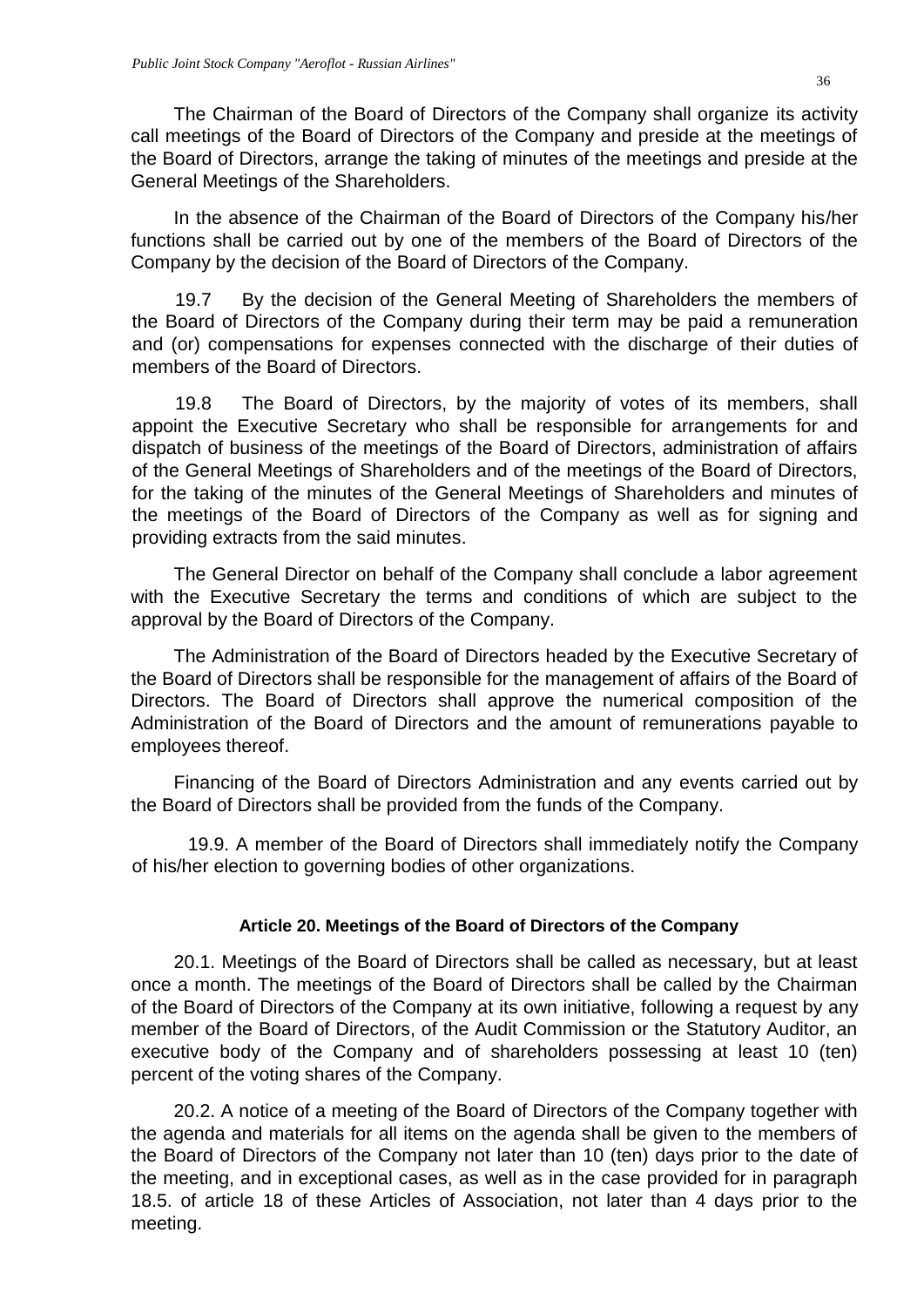Materials pertaining to the Board of Directors meetings' agenda issues that contain commercial or business secrets, any other confidential information shall be considered by the Board of Directors Members directly at the meetings of the Board. For that end the Members of the Board (or their formally authorized representatives) are provided an opportunity to preliminarily familiarize themselves with such materials in the Administration of the Board of Directors.

20.3 The Board of Directors may adopt decisions by absentee voting.

20.4 The quorum for meeting of the Board of Directors of the Company shall be deemed present if it is attended by at least half of the total number of the elected members of the Board of Directors of the Company.

A written opinion of a member of the Board of Directors who failed to attend the meeting shall be taken into account when assessing the presence of quorum and counting vote returns on the agenda items.

In case the number of the members of the Board of Directors of the Company becomes less than the quantity of the quorum required as provided above the Board of Directors of the Company shall be required to call an Extraordinary General Meeting of Shareholders to elect new members to the Board of Directors. The remaining members of the Board of Directors of the Company shall be authorized to make decisions only in relation to the convening of the said Extraordinary General Meeting of Shareholders.

20.5. Decisions at the meetings of the Board of Directors of the Company shall be made by the majority of votes of the members of the Board of Directors in attendance at the meeting unless otherwise provided by the Federal Law "On Joint Stock Companies" or these Articles of Association. The most important agenda items shall be considered by the Board of Directors at physical meetings.<sup>1</sup>

Decision on issues provided for by subparagraphs 1, 3, 5, 13, 26 to 29 of paragraph 19.2 of article 19 hereof shall be made by a majority vote of all elected members of the Board of Directors.

Decisions on approval of the transactions referred to in subparagraph 20 of Article 19 hereof shall be adopted by all members of the Board of Directors unanimously, the votes of the exiting members of the Board being disregarded. If no unanimous accord of the Board of Directors of the Company is achieved on the issue of approval of such a transaction, following a decision of the Board of Directors of the Company the issue of approval of such a transaction may be proposed for resolution by the General Meeting of shareholders. In this case the resolution on approval of such a transaction shall be adopted by the General Meeting of shareholders by the majority of votes of shareholders – holders of voting shares participating in the General Meeting of shareholders.

In cases of valuation of the property to be disposed of or acquired in a transaction specified in subparagraph 17, paragraph 19.2., Article 19 hereof, or an interested party transaction specified in subparagraph 18, paragraph 19.2., Article 19,

1

<sup>&</sup>lt;sup>1</sup> The most important agenda items include items specified in subparagraphs  $1, 3, 5, 13, 26$  to 29, paragraph 19.2, Article 19 hereof: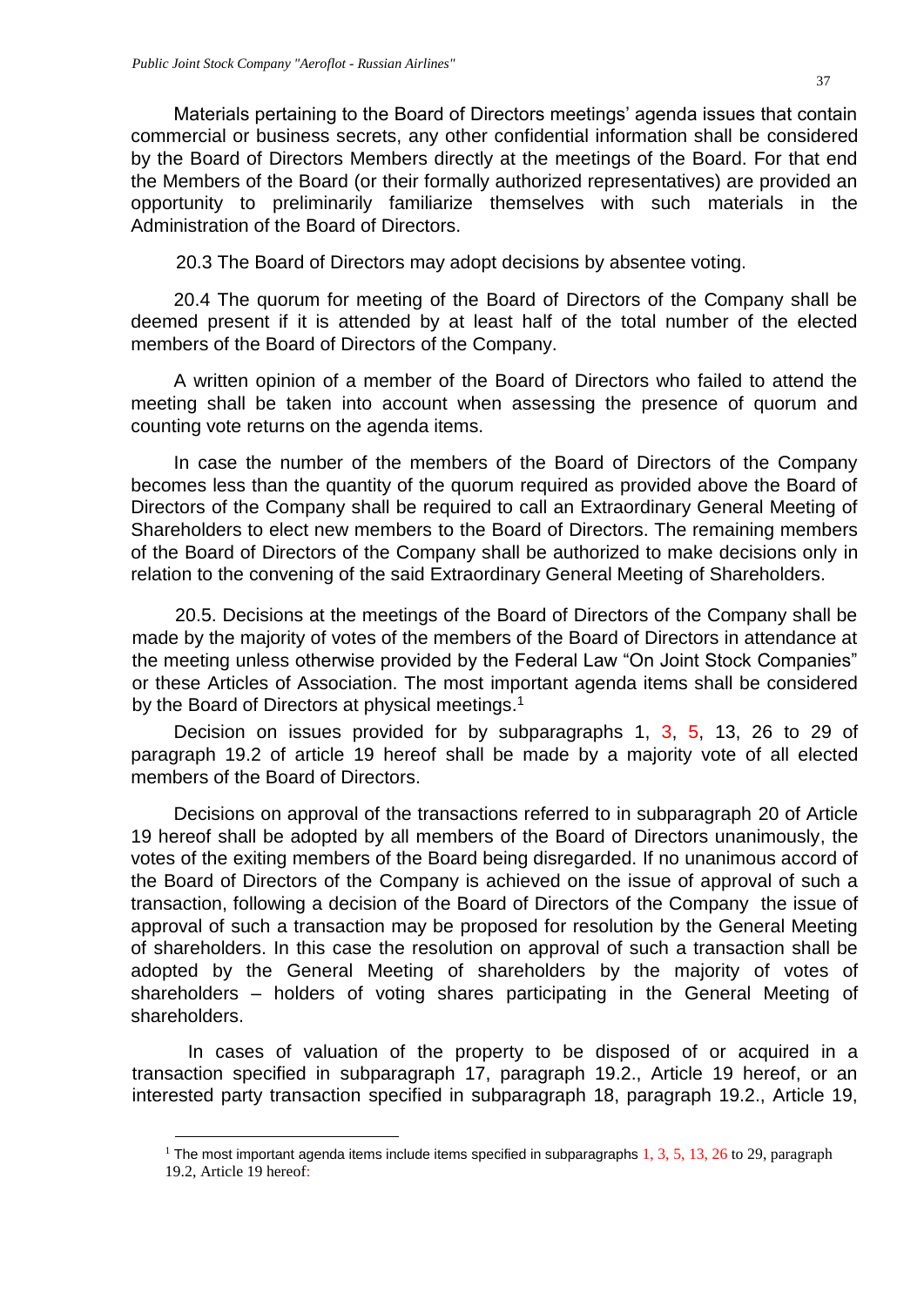the Board of Directors may retain an appraiser with an impeccable reputation in the market place and appraisal experience in the relevant field or provide the reasons for not retaining an appraiser.

Decisions on the approval of a transaction in relation of which there are any interested parties shall be adopted by the majority of votes of independent directors who have no interest in the proposed transaction. Should all the members of the Board of Directors be deemed to be interested parties and / or not independent directors the transaction may be approved by decision of the General Meeting of Shareholders adopted in the order provided in paragraph 4 of Article 83 of the Federal Law "On Joint Stock Companies".

In resolving issues of the agenda of the Board of Directors of the Company every member of the Board of Directors of the Company shall have one vote.

No transfer of the voting right by any member of the Board of Directors of the Company to another person including another member of the Board of Directors of the Company shall be allowed.

In making the decision in case of a tie vote of the members of the Board of Directors of the Company the vote of the Chairman of the Board of Directors of the Company shall be the casting vote.

20.6. Minutes are taken at the meetings of the Board of Directors of Directors.

The minutes of a meeting of the Board of Directors shall be completed not later than 3 (three) days following the Meeting and upon its signing a copy thereof shall be delivered to every member of the Board of Directors.

The minutes of the meeting shall contain: the venue and time of the meeting; the attendance list; the agenda of the meeting; the issues put to vote and the vote returns on each issue and the resolutions adopted.

The minutes of a meeting of the Board of Directors shall be signed by person chairing the meeting who is responsible for the accuracy of the contents of the minutes.

#### **Article 21. Executive Bodies of the Company**

<span id="page-37-0"></span>21.1 The management of the current business of the Company shall be carried out by the sole executive body of the Company, i.e. by the General Director, and by the collective executive body of the Company, i.e. by the Executive Board. The Executive Bodies shall be accountable to the Board of Directors and to the General Meeting of Shareholders.

The General Director shall also have the functions of the Chairman of the Executive Board.

The Executive Board of the Company shall be formed and its powers shall be terminated before the term by the decision of the Board of Directors of the Company.

21.2 The General Director shall be elected by the Board of Directors for the term not exceeding 5 years.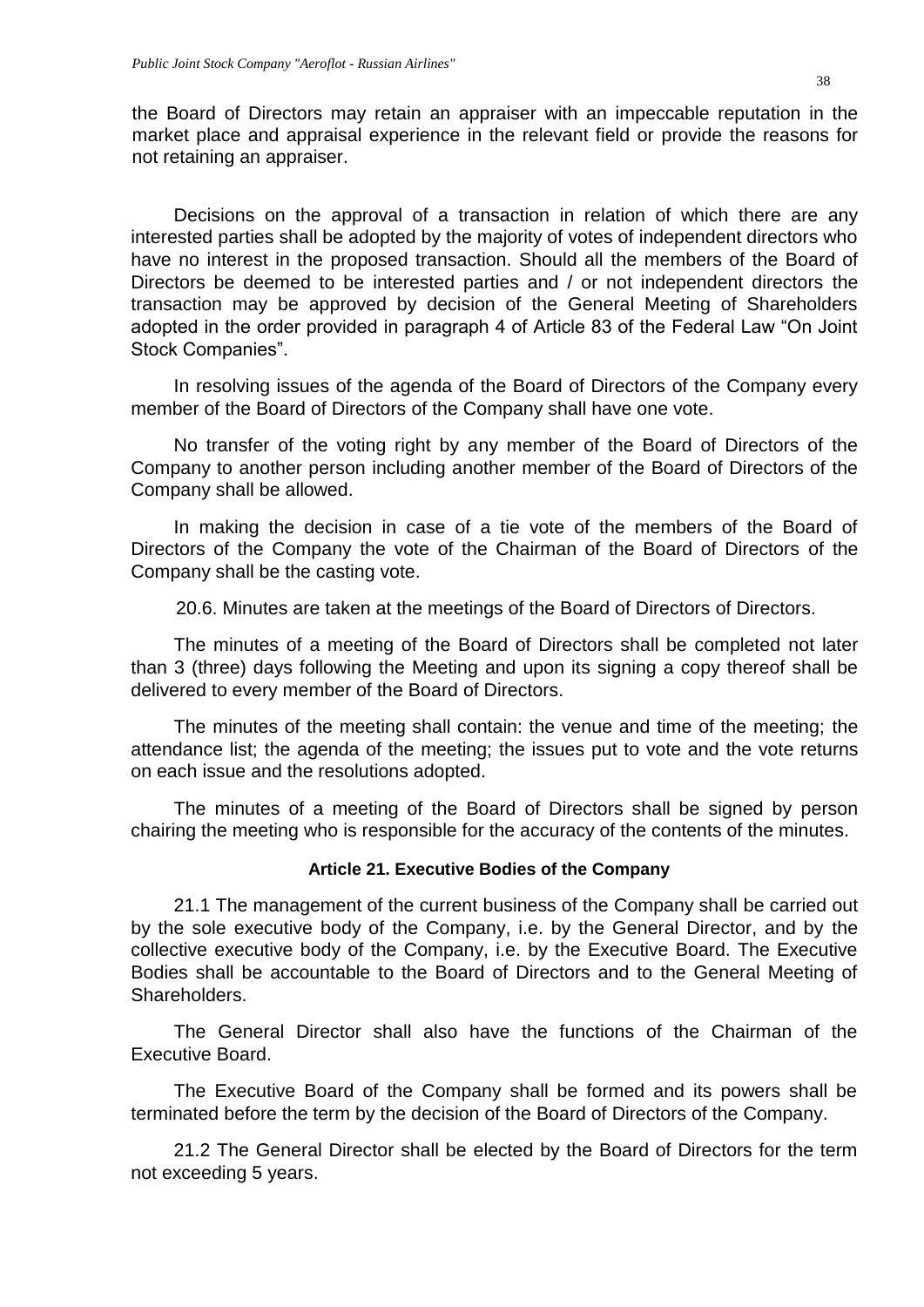The Board of Directors shall have the authority to early terminate the powers of the General Director having fulfilled the terms and conditions of the labor agreement with him/her.

Under the decision of the General Meeting of Shareholders the powers of the General Director may be delegated under a contract to a commercial organization (managing organization) or to an individual entrepreneur (manager). The decision about the delegation of the General Director's powers to a managing organization or to a manager shall be made by the General Meeting of Shareholders only under the proposal of the Board of Directors of the Company.

21.3 The competence of the executive bodies of the Company shall include all issues related to the running of current activities of the Company other than the issues within the competence of the General Meeting of Shareholders or the Board of Directors of the Company.

The executive bodies of the Company shall be responsible to ensure the execution of the decisions adopted by the General Meeting of Shareholders and by the Board of Directors of the Company.

21.4 The Executive Board shall act pursuant to the Articles of Association and the Regulations on the Executive Board as approved by the General Meeting of Shareholders. Within the competence of the Executive Board shall fall the following issues:

1) adopting decisions in relation to the issues of the current Company business and economic activities as proposed by the Board of Directors and the General Director, with the exception of matters falling within the competence of the General Meeting of Shareholders or the Board of Directors of the Company. The Executive Board has the right to seek recommendations from the Board of Directors in relation to taking a decision on any matter connected with the Company's activity;

2) preparing recommendations for the Board of Directors and the General Director on issues concerning conclusion of transactions referred to in subparagraphs 19 to 21 of paragraph 19.2 of article 19 and by subparagraph 12 of paragraph 21.5 of Article 21 of these Articles of Association;

3) adopting decisions on taking or giving loans, taking credits, guaranties, providing other types of securities both for the liabilities of the Company and for the benefit of third parties if the issues do not fall within the competence of the General Meeting of shareholders or the Board of Directors of the Company;

4) preparing and submitting to the Board of Directors of the Company annual business plans for the Company, annual reports, annual accounting statements including profit and loss statements (profit and loss accounts) and other reporting documents;

5) regular informing the Board of Directors of the Company on the financial status of the Company, implementation of the priority programs, transactions and decisions that may materially affect the state of affairs of the Company;

6) providing for administrative and technical support of the work of the General Meeting of shareholders, the Board of Directors, the Audit Commission of the Company;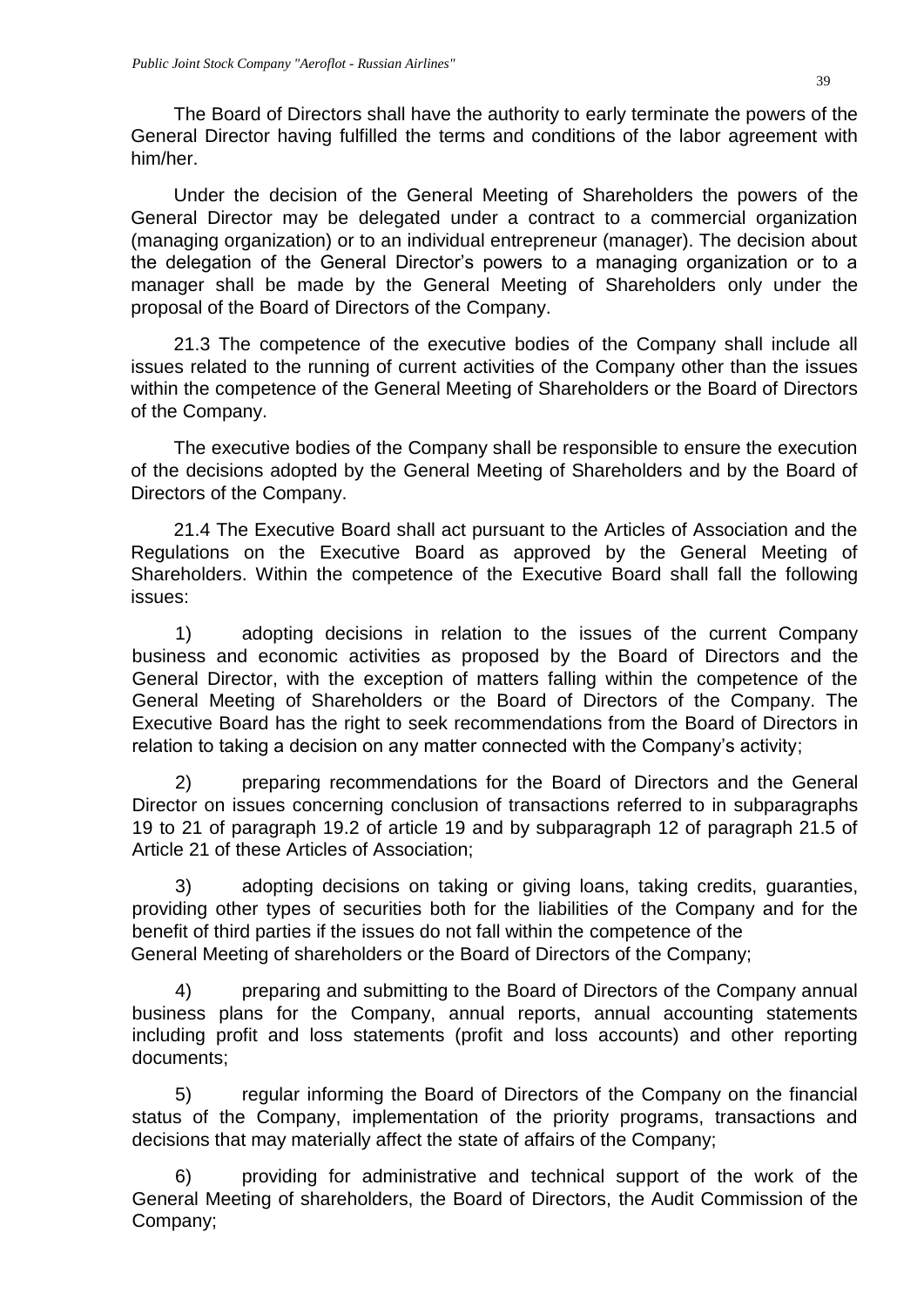7) submitting estimations of cost for arranging and conducting General Meetings of Shareholders of the Company for approval by the Board of Directors of the Company;

8) analyzing and summarizing the results of operation of separate structural departments of the Company and preparing recommendations on improving the operation of both structural departments of the Company and the Company as a whole;

9) approval of internal documents of the Company as proposed by the General Director (except for documents subject to approval by the General Meeting of Shareholders and the Board of Directors of the Company);

10) resolving on the establishment of branches and representative offices of the Company and termination of their activities.

11) taking decisions on other issues of financial and business activities of the Company before submitting those issues for review by the Board of Directors.

The quorum for meeting of the Executive Board of the Company shall be at least half of the total number of the elected members of the Executive Board. Decisions of the Executive Board of the Company shall be adopted by a majority vote of the Executive Board of the Company participating in the meeting, unless otherwise provided by the Federal Law "On Joint-Stock Companies" or these Articles of Association. In case of equality of votes when adopting a resolution the vote of the Chairman of the Executive Board shall be decisive.

21.5 The General Director shall act on behalf of the Company without any power of attorney, namely:

1) shall ensure implementation of the General Meeting of Shareholders' and of the Board of Directors' resolutions;

2) shall carry out the day-to-day management of the Company in compliance with the main objectives of the Company;

3) shall approve the staff list;

4) shall dispose of the Company assets to provide for its day-to-day activities within the limits established by the legislation of the Russian Federation and these Articles of Association;

5) shall represent the Company in any agencies, companies and organizations both in the Russian Federation and abroad including foreign countries;

6) shall appoint deputies of the General Director upon approval of relevant nominees by the Board of Directors, assign duties between them, determine their powers and authority;

7) shall conclude labor agreements with the employees of Company, apply incentives and penalties to the staff members;

8) shall issue orders and instructions mandatory for execution by all Company employees;

9) shall represent the Executive Board's positions at general meetings and meetings of the Board of Directors;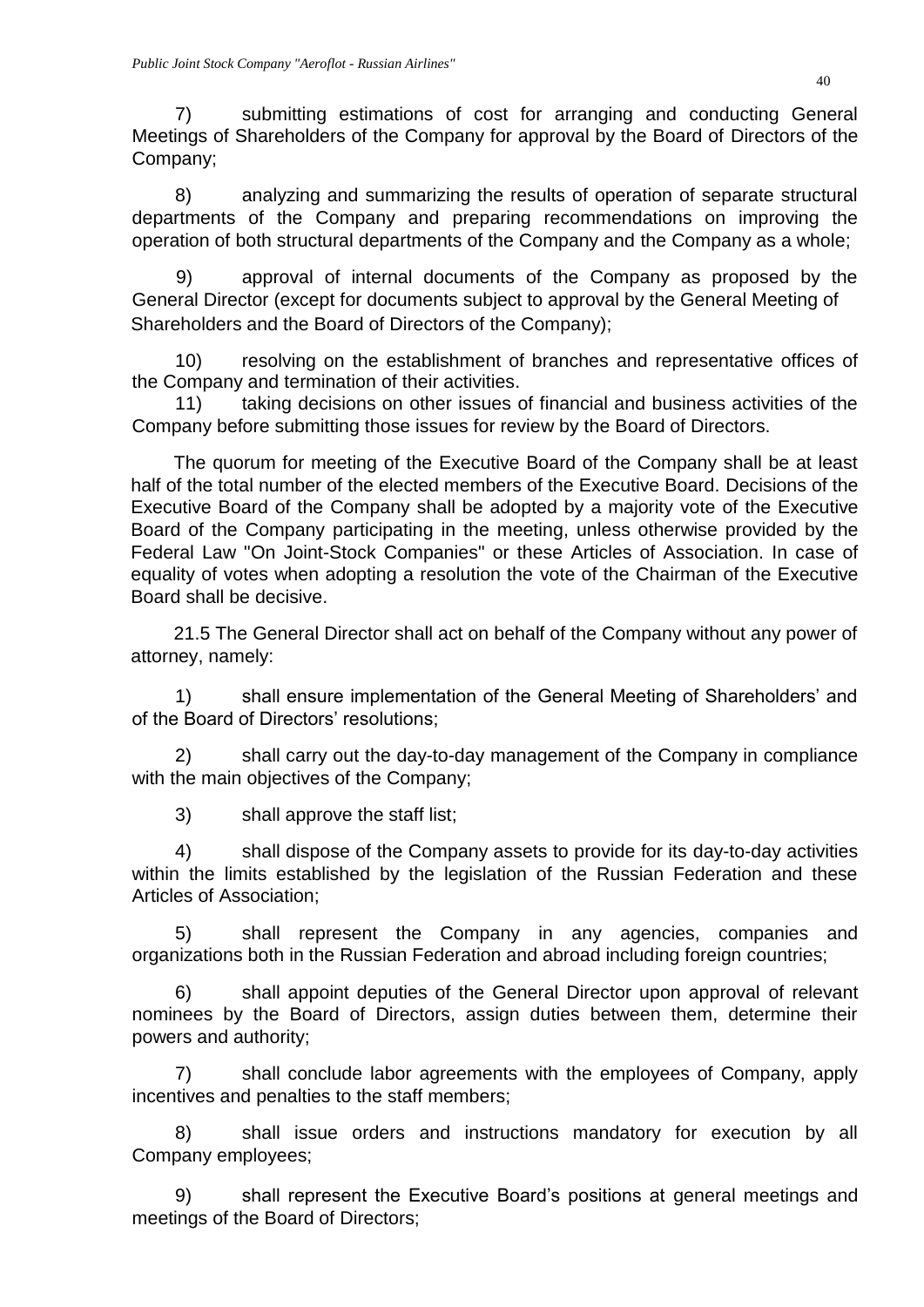10) in the capacity of the Chairman of the Executive Board, shall manage its operation, call meetings and determine the agenda for every meeting;

11) shall submit to the Board of Directors of the Company for approval proposals for personal composition of the Executive Board;

12) shall conclude transactions or several interrelated transactions in relation to the acquisition or alienation or possible alienation by the Company directly or indirectly of assets of the value of up to \$100,000,000 (one hundred million) U.S. dollars (or the equivalent of this amount in any other currency as at the date the decision on approval of such transaction is made) unless this issue falls within the competence of the General Meeting of Shareholders, the Board of Directors or the Executive Board of the Company and shall ensure the discharge of obligations assumed by the Company in relation to such transactions;

13) shall issue powers of attorney on behalf of the Company. The General Director shall not be authorized to delegate his / her powers under any power of attorney in relation to execution of transactions subject to approval by the managing bodies of the Company failing the said approval;

14) shall arrange accounting and accounting (financial) reporting of the Company;

15) shall submit annual reports and other financial statements to relevant agencies;

16) shall arrange publication in mass media of information as required by the Federal Law "On Joint Stock Companies" and by other regulations;

17) shall have the right to delegate some of the General Director' powers to persons carrying out managerial functions in the Company;

18) shall carry out any actions required to accomplish the objectives of Company and ensuring its normal operation in accordance with the applicable legislation of the Russian Federation and these Articles of Association other than the functions assigned by the Federal Law "On Joint Stock Companies" and these Articles of Association to other managing bodies of the Company;

19) shall determine the list of positions to be filled by contest and the procedure of appointment to those positions;

20) shall appoint a person from among the deputies of the General Director to carry out duties of the General Director in case the latter if absent from his/her office due to any reason including vacations, business trips or illness.

21.6 The rights and responsibilities of the General Director of the Company, members of the Executive Board of the Company shall be stipulated by the labor agreements concluded by the Company with each of them.

The labor agreement with the General Director on behalf of the Company shall be signed by the Chairman of the Board of Directors of the Company (or by a person authorized by the Board of Directors of the Company), and with the members of the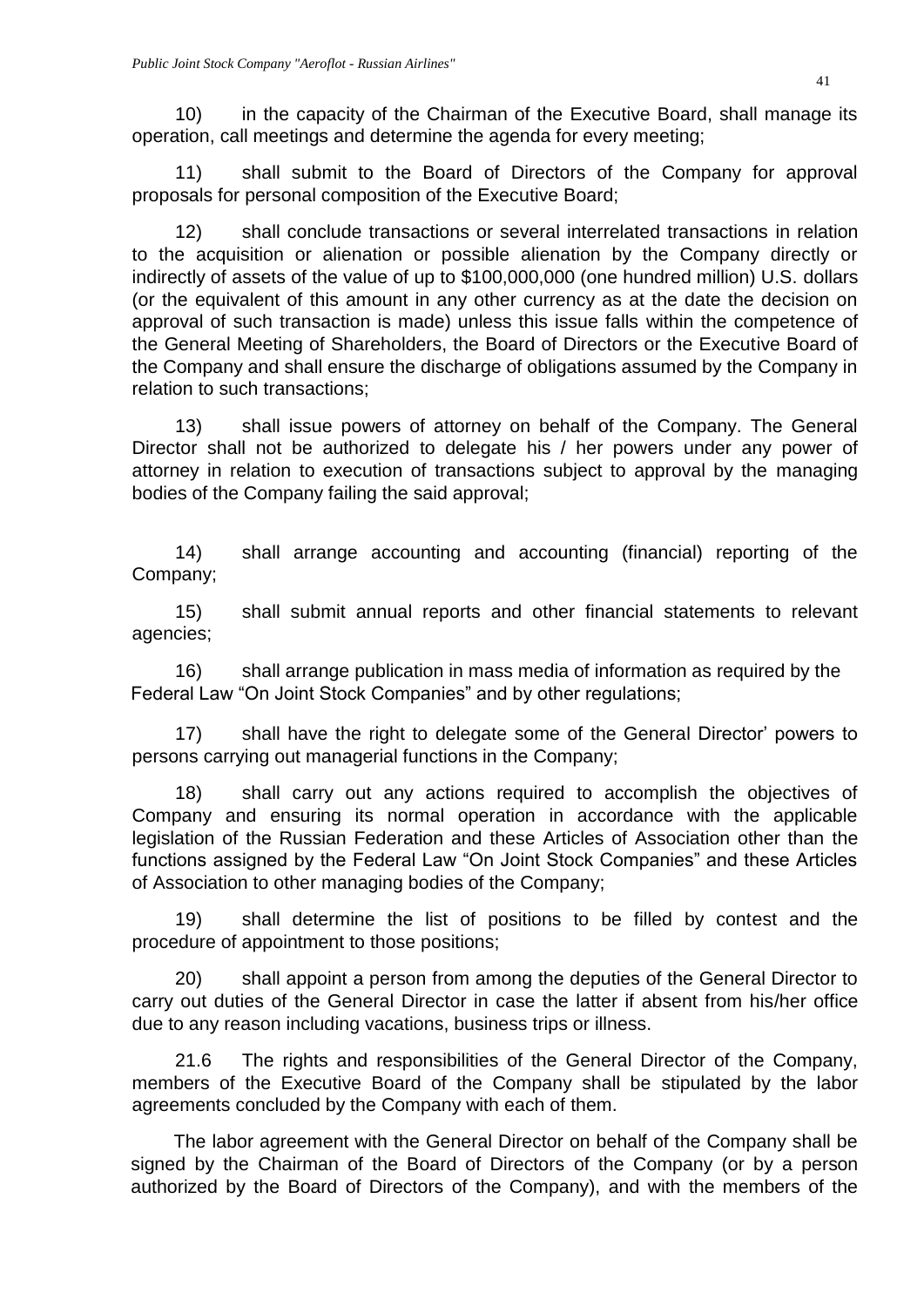Executive Board of the Company – by the General Director. The agreements shall be signed for a term not exceeding 5 (five) years.

The relations between the Company and the General Director of the Company and the members of the Executive Board of the Company shall be subject to the Russian Federation labor legislation to the extent it does not run contrary to the provisions of the Federal Law "On Joint Stock Companies".

The General Director of the Company and members of the Executive Board of the Company may hold positions in managing bodies in other organizations only under the consent of the Board of Directors of the Company.

21.7 The Board of Directors of the Company may at any time make a decision about early termination of the term of the General Director, members of the Executive Board of the Company, deputies of the General Director and about formation of new executive bodies.

21.8 Minutes shall be kept at the meetings of the Executive Board of the Company. The minutes of any meeting of the Executive Board of the Company shall be made available to the members of the Board of Directors of the Company, the Audit Commission of the Company, the Executive Board, the Statutory Auditor of the Company upon their request.

The meetings of the Executive Board of the Company shall be arranged by the General Director of the Company who signs all documents on behalf of the Company and minutes of the meetings of the Executive Board of the Company, acts on behalf of the Company without a power of attorney in accordance with the decisions of the Executive Board of the Company adopted within its competence.

Transfer of the right to vote by a member of the Executive Board of the Company to another person including other members of the Executive Board of the Company shall be prohibited.

#### <span id="page-41-0"></span>**Article 22. Liabilities of the Members of the Board of Directors, the General Director, the Members of the Executive Board, and Persons Interested in the Execution of a Transaction by the Company**

22.1 Members of the Board of Directors of the Company, the General Director of the Company, members of the Executive Board of the Company as well as the managing organization or the executive manager in implementing their rights and duties shall act in the best interests of the Company, use their rights and discharge their duties in relation to the Company reasonably and in good faith.

22.2 Members of the Board of Directors of the Company, the General Director of the Company, members of the Executive Board of the Company as well as the managing organization or the manager shall be liable to the Company for any losses caused by their culpable actions (inaction).

Members of the Board of Directors of the Company and the Executive Board of the Company who did not take part in the vote or voted against the decision that caused the damages to the Company shall not be liable.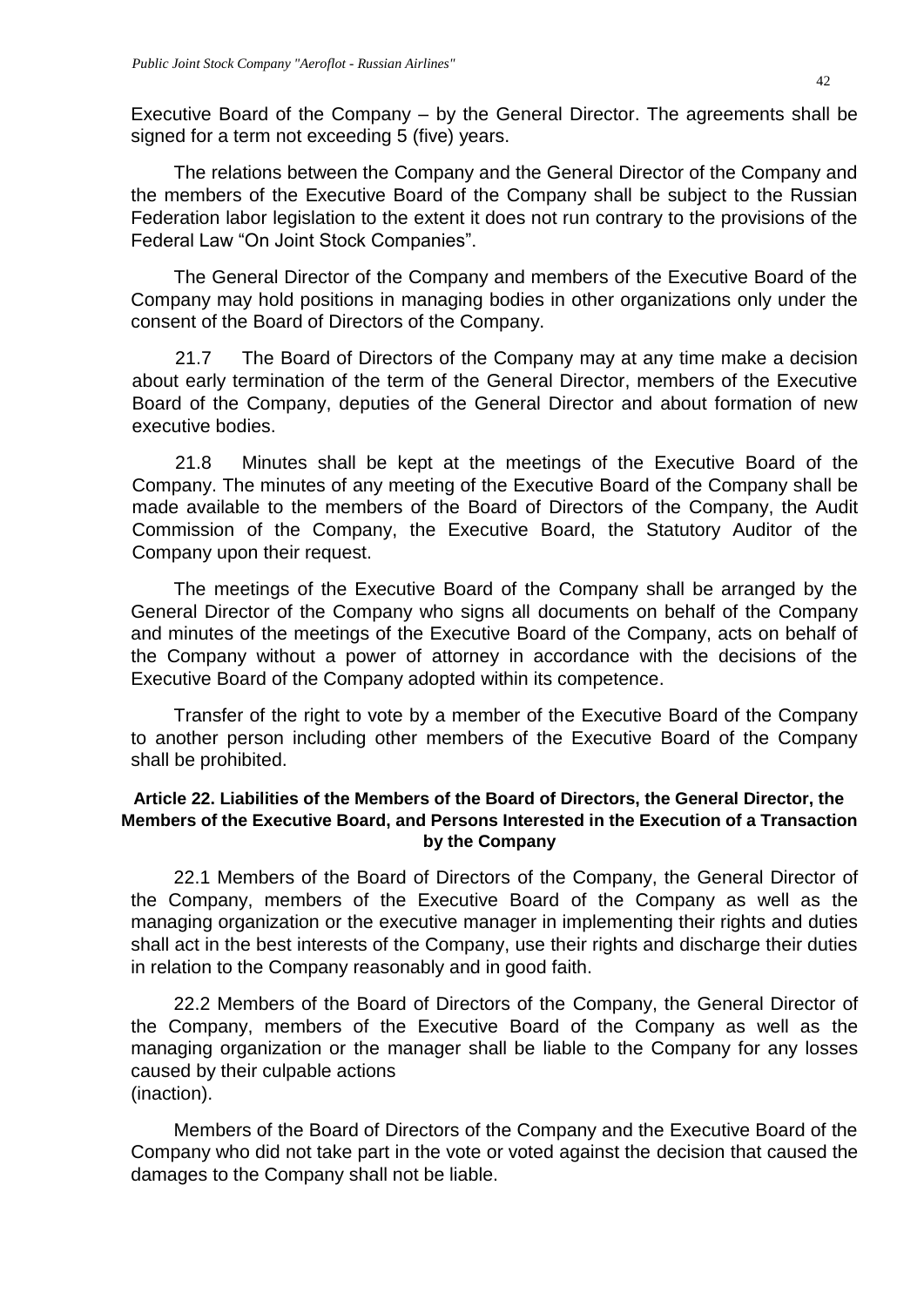22.3 When assessing the grounds and the extent of the liability of the members of the Board of Directors of the Company, the General Director, and members of the Executive Board, normal business practices and other circumstances affecting the business shall be taken into account.

22.4 If pursuant to the provisions of this Article several persons are held liable they shall bear joint liability to the Company.

Representatives of the government or a municipal unit in the Board of Directors shall bear the same liability as provided in this Article for other members of the Board of Directors.

22.5 Any transaction involving interested persons shall be made in accordance with the requirements and the order provided by the Federal Law "On Joint Stock Companies". The persons deemed to be interested in entering into such transaction shall have no right to receive directly or indirectly any remuneration for exerting influence on the decision making by the Board of Directors, the General Director, the Executive Board of the Company in the process of reviewing a transaction they are interested in.

22.6. Members of the Board of Directors of the Company and persons holding positions in the managing bodies of the Company during their term of office in this capacity shall have no right to establish or participate in enterprises competing with the Company.

22.7 The General Director of the Company shall be liable for organizing the work and creating conditions in the Company required to protect the information, which is a state secret, and for any violation of access limitations imposed by the legislation concerning familiarization with information constituting a state secret.

Members of the Board of Directors of the Company must prevent any public disclosure of the commercial and business information, other confidential information found in the materials on the issues in the agenda of meetings of the Board of Director of the Company before a relevant decision in relation thereof is adopted. Members of the Board of Directors of the Company shall ensure that all and any measures to prevent potential public disclosure of the said information by their subordinates having access to the materials related to the agenda of meetings of the Board of Director of the Company have been taken.

#### **Article 23. Supervision over Financial and Economic Activity of the Company**

<span id="page-42-0"></span>23.1 To supervise financial and business activities of the Company the General Meeting of the shareholders in compliance with these Articles of Association shall elect the Audit Commission of the Company composed of 5 (five) members until the next annual meeting of shareholders.

23.2 The competence and the proceedings of the Audit Commission of the Company shall be described in the Regulations on the Audit Commission of the Company that are subject to approval of the General Meeting of Shareholders.

23.3 The auditing of financial and business activities of the Company shall be carried out for the results of the Company's activity for each year, as well as at any time by an initiative of the Audit Commission, by the decision of the General Meeting of Shareholders, the Board of Directors of the Company or at the request of a shareholder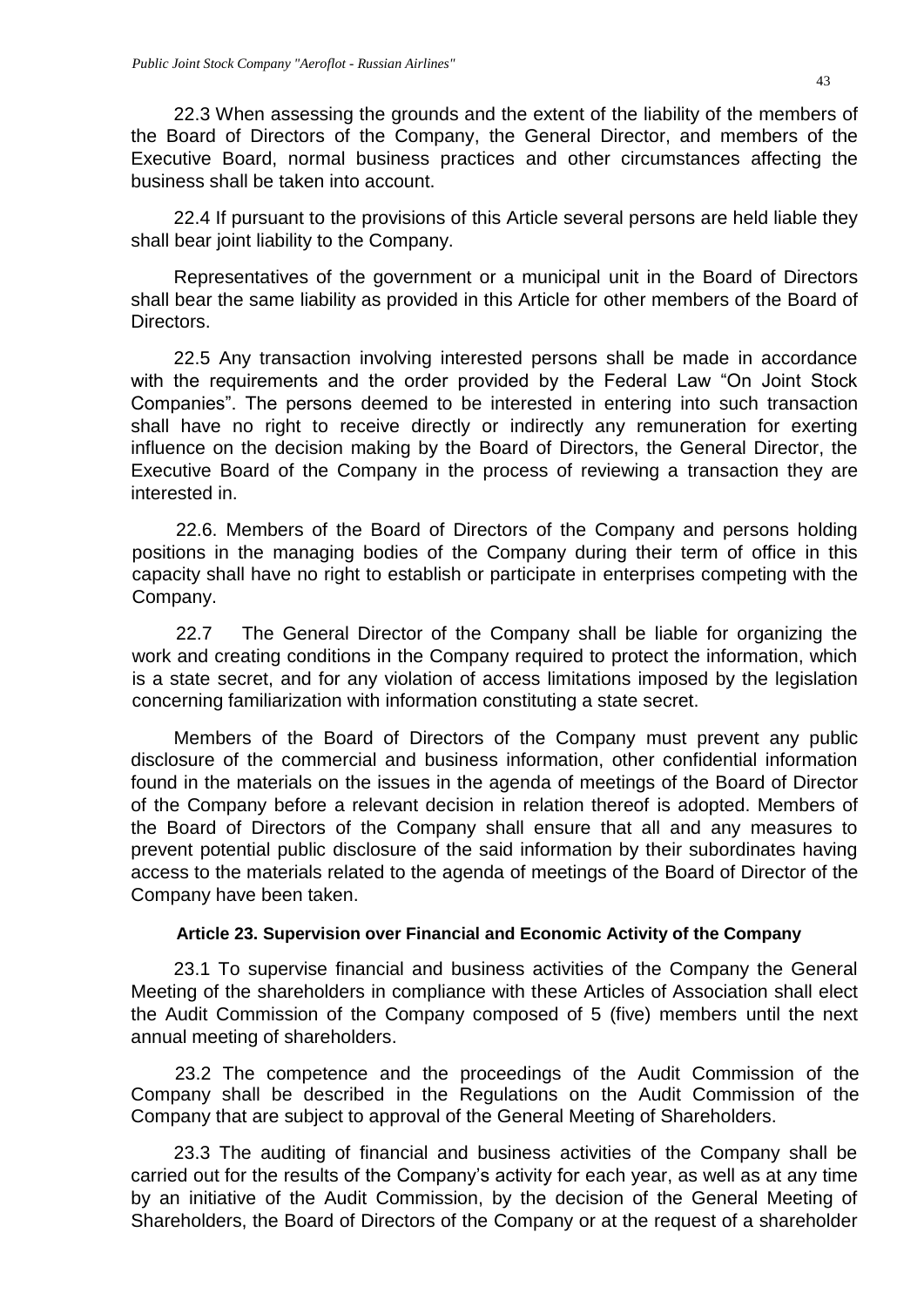(shareholders) possessing in aggregate no less than 10 (ten) percent of voting shares of the Company.

23.4 Under the request of the Audit Commission of the Company persons holding positions in the managing bodies of the Company must submit documentation on financial and business activities of the Company.

23.5 The Audit Commission of the Company shall have the right to make a request to convene an Extraordinary General Meeting of shareholders.

23.6 Members of the Audit Commission of the Company cannot be at the same time members of the Board of Directors of the Company or hold other positions in the managing bodies of the Company.

23.7 Shares in possession of the members of the Board of Directors of the Company or of persons who hold positions in the managing bodies of the Company shall have no vote right at the elections of members to the Audit Commission of the Company.

23.8 The Audit Commission of the Company shall issue a report on the results of the audit of financial and business activities of the Company, that shall contain:

 - assurance of the data contained in the reports and other financial documents of the Company;

- information on violations of the procedures of the book-keeping and submission of the accounting (financial) statements imposed by the legislation and other legal acts of the Russian Federation in the financial and business activity area.

23.9 The Statutory Auditor of the Company shall carry out the auditing of the financial and business activities of the Company pursuant to the legislation of the Russian Federation under a contract signed with the Company.

23.10 The General Meeting of Shareholders shall approve the appointment of the Statutory Auditor. The amount of the Auditor's fee shall be determined by the Board of Directors of the Company.

# **Article 24. Bookkeeping and Financial Reporting of the Company**

<span id="page-43-0"></span>24.1 The Company must keep accounting and submit accounting (financial) statements in the order established by the Federal Law "On Joint Stock Companies" and by other regulations of the Russian Federation.

24.2 The responsibility for organization, condition and credibility of the Company accounting, timely submission of the annual report and other financial statements to the relevant agencies, as well as of information about Company activities to be disclosed to shareholders, creditors and mass media shall be laid upon the General Director of the Company.

24.3 Credibility of the information contained in the annual report of the Company, the annual accounting (financial) statements shall be confirmed by the Audit Commission of the Company.

24.4 Prior to publishing by the Company of the documents stipulated in this paragraph the Company must invite an Auditor who has no proprietary interests in the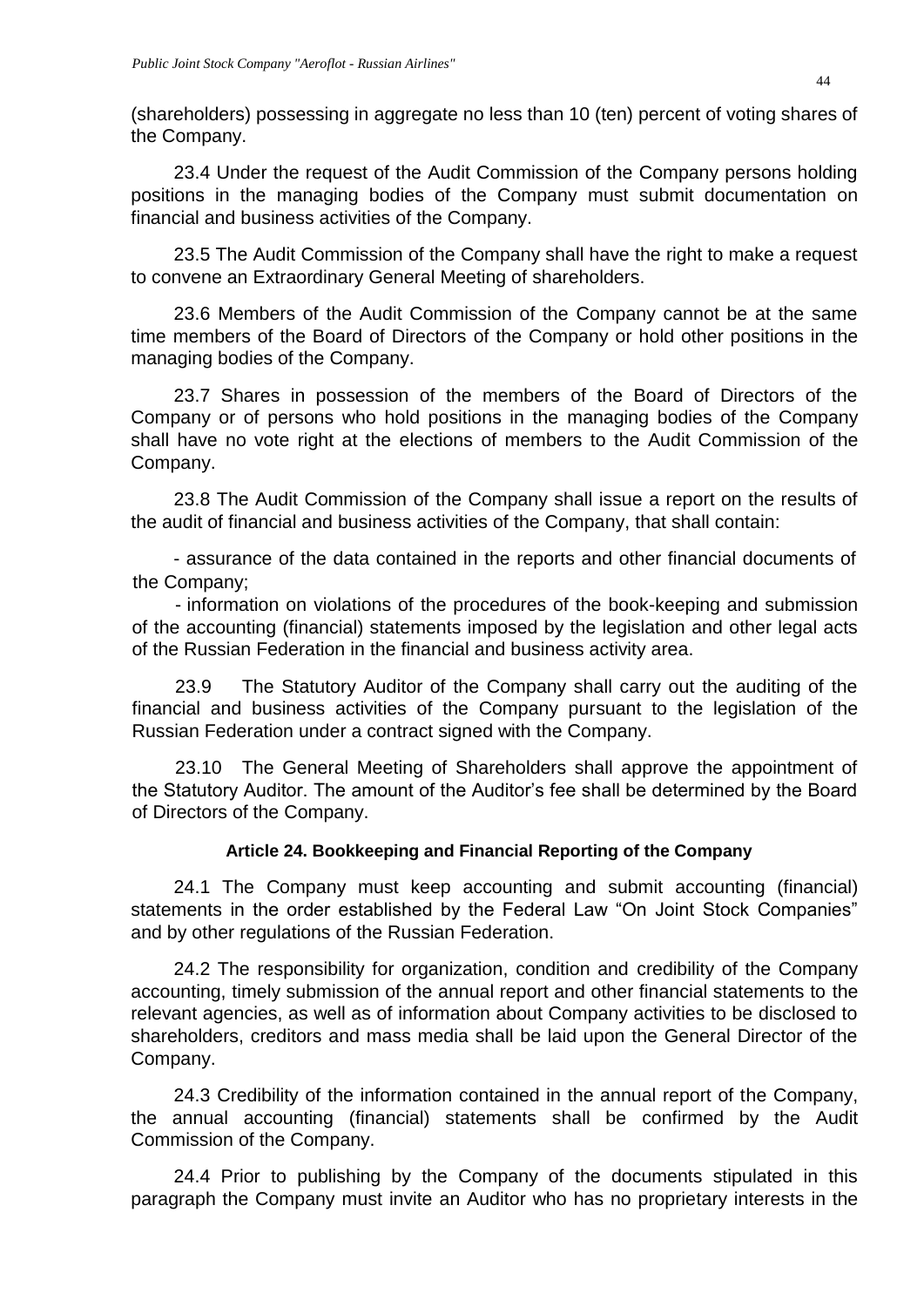Company or shareholders thereof to carry out annual auditing and confirmation of the annual financial statements of the Company.

24.5. The annual report of the Company shall be subject to the preliminary approval by the Board of Directors of the Company not later than 30 (thirty) days before the date of the Annual General Meeting of shareholders.

# **Article 25. Company Documents Custody and Information Disclosure**

<span id="page-44-0"></span>25.1 The Company must keep the following documents:

- the Articles of Association of the Company, amendments and changes to the Articles registered in due order, the Decision on the Establishment of the Company, the Company's State Registration Certificate;

- documents certifying the Company's title to the property it has on its balance;

- internal documents of the Company;
- regulations on a branch and a representative office of the Company;
- annual reports;
- accounting documents;
- accounting (financial) statements

- minutes of the General Meetings of Shareholders, of the Board of Directors, the Audit Commission, the Executive Board;

- voting ballots and proxy cards (copies of proxy cards) for participation in the General Meeting of Shareholders;

- reports of independent appraisers;
- lists of affiliates of the Company;

- lists of persons entitled to attend the General Meeting of shareholders, to receive dividends and other lists composed by the Company to ensure realization by shareholders of their rights in compliance with the Federal Law "On Joint Stock Companies";

- reports of the Audit Commission, the Statutory Auditor of the Company, statements of State and of municipal bodies of financial supervision;

- prospectus for securities, quarterly reports of the issuer and other documents containing the information to be published or disclosed by other means in compliance with the Federal Law "On Joint Stock Companies" and other Federal laws;

- other documents provided for by the Federal Law "On Joint Stock Companies", by the Articles of Association of the Company, internal documents of the Company, resolutions of the General Meeting of Shareholders, the Board of Directors of the Company, managing bodies of the Company and documents provided for in the legislation of the Russian Federation.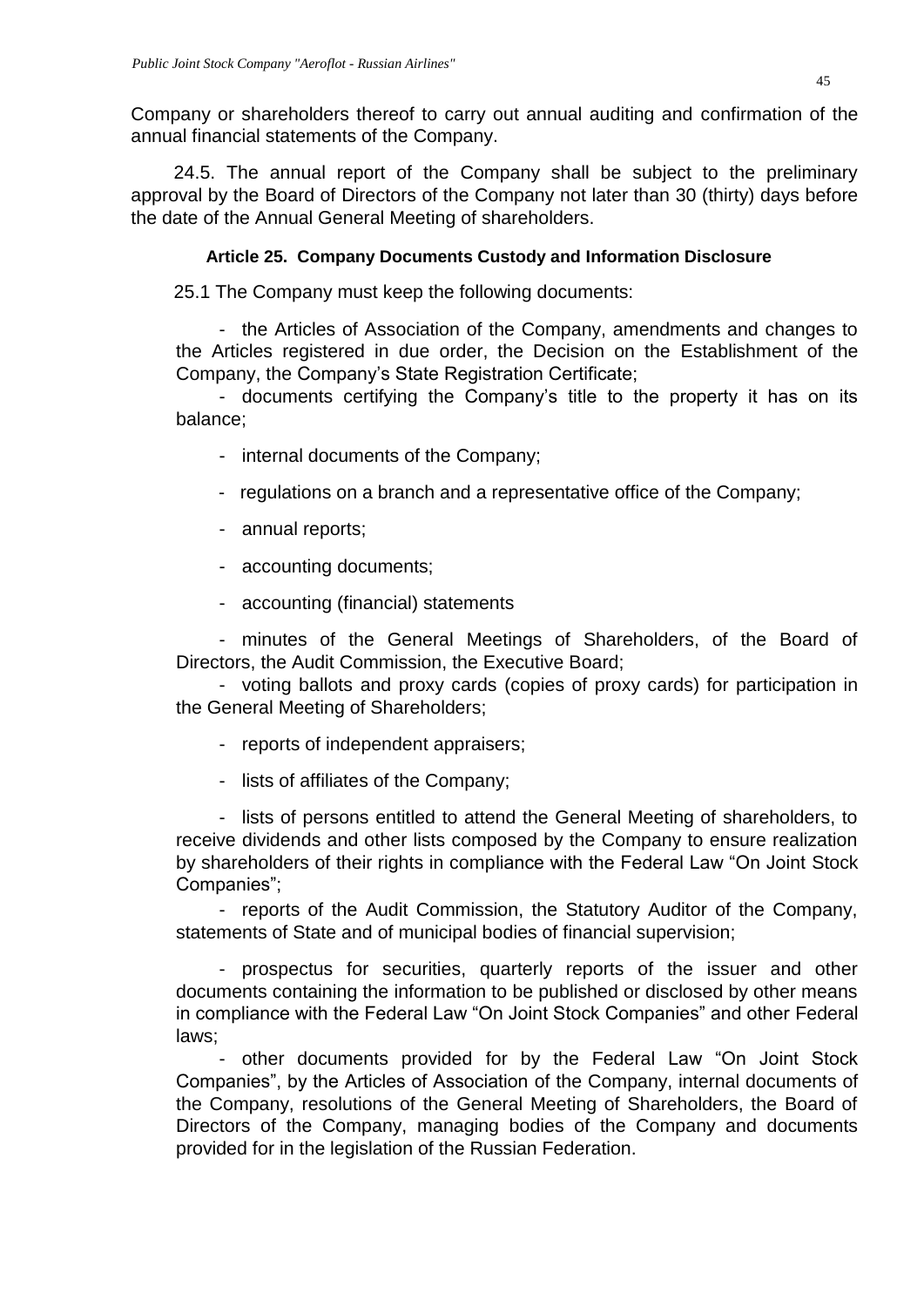25.2. The Company shall keep the documents specified in paragraph 25.1 hereof at the location of its executive body in the manner and during the period established by the Bank of Russia.

25.3. The Company must ensure access for the shareholders to the documents specified in paragraph 25.1. of these Articles of Association.

 The right of access to the accounting documents and minutes of the meetings of the Executive Board shall be granted to shareholders (a shareholder) possessing at least 25 (twenty five) percents of voting shares of the Company.

25.4. Documents indicated in paragraph 25.1 of these Articles of Association are to be provided by the Company within seven business days from the date of submission of the relevant request for familiarization with such documents in the office of the executive body of the Company. Under the request of any person entitled to the access to the documents specified in paragraph 25.1 of these Articles of Association, the Company shall provide copies thereof.

The payment for providing the copies charged by the Company shall not exceed the cost of production thereof.

25.5. The Company must disclose:

the annual report of the Company and annual accounting (financial) statements;

prospectus for securities in cases provided for by legislative acts of the Russian Federation;

- a notice of the General Meeting of Shareholders in the manner provided by the Federal Law "On Joint-Stock Companies";

- other information as determined by the Bank of Russia.

Mandatory disclosure of information by the Company in the event of a public placement of bonds or other securities shall be made to the extent and in the manner established by the Bank of Russia.

# **Article 26. Reorganization and Liquidation of the Company**

<span id="page-45-0"></span>26.1 The Company may be reorganized voluntarily in the order provided by the Federal Law "On Joint Stock Companies".

Other reasons and the procedure of reorganization of the Company are provided in the Civil Code of the Russian Federation and by other Federal laws.

26.2 The reorganization of the Company may be effected in the form of a merger, consolidation, split-up, spin-off and transformation. Also, there may be reorganization simultaneously combined with the above forms.

The formation of assets of Companies created as a result of reorganization shall be carried out only from the assets of the companies being reorganized.

26.3 The Company shall be deemed reorganized, except for the cases of reorganization in the form of consolidation, from the moment of the State registration of the newly created legal entities.